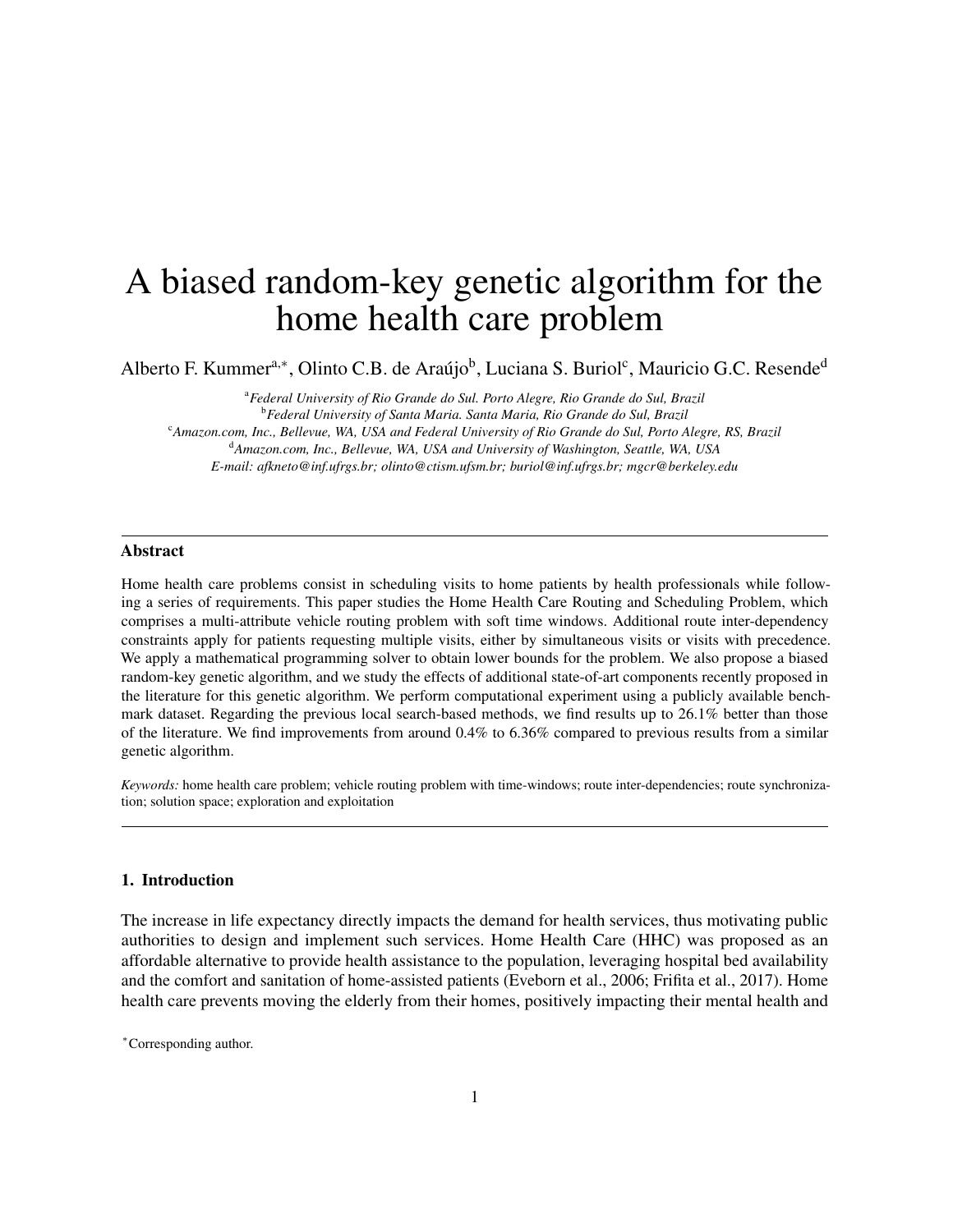quality of life [\(Gutiérrez and Vidal, 2014\)](#page-30-1). In most cases, home health care is a less intrusive option than nursing homes [\(Eveborn et al., 2006\)](#page-29-0). People currently receiving medical treatments can also benefit from this type of service, which reduces hospitalization stress [\(Landers et al., 2016\)](#page-30-2). It also allows environmental conditions, which is important in scenarios such as the COVID-19 pandemic. Thus, a home health provider can implement a protocol to follow-up low-risk patients at home, which helps to reduce the spread of contaminant pathogens. This way, only medium-to-high risk patients would need to receive total healthcare assistance at hospitals.

According to the literature, the HHC was introduced to increase the access to healthcare services by people living in rural areas [\(Fernandez et al., 1974\)](#page-29-1). Nowadays, it is the social component that motivates the implementation of public and private initiatives of HHC. For example, there are initiatives focused on enhancing the population's quality of life by providing services like psychology, occupational therapy, and physiotherapy to encourage the physical exercise and maintain the mental well-being of the elderly [\(Maya Duque et al., 2015\)](#page-30-3). From a management perspective, home care is the most cost-effective among other alternatives [\(Gutiérrez and Vidal, 2014\)](#page-30-1).

For those reasons, the HHC has attracted more attention in the last two decades, and we see initiatives to implement services in all developed countries worldwide. The counterpart is that HHC practitioners are faced with the complex logistics of routing caregivers around the coverage area while taking care of fulfilling regulations, maintaining work balance, and maximizing the preferences of both nurses and patients. The lack of computational tools to optimize HHC operations often leads to poor solutions, incurring problems like unnecessarily costly routing and poor scheduling of caregiver working times [\(Grenouilleau et al., 2019\)](#page-30-4).

This paper discusses efficient solution methods for the daily Home Health Care Routing and Scheduling problem (HHCRSP), introduced by [Mankowska et al.](#page-30-5) [\(2014\)](#page-30-5). The contributions of this work can be summarized as follows.

- Improved lower bounds by simple tweaks of a standard mathematical optimization software;
- A new heuristic-powered decoding strategy for the HHCRSP;
- Analysis of state-of-art intensification components of biased random-key genetic algorithms;
- Study how more convoluted decoding strategies compare against a simpler decoding algorithm.
- New lower and upper bounds for a literature dataset

The remainder of the paper is organized as follows. Section [2](#page-1-0) reviews related HHC literature, focusing on the daily HHC problem. Section [3](#page-4-0) defines the problem addressed in this research. Section [4](#page-7-0) introduces our proposed solution method using a biased random key genetic algorithm. This section also discusses the relevant implementation details of our metaheuristic algorithm. In Section [5,](#page-13-0) we present the outcomes of the proposed solution method, and we perform a comparison with previous results from the literature. Lastly, we summarize the findings of this study and point to some potential future work in Section [6.](#page-28-0)

# <span id="page-1-0"></span>2. Previous work

The HHC problem (HHCP) is not a new research topic in the OR literature, and the first paper dates back to the 1970s with the seminal work of [Fernandez et al.](#page-29-1) [\(1974\)](#page-29-1). Since then, we have observed an increasing interest in these problems, and their state-of-art is very complex yet robust by considering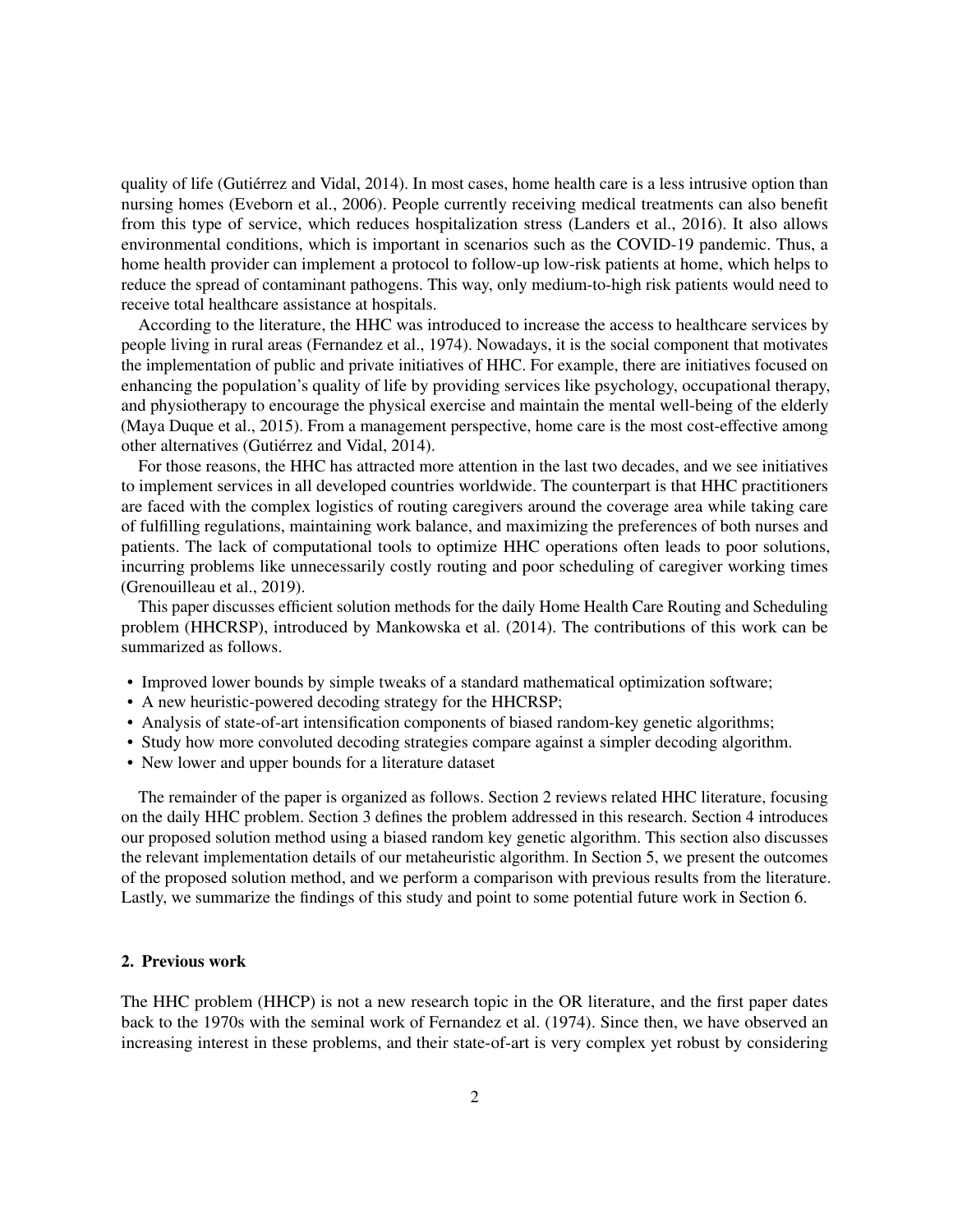several practical constraints. Typically, the core feature set of HHCP consists of a routing problem, a set of skilled/qualified caregivers, and a set of patients spread over a geographical region. In the VRP literature, this is often referred to as a multi-attribute Vehicle Routing Problem [\(Grenouilleau et al., 2019\)](#page-30-4). Most authors consider a single-depot problem [\(Cissé et al., 2017;](#page-29-2) [Grieco et al., 2020\)](#page-30-6), and the Euclidean space is frequently used to model travel times between locations. Recent surveys indicate the prevalence of single transportation modes [\(Fikar and Hirsch, 2017;](#page-30-7) [Grieco et al., 2020\)](#page-30-6). Patients usually have hard time windows [\(Bredström and Rönnqvist, 2008;](#page-29-3) [Rasmussen et al., 2012\)](#page-30-8), but some authors allow some flexibility via soft time windows [\(Mankowska et al., 2014;](#page-30-5) [Decerle et al., 2018\)](#page-29-4). Any combination of these features configures a complex vehicle routing problem. Furthermore, this is not an exhaustive list of characteristics from the HHC literature, and there is no consensus of what configures a standard problem [\(Fikar and Hirsch, 2017;](#page-30-7) [Grenouilleau et al., 2019;](#page-30-4) [Grieco et al., 2020\)](#page-30-6).

To better define the scope of our research, we focus our study on the variant of the daily home health care problem introduced by [Mankowska et al.](#page-30-5) [\(2014\)](#page-30-5). This problem considers multiple service types, caregiver qualification levels, soft time windows, and route inter-dependency constraints for patients requesting multiple visits. [Bredström and Rönnqvist](#page-29-3) [\(2008\)](#page-29-3) approached a similar problem with hard time windows, and they also model caregiver preferences through additional soft constraints. Both publications applied mathematical programming models, solving only small instances to optimality. In both cases, the most promising algorithms were heuristics. [Mankowska et al.](#page-30-5) [\(2014\)](#page-30-5) solved instances with up to 300 patients and 40 caregivers, and [Bredström and Rönnqvist](#page-29-3) [\(2008\)](#page-29-3) solved instances with up to 80 patients and 16 caregivers.

[Lasfargeas et al.](#page-30-9) [\(2019\)](#page-30-9) proposed stochastic local-search operators to solve HHCRSP of [Mankowska](#page-30-5) [et al.](#page-30-5) [\(2014\)](#page-30-5). Similar to the literature, the authors used a matrix-based structure to represent solutions and facilitate the implementation of the local search operators, especially the ones for optimizing multiple visits patients. The authors tested their algorithm over the benchmark dataset proposed by [Mankowska](#page-30-5) [et al.](#page-30-5) [\(2014\)](#page-30-5). According to their results, the stochastic approach benefits the local search technique, leading to improved results and shorter computational times compared to the deterministic algorithms proposed by [Mankowska et al.](#page-30-5) [\(2014\)](#page-30-5). Despite that, the authors only tested instances up to 75 patients, supposedly due to feasibility issues on larger test cases.

[Rasmussen et al.](#page-30-8) [\(2012\)](#page-30-8) approached a very similar problem to that of [Mankowska et al.](#page-30-5) [\(2014\)](#page-30-5) but considered hard time windows for the patient visits. They modeled the patient assignment as soft constraints to circumvent feasibility issues, allowing a solution to have unscheduled visits. The authors also generalized the route inter-dependency requirements for multiple visit patients, and they propose a master formulation using such generalized constraints [\(Desaulniers et al., 2006\)](#page-29-5). They applied a branchand-price algorithm, but the generalized constraints were implicitly enforced during the branching phase, so there is no need to develop a specialized algorithm for the pricing problem. Proposed algorithms were tested over the dataset of [Bredström and Rönnqvist](#page-29-3) [\(2008\)](#page-29-3). The authors also devised new random instances, partially based on a real HHC problem arriving in Denmark. They solved instances of 15 caregivers and 150 patients exactly with a branch-and-price algorithm, exploiting the problem structure with tailored branching rules from routing problems with transshipment [\(Drexl, 2012\)](#page-29-6).

A few other authors further tested the dataset of [Mankowska et al.](#page-30-5) [\(2014\)](#page-30-5). [Kummer et al.](#page-30-10) [\(2019\)](#page-30-10) provide new solutions via a fix-and-optimize *matheuristic* that, iteratively, efficiently re-optimizes small portions of the problem. They applied the constructive heuristic of [Mankowska et al.](#page-30-5) [\(2014\)](#page-30-5) to generate initial solutions, and the *matheuristic* runs until achieving a certain number of non-improving iterations.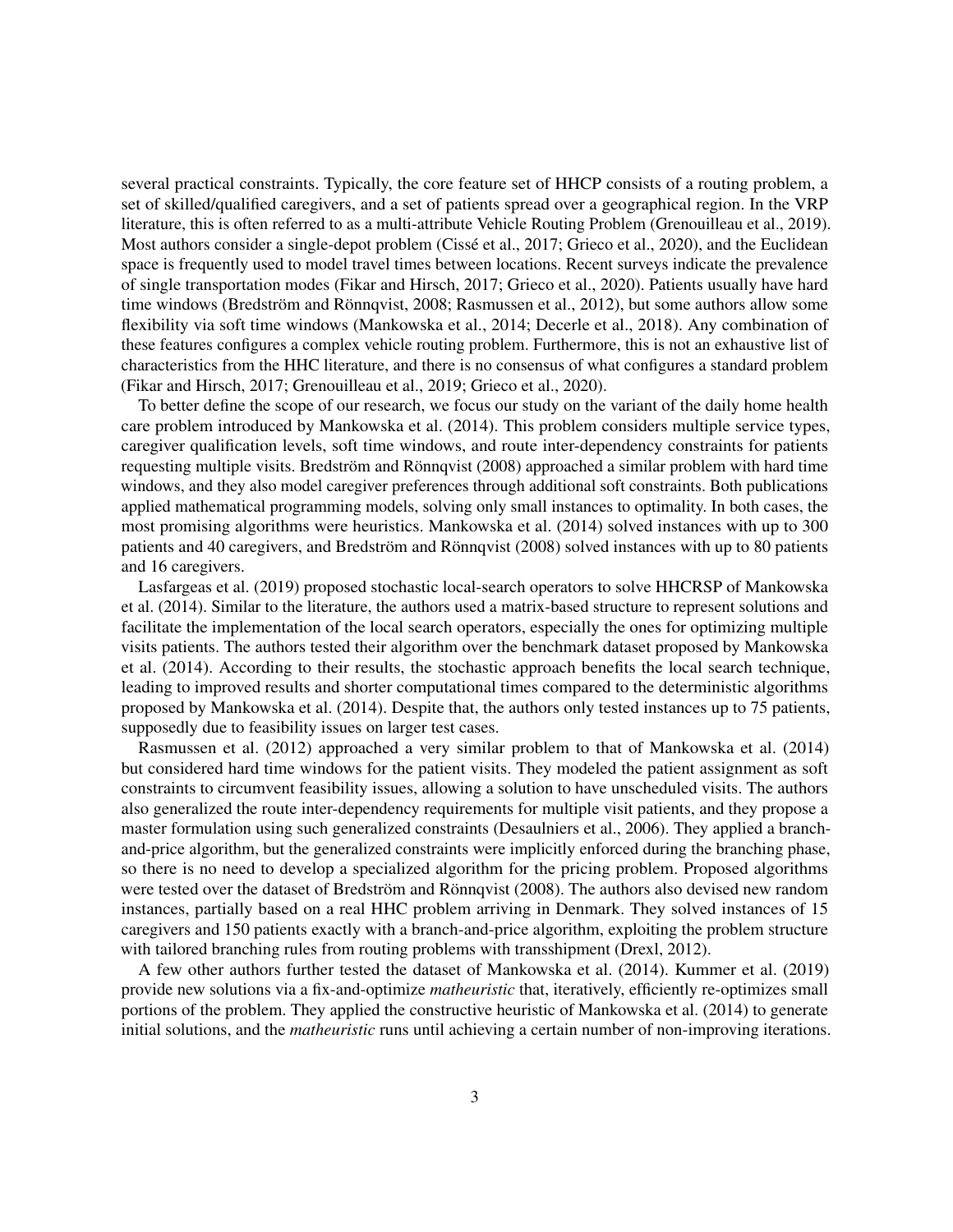The authors were capable of improving the best-known solutions to instances of up to 100 patients in a competitive computational time compared to [Mankowska et al.](#page-30-5) [\(2014\)](#page-30-5) and [Lasfargeas et al.](#page-30-9) [\(2019\)](#page-30-9). Their fix-and-optimize demonstrated to be inapplicable in instances with more than 100 patients, mainly due to high memory consumption by the solver.

[Kummer et al.](#page-30-11) [\(2020\)](#page-30-11) were the first to propose a biased random-key genetic algorithm (BRKGA) [\(Gonçalves and Resende, 2011\)](#page-30-12) for solving an HHC problem. Their decoder employed a greedy bestinsertion heuristic that selects the best caregiver(s) to fulfill patient demands, and the patients were processed according to the permutation derived from the chromosome. Their metaheuristic algorithm was tested on the instances from [Mankowska et al.](#page-30-5) [\(2014\)](#page-30-5). According to the authors, the exploit-and-explore capabilities of their BRKGA performed consistently better than the local search operators from the literature, mainly in medium to large-sized instances. Due to the greediness of the decoder used, the metaheuristic algorithm could not achieve an optimal solution for some small instances. Despite that, the proposed algorithm outperformed almost all previous literature results for instances with 25 patients and five caregivers up to the largest test cases of the dataset, comprising 300 patients and 40 caregivers.

Considering that there is still no agreement in the literature about a standard home health care problem, we summarize in Table [1](#page-3-0) the closely related literature to the single-day HHC problem we study. For a more comprehensive overview of the literature, please c.f. [Cissé et al.](#page-29-2) [\(2017\)](#page-29-2), [Fikar and Hirsch](#page-30-7) [\(2017\)](#page-30-7), and [Grieco et al.](#page-30-6) [\(2020\)](#page-30-6).

|                                      |              |    |      |   |          |     |              |     |     |    |    |     |     |                          |          |                     |       |     | Largest inst. solved |
|--------------------------------------|--------------|----|------|---|----------|-----|--------------|-----|-----|----|----|-----|-----|--------------------------|----------|---------------------|-------|-----|----------------------|
| Work                                 | М            | PH | RM   |   | WТ       | PR. | <b>PTW</b>   | CTW | WB. | WТ | OТ | BR. | SK. | CP.                      | SY       | <b>SM</b>           |       |     |                      |
|                                      |              |    |      |   |          |     |              |     |     |    |    |     |     |                          |          |                     | # $C$ | #P  | #J                   |
| Fernandez et al. (1974)              |              | S  | TD   | H |          |     |              |     |     |    |    |     |     |                          |          |                     |       |     |                      |
| Bredström and Rönnqvist $(2008)^T$   | X            | S  | TT   | H |          | S   | H            | H   | S   |    |    |     |     |                          | S, P     | MIP+RH              | 16    | -80 | 80                   |
| Rasmussen et al. $(2012)^{\dagger}$  | $\mathbf{x}$ | S  | TC S |   | $\equiv$ | S   | H            | H   |     |    |    |     | H   | $\overline{\phantom{a}}$ | S.P      | B&P                 | 16    | 150 | 150                  |
| Mankowska et al. (2014) <sup>*</sup> | $\mathbf{x}$ | S. | TT H |   |          |     | <sub>S</sub> |     |     |    |    |     | H   |                          | $- S, P$ | MIP,<br><b>AVNS</b> | 40    | 300 | 390                  |
| Lasfargeas et al. $(2019)^*$         | $\mathbf{x}$ | M  | TT   | H |          |     | S            | Н   |     |    |    |     | H   | H                        | S.P      | <b>VNS</b>          | 15    | 75  | 98                   |
| Decerle et al. $(2018)^{\dagger}$    | X            | S  | TD.  | H | $\equiv$ |     | S            | H   | -   |    |    |     | H   | $\overline{\phantom{m}}$ | S        | MA                  | 6     | 109 | 109                  |
| Kummer et al. $(2019)^*$             | $\mathbf{x}$ | S. | TT   | H |          |     | <sub>S</sub> |     |     |    |    |     | H   | $\overline{\phantom{a}}$ | S, P     | F&O                 | 20    | 100 | 130                  |
| Kummer et al. $(2020)^*$             | $\mathbf{x}$ | S  |      | H |          |     | S            |     |     |    |    |     | H   | $\overline{\phantom{a}}$ | S.P      | <b>GA</b>           | 40    | 300 | 390                  |

<span id="page-3-0"></span>Table 1: Summary of publications regarding the HHCP.

M: Proposes a model to the problem; PH: Length of the planning horizon (S: short/single day, M: medium/up to one week, L: long/several months); RM: Routing metric used to evaluate the solution cost of the routing (TD: travel distance, TC: travel cost, TT: travel time); T: Tasks must be fulfilled (H: hard) or may not (S: soft, with penalization in the objective function); WT: Constraints to model waiting times; PR: Preference of assignments between caregivers and patients; PTW: Patient time-windows; CTW: Caregiver time-windows; WB: Working balance constraints; WT: Constraints to model work time regulations; OT: Constraints to model overtime; BR: Breaks/rest time constraints; SK: Presence of skills/qualification levels for the caregivers; SY: Route inter-dependency constraints (S: simultaneous attendance, P: precedence constraints); SM: Best-performing solution method (LP+RH: linear programming plus rounding heuristic, RMH: repeated matching heuristic; PSO: particle-swarm optimization, MIP+RH: MIP with rounding heuristic, VNS: variable neighborhood search, B&P: branch-and-price solver, AVNS: adaptive VNS, MA: memetic algorithm, F&O: fix-and-optimize matheuristic, GA: genetic algorithm); #C: Number of caregivers; #P: Number of patients; #J: Number of jobs. Works that use the benchmark dataset proposed in [Bredström and Rönnqvist](#page-29-3) [\(2008\)](#page-29-3)<sup>†</sup>, and [Mankowska et al.](#page-30-5) [\(2014\)](#page-30-5)\*, respectively .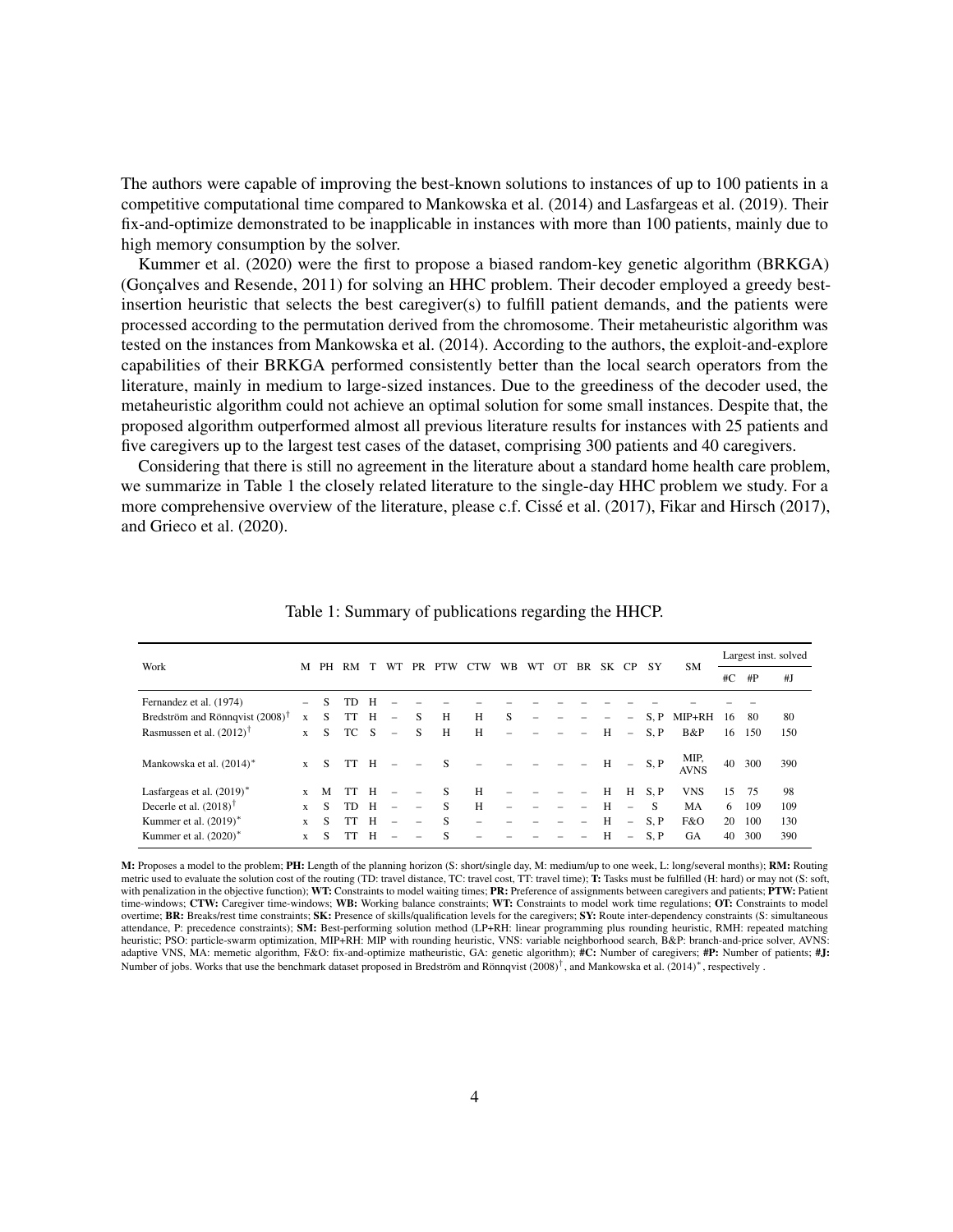#### <span id="page-4-0"></span>3. The home health care problem

[Mankowska et al.](#page-30-5) [\(2014\)](#page-30-5) proposed a single-day problem called the home health care routing and scheduling problem (HHCRSP). We use the terms HHCRSP and HHCP interchangeably in this section and the following. Let V be the set of the caregivers/vehicles, and C the set of patients/nodes. This routing component aims to assign caregivers to the patients, seeking to minimize each caregiver's travel time. Let  $C^0 = \{0\} \cup C$ , where 0 represents the depot. Parameter  $d_{ij}$  defines the travel time between the tuples  $(i, j) \in C^0 \times C^0$ . All caregivers travel at the same time–i.e. the problem considers a single transportation modality. The patients also have time-windows. More precisely, each patient  $i \in \mathcal{C}$  has a hard timewindow starting  $e_i$ , meaning that a visit can only happen after the start of the time-window. Conversely, patient *i* also has a soft time-window ending  $l_i$ , and such services should be served ideally before the end of the patient time-window. If such a requirement is not fulfilled, then attendance is considered tardy, and a penalty is incurred in the objective function. In the next section, we introduced service types, a characteristic of this HHCP that sets routing components as multi-attribute VRPTW [\(Grenouilleau et al.,](#page-30-4) [2019\)](#page-30-4).

### *3.1. Service types, qualification, and job requirements*

In the HHCRSP, a patient may request up to two distinct *service types*, which skilled caregivers must fulfill. This feature is inherent to the HHCP, requiring multiple visits to some patients. Let  $S$  be the set of service types considered in the problem. Caregivers are skilled in the sense that each caregiver has a subset of service types that they can perform. For each  $v \in V$  and service type  $s \in S$ , the parameter  $a_{vs} = 1$  indicates if caregiver v can perform service type s, and is otherwise 0. Patients have a similar parameter setting. The parameter  $r_{is} = 1$  indicates if patient  $i \in \mathcal{C}$  requires attendance for service type  $s \in S$ , and is otherwise 0. Additionally, the processing time required to complete such attendance is defined according to the parameter  $p_{is} > 0$ .

In general, the problems are composed mostly of *single service* patients, requiring a visit by a single skilled caregiver. Patients requesting two distinct service types are known as *double service* patients. We introduce the set  $C^d \subseteq C$  to refer to the subset of double service patients. In double services, two visits are required by distinct (and skilled) caregivers to fulfill each patient's demands, and additional constraints are imposed when performing such visits.

#### *3.2. Synchronization constraints for double service patients*

As aforementioned, some patients require more than one service type. For those, two new constraints, inherent to the scope of HHCP, are imposed. These constraints establish route inter-dependency among the caregivers, either in *simultaneous attendances* or by *precedence constraints*. A first requirement is that both caregivers be simultaneously present with the patient. Thus, the processing of both services starts simultaneously. Additionally, the caregivers can only depart from the patient after the completion of the longest of the two services, as shown in Figure [1a.](#page-5-0)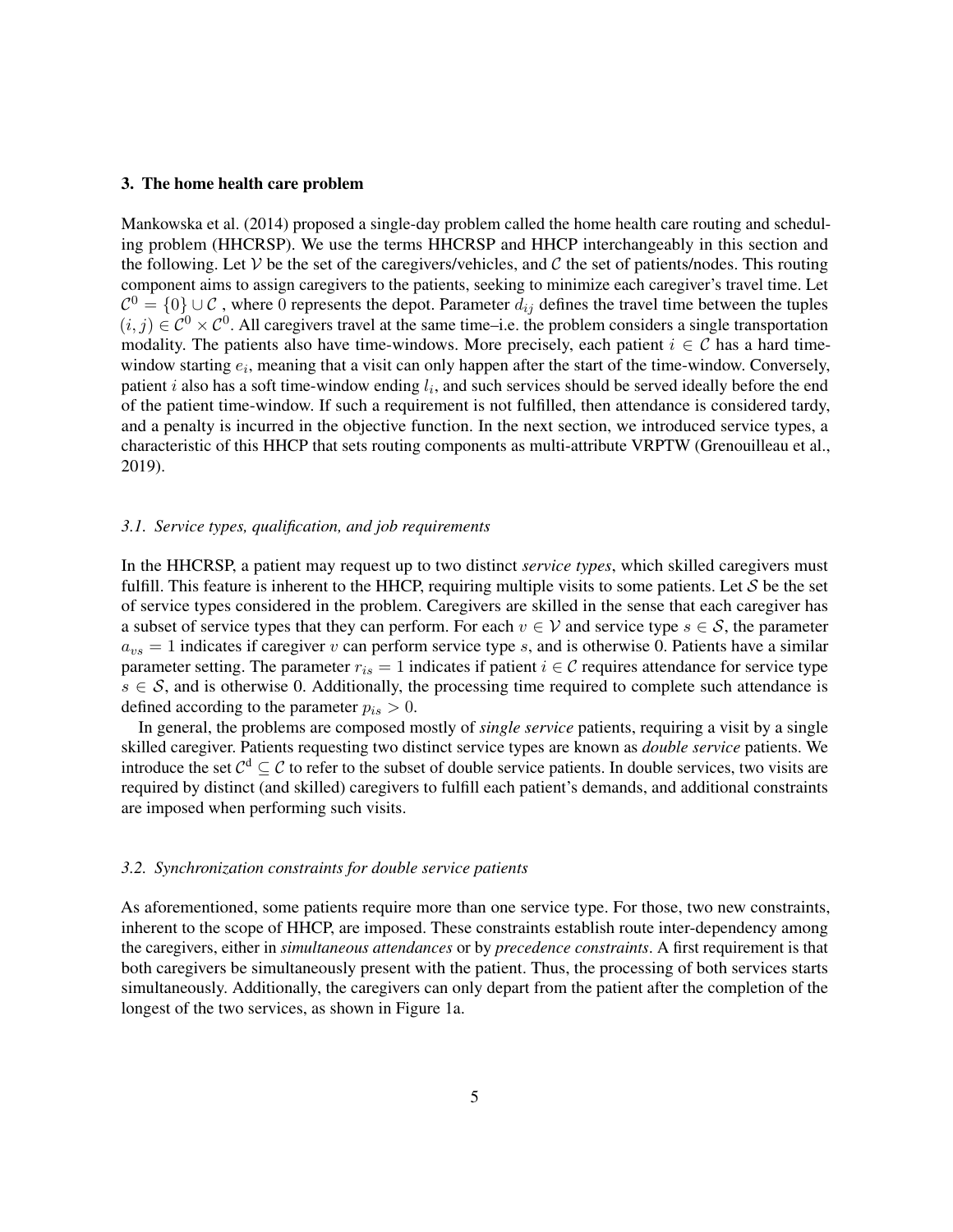

<span id="page-5-1"></span><span id="page-5-0"></span>Fig. 1: A time-space visualization of a double service patient. In [1a,](#page-5-0) caregiver #1 arrives at patient #1 before caregiver #2, thus the attendance of the services are delayed until both caregivers are present with patient #1. In [1b,](#page-5-1) caregiver #2 must start service type #5 within the *dynamic time-window*  $[t_e, t_l]$ .

In precedence constraints, we have a priority order for which the service types requested must be serviced. Without loss of generality, HHCRSP considers a *global priority* among the service types in S. For example, with a set  $S = \{1, 2, 3\}$ , service 1 has priority over services 2 and 3. Similarly, service 2 also has priority over 3. In other words, service i has priority over service j if  $i, j \in S$ .

In addition to this priority, patients with precedence constraints require a minimum and maximum separation time between their two service requests. Parameter  $\delta^{\min}$  indicates the minimum difference between the start of both service types, which may cause the caregiver responsible for the lower priority service to wait until the start of their operation. Similarly, parameter  $\delta^{\text{max}}$  indicates the maximum difference between the start time of the services. In this case, such a requirement can cause the caregiver responsible for the high priority service to delay their operation to maintain the solution feasibility. In the example of Figure [1b,](#page-5-1) service type 5 can be started at any time after  $t_e$ , and before  $t_l$ .

## *3.3. Mixed integer programming model*

In addition to discussing the features of the HHCRSP, we also introduce the model of [Mankowska et al.](#page-30-5) [\(2014\)](#page-30-5) to define the problem formally. This MIP considers three sets of variables. The decision variables  $x_{ijvs} \in \{0,1\}$  indicates if caregiver  $v \in V$  departs from  $i \in C^0$  to  $j \in C^0$  to perform the service type  $s \in S$  in the destination node. Considering caregiver capabilities and the patient requirements, we can rewrite the bounds of these variables as  $x_{ijvs} \in \{0, a_{vs}r_{is}\}\$ , allowing the removal of several decision variables from the problem. Variable  $t_{ivs} \geq 0$  indicates the service start time of patient  $i \in \mathcal{C}$  by caregiver  $v \in V$  for service type  $s \in S$ . Variable  $z_{is} \geq 0$  is the tardiness when the service type  $s \in S$  starts after the end of the patient's time window.

The HHCP has three minimization criteria, computed in variables  $D, T, T^{\max} \geq 0$ , respectively, regarding the total travel distances, the total tardiness, and the largest tardiness over all the patients. Those criteria are weighted according the multiplicative factors  $\lambda_1$ ,  $\lambda_2$ , and  $\lambda_3$  in a single objective function. The MIP model for the HHCRSP is given in  $(1-15)$  $(1-15)$ .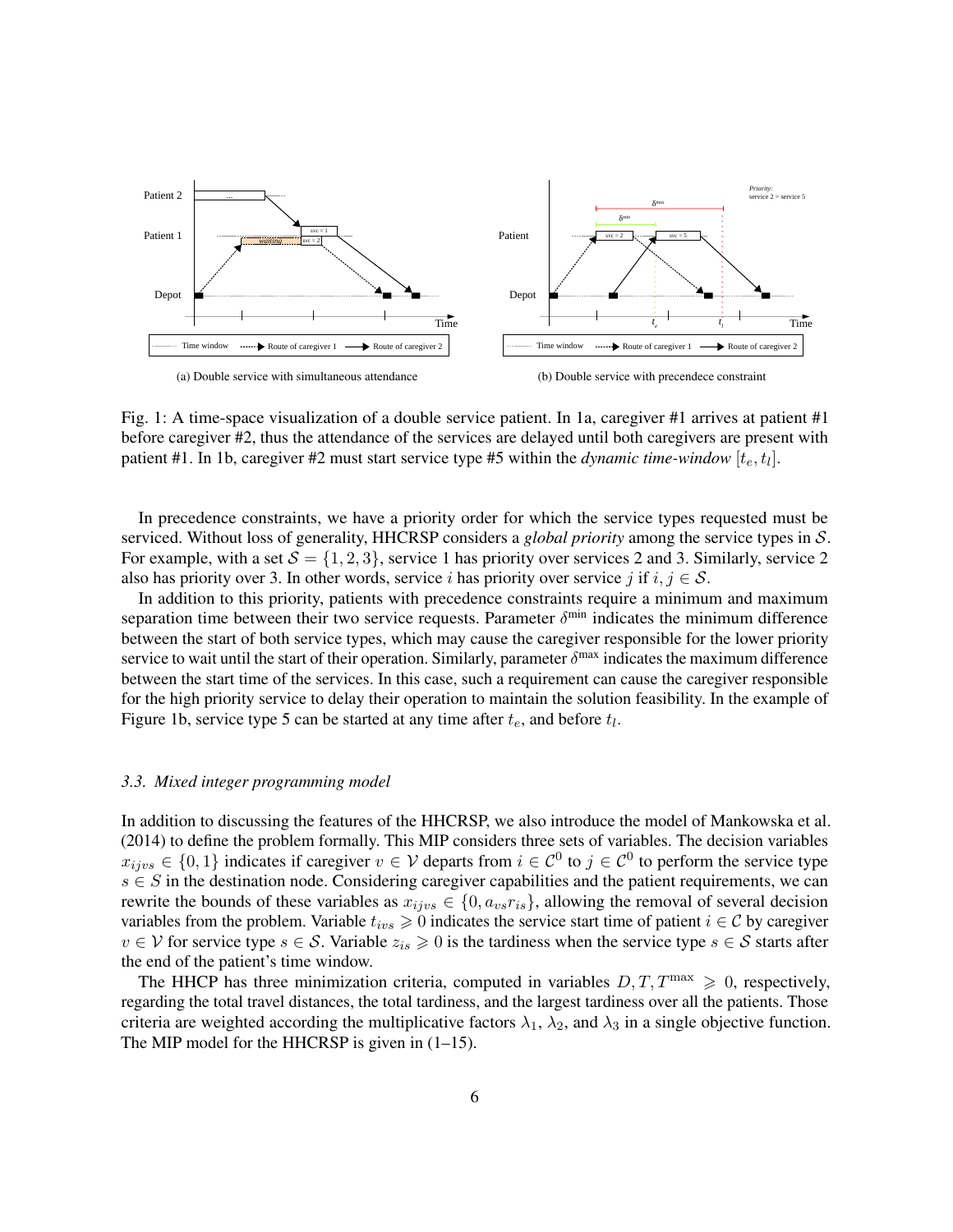Minimize 
$$
\lambda_1 D + \lambda_2 T + \lambda_3 T^{\max}
$$
 (1)

Subject to:

$$
D = \sum_{v \in \mathcal{V}} \sum_{i \in \mathcal{C}^0} \sum_{j \in \mathcal{C}^0} \sum_{s \in \mathcal{S}} d_{ij} x_{ijvs}
$$
 (2)

$$
T = \sum_{i \in \mathcal{C}} \sum_{s \in \mathcal{S}} z_{is} \tag{3}
$$

$$
T^{\max} \geqslant z_{is} \qquad \qquad \forall i \in \mathcal{C}, s \in \mathcal{S} \qquad \qquad (4)
$$

$$
\sum_{i \in \mathcal{C}^0} \sum_{s \in \mathcal{S}} x_{0ivs} = \sum_{i \in \mathcal{C}^0} \sum_{s \in \mathcal{S}} x_{i0vs} \qquad \forall v \in \mathcal{V}
$$
\n
$$
\sum_{j \in \mathcal{C}^0} \sum_{s \in \mathcal{S}} x_{jivs} = \sum_{j \in \mathcal{C}^0} \sum_{s \in \mathcal{S}} x_{ijvs} \qquad \forall i \in \mathcal{C}, v \in \mathcal{V}
$$
\n(5)

$$
\sum_{j \in \mathcal{C}^0} a_{vs} x_{jivs} = r_{is} \qquad \qquad \forall i \in \mathcal{C}, s \in \mathcal{S} \tag{7}
$$

$$
t_{iv s_1} + p_{is_1} + d_{ij} \leq t_{j v s_2} + M (1 - x_{ij v s_2})
$$

 $\sum$ v∈V

 $t_{ivs} \leqslant l_i + z_{is}$ 

$$
t_{iv_2s_2} - t_{iv_1s_1} \ge \delta_i^{\min}
$$
  
-  $M\left(2 - \sum_{j \in C^0} x_{jiv_1s_1} - \sum_{j \in C^0} x_{jiv_2s_2}\right)$ 

$$
t_{iv_2s_2} - t_{iv_1s_1} \leq \delta_i^{\max}
$$
  
+  $M\left(2 - \sum_{j \in C^0} x_{jiv_1s_1} - \sum_{j \in C^0} x_{jiv_2s_2}\right)$ 

$$
x_{ijvs} \in \{0, a_{vs}r_{js}\}\qquad \qquad \forall i, j \in \mathcal{C}^0, v \in \mathcal{V}, s \in \mathcal{S} \tag{13}
$$
  
\n
$$
t_{ivs}, z_{is} \geq 0 \qquad \qquad \forall i \in \mathcal{C}^0, v \in \mathcal{V}, s \in \mathcal{S} \tag{14}
$$
  
\n
$$
D, T, T^{\max} \geq 0 \qquad \qquad (15)
$$

<span id="page-6-6"></span><span id="page-6-5"></span><span id="page-6-4"></span><span id="page-6-3"></span><span id="page-6-2"></span><span id="page-6-0"></span>
$$
\forall i \in \mathcal{C}^0, j \in \mathcal{C},
$$

<span id="page-6-8"></span><span id="page-6-7"></span>
$$
v \in V, s_1, s_2 \in S
$$
\n
$$
(8)
$$

$$
t_{ivs} \ge e_i \qquad \qquad \forall i \in \mathcal{C}, v \in \mathcal{V}, s \in \mathcal{S} \qquad (9)
$$
  

$$
t_{ivs} \le l_i + z_{is} \qquad \qquad \forall i \in \mathcal{C}, v \in \mathcal{V},
$$
  

$$
s \in \mathcal{S} \qquad (10)
$$

<span id="page-6-10"></span><span id="page-6-9"></span>
$$
\forall i \in \mathcal{C}^d
$$
  
\n
$$
v_1, v_2 \in \mathcal{V},
$$
  
\n
$$
s_1, s_2 \in \mathcal{S} : s_1 < s_2
$$
\n(11)

$$
\forall i \in \mathcal{C}^{d},
$$
  
\n
$$
v_1, v_2 \in \mathcal{V},
$$
  
\n
$$
s_1, s_2 \in \mathcal{S} : s_1 < s_2
$$
\n
$$
(12)
$$

$$
\forall i, j \in \mathcal{C}^0, v \in \mathcal{V}, s \in \mathcal{S} \tag{13}
$$

$$
\forall i \in \mathcal{C}^0, v \in \mathcal{V}, s \in \mathcal{S} \tag{14}
$$

<span id="page-6-12"></span><span id="page-6-11"></span><span id="page-6-1"></span>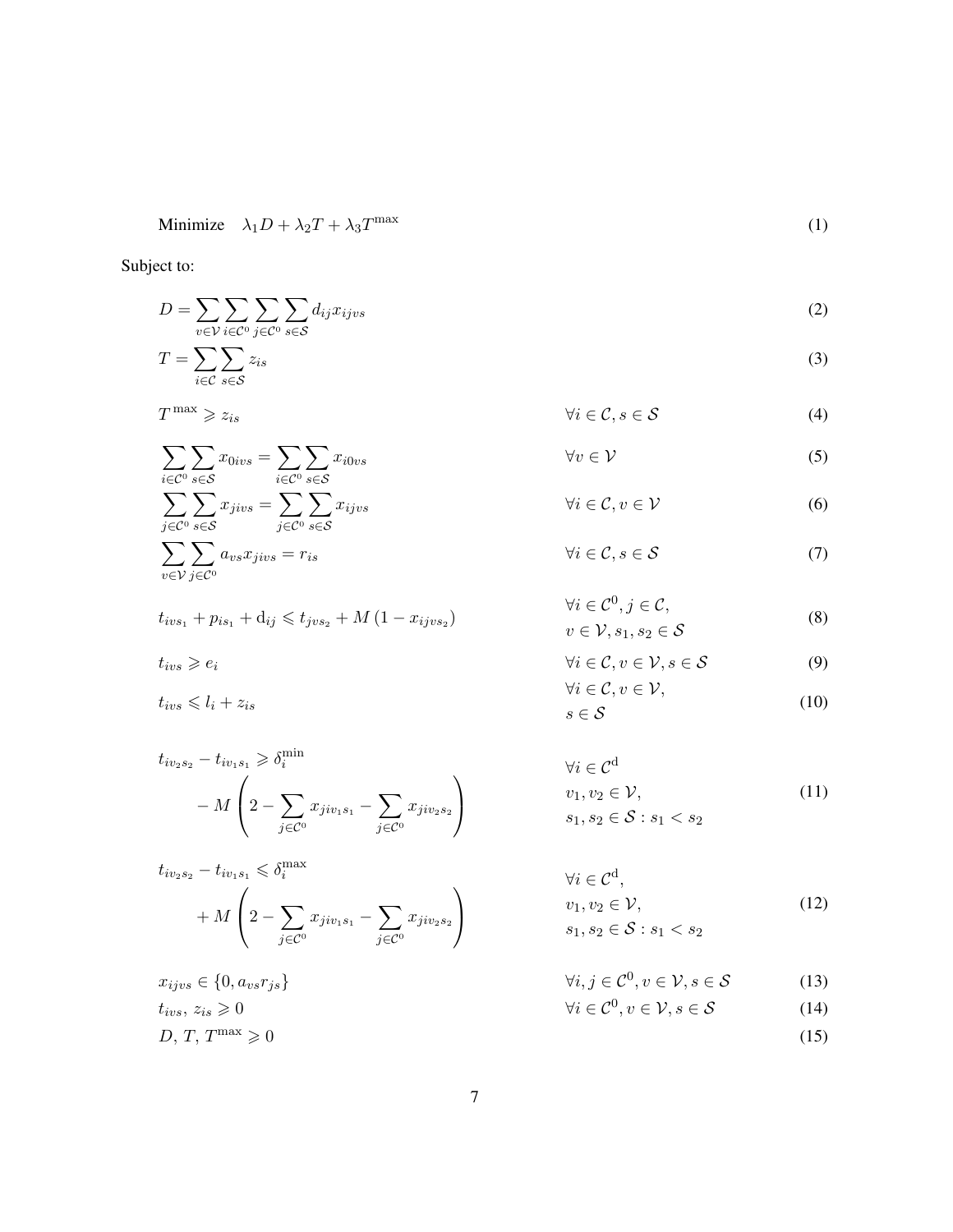Expression [\(1\)](#page-6-0) defines the objective function, using the solution quality indicators calculated in constraints [\(2](#page-6-2)[–4\)](#page-6-3). Constraints [\(5\)](#page-6-4) indicate that each vehicle should depart and return to the depot once, and constraints [\(6\)](#page-6-5) model the flow balance to the other vertices. Constraints [\(7\)](#page-6-6) guarantee that the service requests of the patients are performed by skilled caregivers. Constraints [\(8\)](#page-6-7) are the sub-tour elimination constraints considering the distances between nodes and service processing times. Parameter  $M$  is a large number. Constraints [\(9,](#page-6-8) [10\)](#page-6-9) model the time windows and compute the services start times on patients. Constraints [\(11,](#page-6-10) [12\)](#page-6-11) model both simultaneous double services and separation times on double services with precedence. Finally, constraints [\(13–](#page-6-12)[15\)](#page-6-1) define the domain of the decision variables.

## <span id="page-7-0"></span>4. Proposed solution method

The weak linear relaxation of model  $(1-15)$  $(1-15)$  severely hurts the performance of branch-and-cut methods from the state-of-art MIP solvers [\(Mankowska et al., 2014\)](#page-30-5). Although new valid inequalities can potentially help to strengthen the linear relaxation of the MIP, the number of variables required to model the problem is still an issue, rendering the employment of solvers impractical for instances with more than 100 patients with a standard computer of 8 GB of memory [\(Kummer et al., 2019\)](#page-30-10). Furthermore, methods based on the modification of solutions are often ineffective in solving the HHCRSP. Regarding the optimization landscape, the presence of time-windows makes it hard to escape from local optima [\(Gendreau et al.,](#page-30-13) [2010\)](#page-30-13). Previous work in the literature show how complex it is to keep the solution structure for trajectorybased methods in the presence of route inter-dependency constraints [\(Ait Haddadene et al., 2016\)](#page-29-7). [Drexl](#page-29-6) [\(2012\)](#page-29-6) suggests that it may be worthwhile to try to solve problems with route inter-dependencies using an indirect approach over an *auxiliary search space* to overcome feasibility issues.

Instead of crafting nifty local search operators to navigate through the neighborhoods of a promising solution, we propose exploring the problem solution space indirectly through a multi-population multiparent biased random-key genetic algorithm, with an additional component of implicit path-relinking for intensification of the search [\(Andrade et al., 2021\)](#page-29-8).

## *4.1. The biased random-key genetic algorithm*

The biased random-key genetic algorithm (BRKGA) has been applied to a wide variety of combinatorial optimization problems, including the container loading problem, the parallel machines scheduling problem, and project scheduling problems [\(Gonçalves et al., 2011;](#page-30-14) [Gonçalves and Resende, 2012;](#page-30-15) [Chaves et al.,](#page-29-9) [2016\)](#page-29-9). To the best of our knowledge, just one paper in the literature proposes solving the HHCP with a genetic algorithm [\(Kummer et al., 2020\)](#page-30-11).

In a BRKGA, the initial population is comprised of vectors of real-valued random keys from  $[0, 1)$ . Let  $p$  be the population size of the genetic algorithm. In each generation, individuals of the current population are sorted according to their fitness values. The best  $p_e$  individuals of the population form the elite set, and the other  $p - p_e$  individuals compose the non-elite set. The BRKGA is elitist and copies all individuals of the elite set of the current population to the next population. This way, the BRKGA monotonically keeps the best solutions found over the search [\(Gonçalves and Resende, 2011\)](#page-30-12).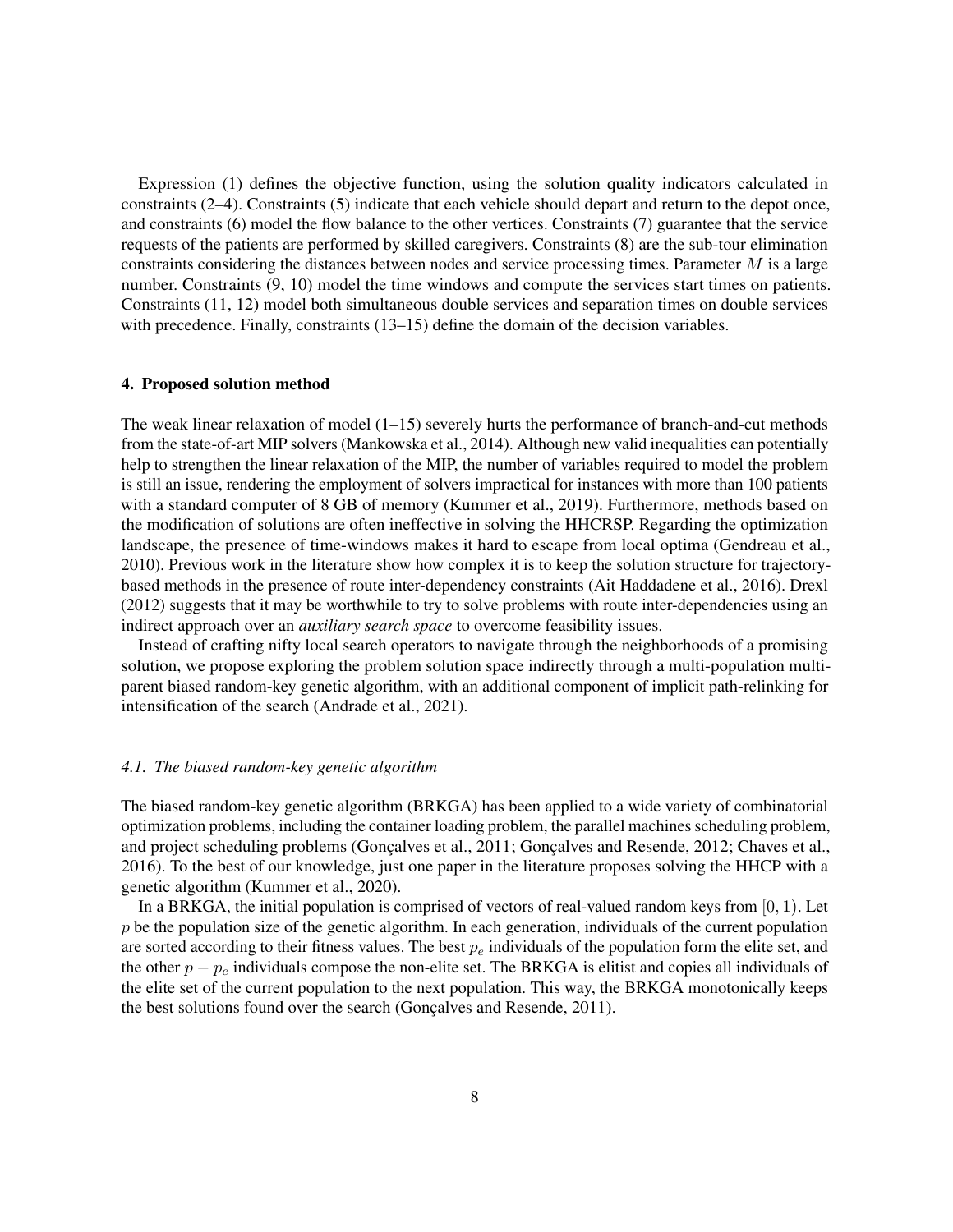A BRKGA uses two strategies to create the offspring in the next population. The first strategy aims to keep the new population's diversity by inserting  $p_m$  new random mutants in the next population. The second strategy consists of mating one member from the elite set with another member from the non-elite set by employing a parametrized uniform crossover operator to generate offspring. Each allele of the offspring is either inherited from the elite parent, with a probability of  $\rho_e$ , or from the non-elite parent, with a probability of  $1 - \rho_e$ . The mating generates  $p - p_e - p_m$  new individuals, which are inserted in the next population. Finally, the next population becomes the current population, and the process repeats until achieving a maximum number of generations or some other stopping criterion. Figure [2](#page-8-0) depicts, at a high level, these operations, highlighting the sequence of operations.

The multi-population BRKGA consists of evolving multiple islands simultaneously. The islands consist of several populations evolving independently, allowing distinct islands to (possibly) achieve distinct local minima. *Immigration* allows exploiting the problem's solution space by moving some individuals from one island to the other. With k individual populations, m immigrants from the island i are moved to the island  $\min\{i+1,1\}$ , and this process repeats for  $i=1,2,\ldots,k$ . Typically, the immigration mechanism is triggered by some criteria during the evolutionary process, e.g., periodically after a fixed number of generations [\(Toso and Resende, 2015\)](#page-30-16).

A BRKGA has some strengths that help to manage the complicating constraints of the HHCP. It uses a parameterized uniform crossover, dismissing the necessity of repair operators by delegating feasibility issues to the problem's objective function, requiring a well-designed decoder to prevent the evolutionary process from getting stuck due to infeasibilities [\(Gonçalves and Resende, 2011\)](#page-30-12). The choice of chromosome representations with random keys and the constant generation of mutants enables exploring the solution space. In contrast, the crossover operator and the decoder exploit the structural properties of the solutions [\(Eiben et al., 2003\)](#page-29-10). Such characteristics also relieve the necessity to employ local search, which is frequently a very time-consuming component of the heuristics and has a negligible impact on the solutions [\(Drexl, 2012\)](#page-29-6).



<span id="page-8-0"></span>Fig. 2: Overview of the BRKGA internals. The operation (1) sorts the current population. In (2) the elite individuals are copied to the next population. In (3), some new mutant individuals are generated to keep the diversity of the next population. In (4), the remaining space of the next population is filled up with offspring.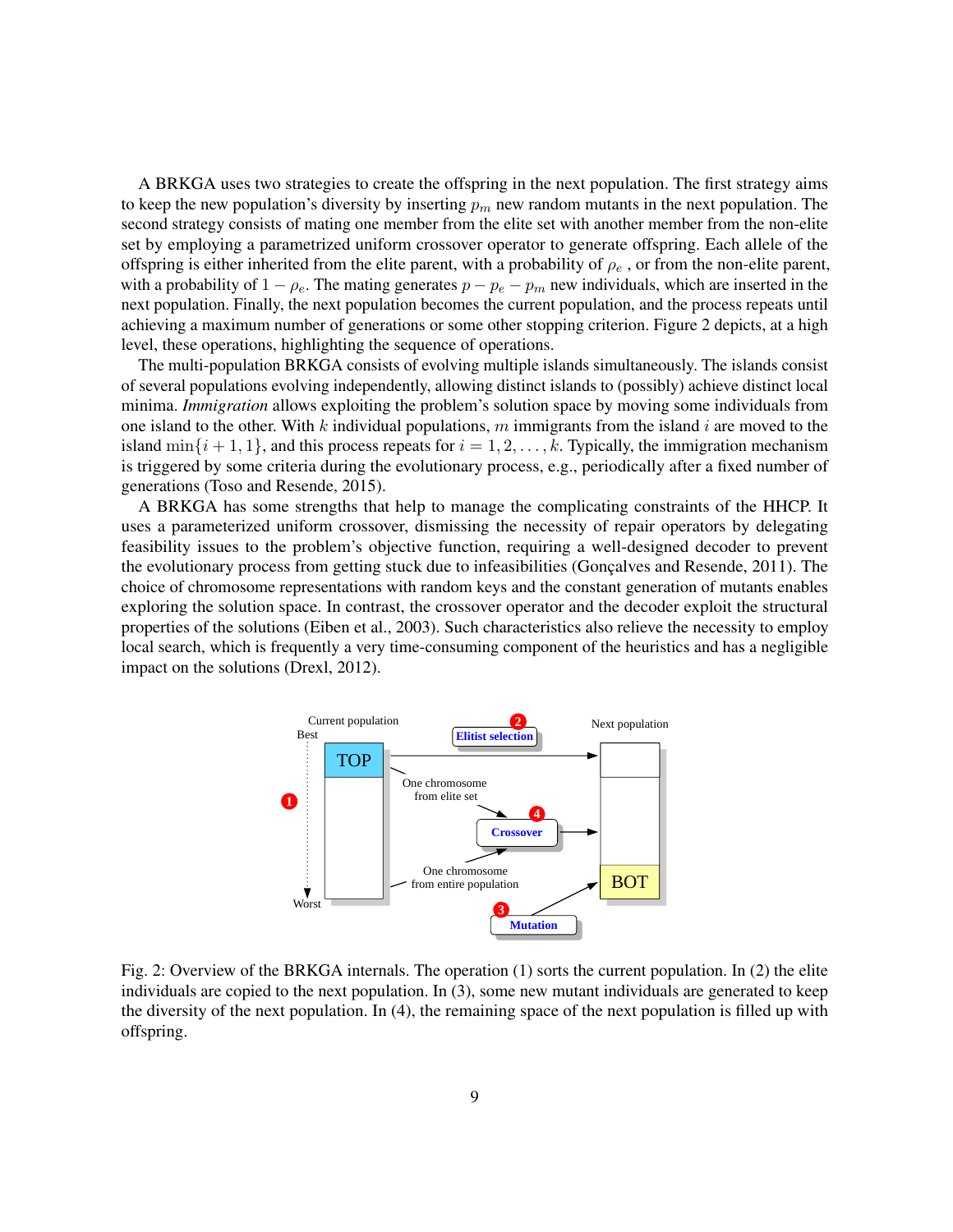#### *4.2. Multi-parent BRKGA*

As aforementioned, the *standard* BRKGA performs the mating process over two parents from the population. Further researchers identified simple modifications that improve the convergence of the mating process. Computational experiments presented in [Lucena et al.](#page-30-17) [\(2014\)](#page-30-17) showed that the multiparent mating produces consistently better results than the standard and the *gender-defining* variant of BRKGA [\(Lucena et al., 2014\)](#page-30-17).

In multi-parent BRKGA, the metaheuristic selects a total of  $\pi_t$  parents for each mating, with  $\pi_e$ individuals from the elite set, and the other  $\pi_t - \pi_e$  from the non-elite set. Contrary to specifying the bias for selecting alleles from the parents directly, the multi-parent BRKGA uses a two-step approach. First, the parents are put into a list, which is then sorted according to their *fitness*. The second step consists of applying a bias function to compute each parent's weight according to their *rank* r in the sorted list. [Andrade et al.](#page-29-8) [\(2021\)](#page-29-8) suggest using one of the non-decreasing bias functions  $\Phi$  to compute such weights [\(Bresina, 1996\)](#page-29-11). In addition to these functions, we derived the quadratic  $\Phi(r) = r^{-2}$  and cubic  $\Phi(r) = r^{-3}$  functions.

## *4.3. Implicit path-relinking in random-keys space*

Path-relinking is an intensification procedure that explores the intermediate solutions between a base and a guide solution by incrementally introducing changes in the base solution according to the guide. It finishes when both guide and base solutions are equal [\(Glover, 1997\)](#page-30-18), or after exploring a maximum number of intermediate solutions [\(Resende et al., 2010\)](#page-30-19). According to the studies of [Resende and Ribeiro](#page-30-20) [\(2016\)](#page-30-20), the *direction* of this exploration matters. In the *forward path-relinking*, the changes come from the guide solution. Conversely, the algorithm is called *backward path-relinking* when the changes come from the base solution. [Resende and Ribeiro](#page-30-20) [\(2016\)](#page-30-20) also propose the *mixed path-relinking*, which combines both forward and backward strategies. According to their experiments, this mixed intensification approach often finds a better solution than the others.

A typical implementation of the path-relinking heuristic is usually tied closely to the problem [\(Andrade](#page-29-8) [et al., 2021\)](#page-29-8). The heuristic is structured around the solution components (or variables), and how these components can be interchanged between the base and guide solution to generate new intermediate solutions. It is very hard to generalize a single implementation of path-relinking to a wide variety of problems. Nevertheless, [Andrade et al.](#page-29-8) [\(2021\)](#page-29-8) propose a path-relinking implementation that takes advantage of the generic solution encoding of the BRKGA to implement what they call an implicit path-relinking procedure (IPR).

As the reader may expect, there is a significant overhead of applying a path-relinking heuristic inside another metaheuristic such as the BRKGA. For this reason, [Andrade et al.](#page-29-8) [\(2021\)](#page-29-8) also propose a minimum distance metric between the base and the guide solution to allow running the IPR. This strategy relies on the fact that measuring such distances is much faster than running the heuristic itself, so it works as an effective speedup strategy to skip IPR runs between solutions that are too similar.

[Andrade et al.](#page-29-8) [\(2021\)](#page-29-8) suggested two variations of the IPR that operates differently according to how the solutions are encoded. Specifically to routing and sequencing problems, the decoder uses the random keys to establish a permutation of the solution elements. For a vehicle routing problem, e.g., each client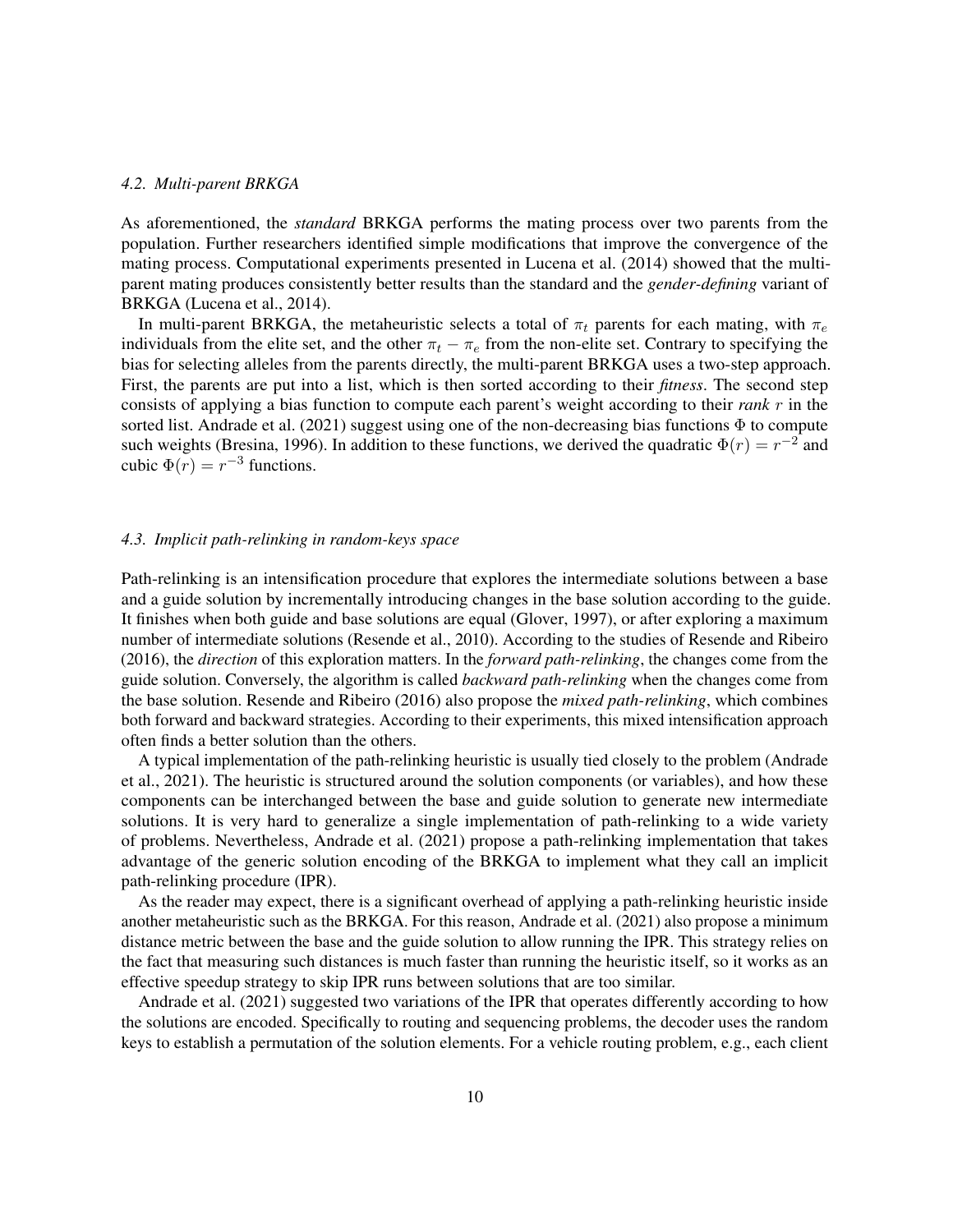is associated with a chromosome position; thus, the visit order is obtained by sorting the chromosome [\(Ruiz et al., 2019\)](#page-30-21). For this type of solution encoding, [Andrade et al.](#page-29-8) [\(2021\)](#page-29-8) proposed a *permutation IPR* that uses the guide chromosome to *induce permutations* in the base chromosome, as shown in Figure [3.](#page-10-0) This variation of the implicit IPR starts by sorting both *guide* and *base individuals*. At this point the algorithm tests for the minimal distance criterion, using the Kendall-tau distance over the permutation of array indices of  $sort(b)$  and  $sort(g)$ . After that, the IPR generates *intermediate individuals* by swapping keys in either *base* or *guide* individual, following a hybrid forward-backward path relinking strategy. In the example of the figure, the guide individual sets that the first key must be associated with index 5 (according to sort(q)), but the base solution associates the index 1 to the first key (according to sort(b)). The IPR then swaps the key associated with the index 5 in b (following the permutation of g), with the key currently occupying position 1 of  $b$ . This procedure generates the individual  $b'$ , whose first element  $(in sort(b'))$  respects the first element in the permutation of g. After introducing this change, the decoder evaluates the intermediate individual, hopefully finding an improved solution.



<span id="page-10-0"></span>Fig. 3: Example of *permutation IPR*. The guide individual g is used to induce changes in the base individual b.

In presence of multiple islands, the implicit path-relinking is applied between pairs of elite individuals from distinct islands, either by selecting the best individuals or selecting random individuals from their elite sets, following the same circular strategy of the immigration mechanism. For example, with three islands, the IPR runs between some elite individuals from islands 1 and 2, then from islands 2 and 3, and finally 3 and 1. With the "best selection" strategy, each IPR run selects the elite individuals according to their fitness. With the random selection, the IPR simply selects two random individuals from the elite sets. When only a single island is considered, the heuristic operates between elite individuals from the same island [\(Andrade et al., 2021\)](#page-29-8).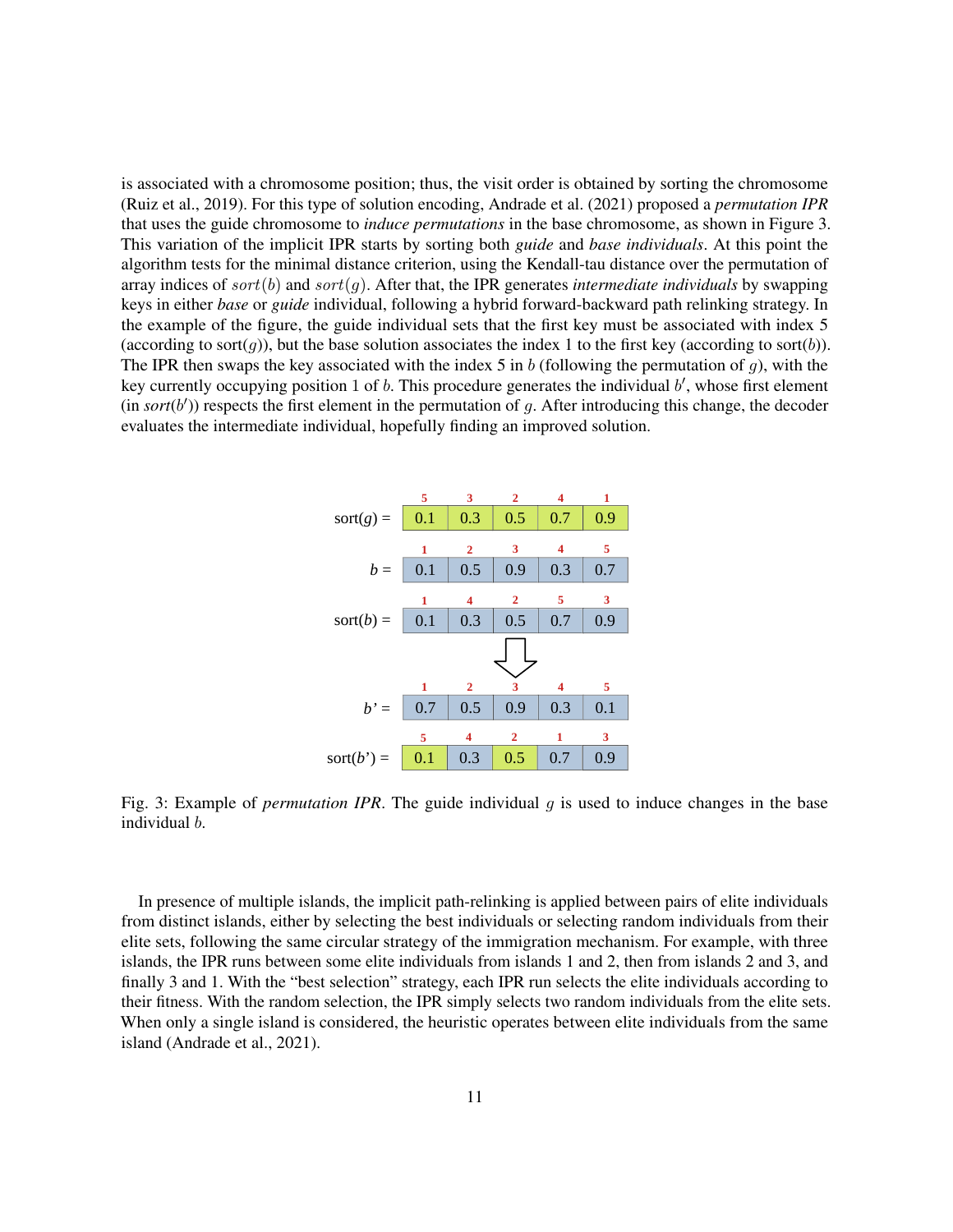## <span id="page-11-1"></span>*4.4. Heuristic-powered decoder for the HHCRSP*

In our solution approach, the genetic algorithm evolves the sequence in which the patients are inserted into the solution, and each chromosome has length  $|\mathcal{C}| + 2$ . The example of Figure [4](#page-11-0) demonstrates the decoding process on an instance with three patients. The algorithm starts pairing the list of patients with the chromosome, then it sorts the task list according to the increasing order of the allele values, reaching the task sequence depicted in *task insertion sequence*. This process uses the first |C| alleles of the chromosome. Then, a greedy cheapest-insertion heuristic assigns the sorted sequence of tasks to the caregivers, and the last two alleles are used to toggle optional components of the decoding algorithm. When allele  $|\mathcal{C}| + 1 < 0.5$ , the decoder only considers the increase in total travel time by inserting the patient into the caregiver's route. When this allele has a value  $\geq 0.5$ , then the decoder also includes the distance for returning the caregiver to the depot after servicing the patient. In the context of this manuscript, we refer to this behavior as the *convex hull* strategy. The last allele  $|\mathcal{C}| + 2$  toggles a simple heuristic that tries to balance the workload of caregivers during the greedy construction phase.



<span id="page-11-0"></span>Fig. 4: Decoding example for a instance with three patients.The greedy phase has the *convex hull* strategy set off and the caregiver workload balancing heuristic set on.

Algorithm [1](#page-12-0) details the implementation of the proposed decoder. In line 1, the decoder starts an empty solution, with all the vehicles placed at the depot. Line 2 performs the same steps depicted in the example of Figure [4.](#page-11-0) Lines 3 and 4 check if the optional components should be enabled during the rest of the decoding. Line 5 initializes the total workload of each caregiver as 0. The decoder then takes each task from the sorted task sequence (line 6) and tests all the possible caregiver assignments to such task (lines 7–19), considering all the service types requested by the patient. This is done by passing the service types requested by tasks  $[i]$  to the function AllVehicleCombinations, which returns a list with all pairs of vehicles with qualification to perform the service types  $s_1$  and  $s_2$ , respectively. The heuristic then evaluates the cost of assigning the task to the current vehicles  $v_1$  and  $v_2$  through FindInsertionCost (line 10). Lines 11–13 update the cost  $\bar{c}$  according to the workload balancing heuristic. Lines 14-18 check if the current pair of vehicles leads to a cheaper insertion cost (strict improvement). If the cost current choice of vehicles  $\bar{c}$  is very close to  $c^*$ , then the algorithm still updates the choice of best candidate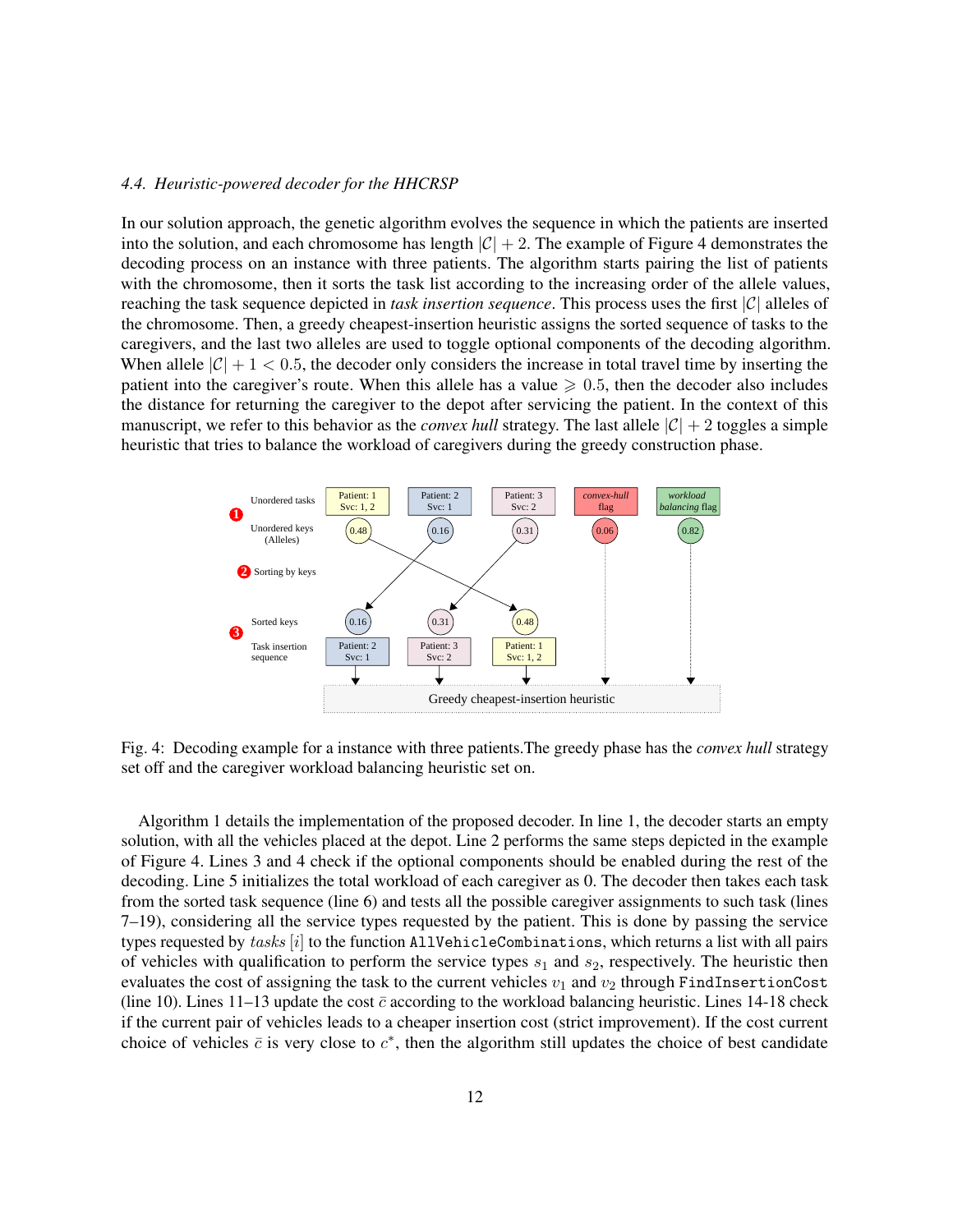vehicles  $v_1^*$  and  $v_2^*$  if the value of the allele associated with the task is  $\geqslant 0.5$ . This allows the genetic algorithm to reach elements of the solution space otherwise inaccessible. After deciding the best pair of candidates, the algorithm updates the solution by inserting the patient into the routes of the selected caregivers (line 20). Line 21 updates the cost of  $s$  using a similar algorithm to FindInsertionCost. Lines 22–25 update the workload of the selected vehicles. Finally, the decoder returns the final solution cost at line 27. Considering  $n = |V|$  and  $m = |C|$ , the decoder algorithm has the worst-case complexity of  $O(mn^2)$ .

|             | <b>Algorithm 1:</b> Greedy cheapest-insertion constructive heuristic.                                                              |                                           |
|-------------|------------------------------------------------------------------------------------------------------------------------------------|-------------------------------------------|
|             | <b>Input:</b> A chromosome <i>ch</i> .                                                                                             |                                           |
|             | <b>Output:</b> Solution cost.                                                                                                      |                                           |
|             | $1 \ s \leftarrow$ EmptySolution()                                                                                                 |                                           |
|             | 2 $tasks \leftarrow Sort(C, ch)$                                                                                                   | /* Gets the permutation of patients. $*/$ |
|             | 3 $convHull \leftarrow GetKey(ch,  \mathcal{C}  + 1) \geqslant 0.5$                                                                | /* Uses the second to last key. */        |
|             | 4 $wloadHeur \leftarrow$ GetKey $(ch,  \mathcal{C}  + 2) \geqslant 0.5$                                                            | /* Uses the last key. $*/$                |
|             | 5 $wload \leftarrow \text{Zeros}( \mathcal{V} )$                                                                                   | /* List of zeros. $*/$                    |
|             | 6 for $i \leftarrow 1$ to $ tasks $ do                                                                                             |                                           |
| $7^{\circ}$ | $c^* \leftarrow \infty$                                                                                                            |                                           |
| 8           | $(s_1, s_2) \leftarrow \texttt{GetSkills}(tasks[i])$                                                                               |                                           |
| 9           | for $(v_1, v_2) \in$ AllVehicleCombinations $(s_1, s_2)$ do                                                                        | /* All pairs of qualified vehicles. $*/$  |
| 10          | $\bar{c} \leftarrow$ FindInsertionCost(s, $v_1, v_2$ , tasks[i], convHull)                                                         |                                           |
| 11          | if $wloadHeur = \text{true}$ then                                                                                                  | /* Workload balancing heuristic. $*/$     |
| 12          | $\bar{c} \leftarrow \bar{c} + wload[v_1] + (s_2 \neq \texttt{null} ? \, wload[v_2] : 0)$                                           |                                           |
| 13          | end                                                                                                                                |                                           |
| 14          | if $\bar{c} < c^*$ or $(\bar{c} = c^*$ and GetKey( $tasks[i] \ge 0.5$ ) then                                                       | /* Strict/non-strict improvement. */      |
| 15          | $\begin{array}{c} \begin{array}{c} v_1^* \leftarrow v_1 \\ v_2^* \leftarrow v_2 \\ c^* \leftarrow \bar{c} \end{array} \end{array}$ |                                           |
| 16          |                                                                                                                                    |                                           |
| 17          |                                                                                                                                    |                                           |
| 18          | end                                                                                                                                |                                           |
| 19          | end                                                                                                                                |                                           |
| 20          | UpdateRoutes $(s, v_1^*, v_2^*,$ tasks $[i])$                                                                                      | /* Updates solution structure. */         |
| 21          | UpdateCost $(s, v_1^*, v_2^*,$ tasks $[i])$                                                                                        | /* Updates incumbent. $*/$                |
| 22          | $wload[v_1^*] \leftarrow wload[v_1^*] + \text{ServiceDuration}(task[i], s_1)$                                                      | /* Updates total workload of $v_1^*$ . */ |
| 23          | if $s_2 \neq \text{null}$ then                                                                                                     |                                           |
| 24          | $wload[v_2^*] \leftarrow wload[v_2^*] + \text{ServiceDuration}(task[i], s_2)$                                                      | /* Updates total workload of $v_2^*$ . */ |
| 25          | end                                                                                                                                |                                           |
|             | 26 end                                                                                                                             |                                           |
|             | 27 return $\text{GetCost}(s)$                                                                                                      |                                           |

<span id="page-12-0"></span>In addition to this description of the decoding algorithm, a few points still need to be explained. First is that function GetSkills returns all the service types requested by the patient and, in case of a single service request,  $s_2$  will have the special value null. AllVehicleCombinations is also aware of this behavior, so in such cases, all tuples from the returned list of vehicles will have  $v_2$  equals to null. The value of  $s_2$  is also used to decide which vehicles are considered when calculating the workload balancing (line 12) and when updating the workload of the vehicles selected to service to a patient (lines 23–25). Note that function FindInsertionCost can also handle the cases in which  $v_2$  is null.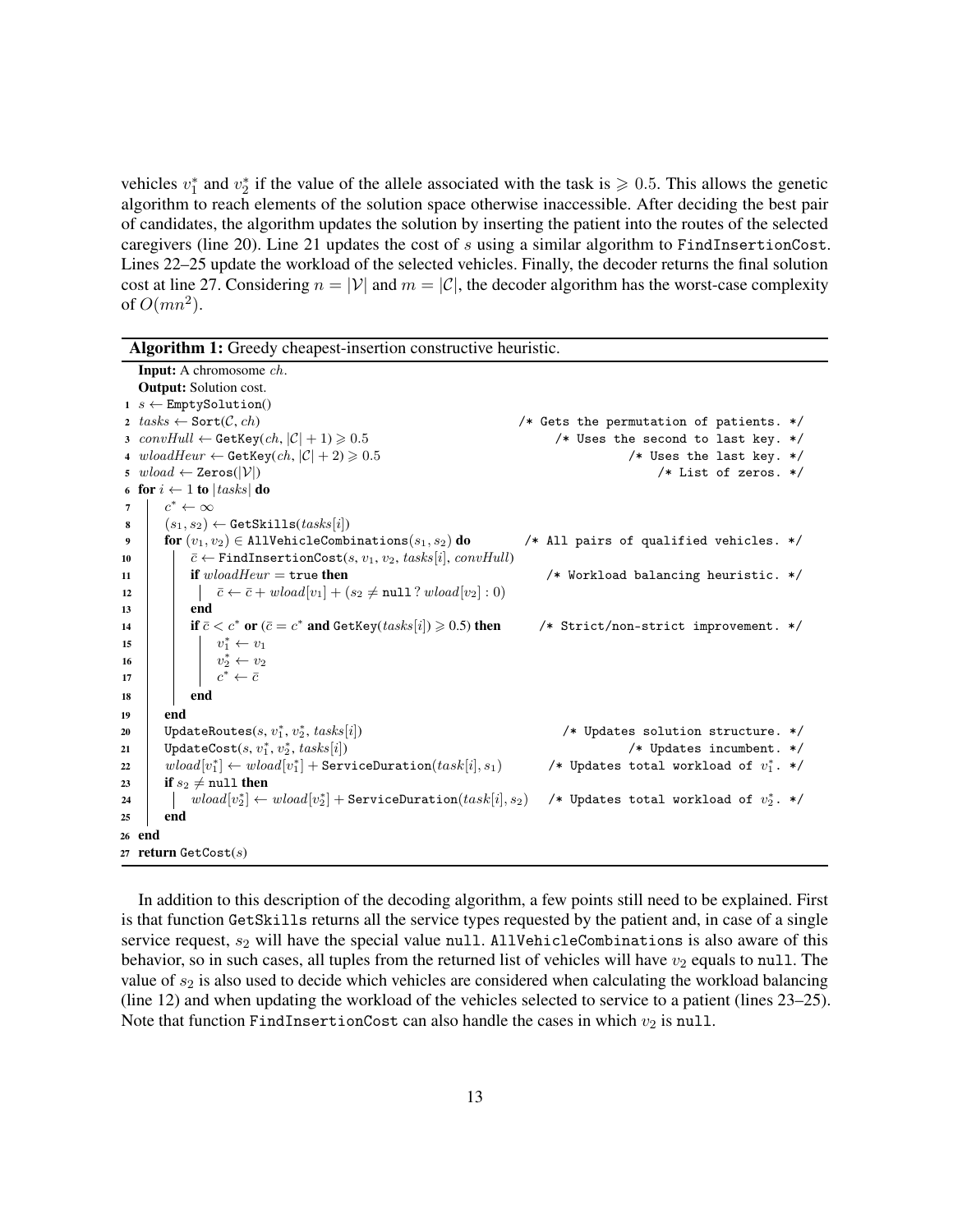The cost calculation in the insertion heuristic is not straightforward due to the double services and soft time windows. Algorithm [2](#page-14-0) details how this can be implemented, considering all the soft constraints of the problem. The function starts by querying the current location of vehicles in solution s (line 2). Line 3 calculates the arrival time of  $v_1$  at the patient i, taking into account the travel time between the current vehicle location and i. In case of a single service patient, the algorithm proceeds with lines  $5-10$ , calculating visit tardiness. In case of the *convex hull* strategy to be set on, the algorithm takes a few more steps to subtract the travel times from  $\textit{vpos}_1$  to depot, to then add the travel times from node i to depot (lines 8–10). In the case of a double service patient, the algorithm calculates the arrival time for  $v_2$ , as well as the increase in travel times. Lines 14–17 apply similar calculations as lines 8–10. In the case of simultaneous double services, the algorithm calculates the service start times according to line 19. The next two lines calculate the visit tardiness. For a double services patient with precedence, the algorithm calculates the visit times according to the minimum and maximum separation times for patient  $i$  (lines 23–27). If the maximum separation time is violated, then a delay is inserted into the start time of the first vehicle (lines 25–27). Violations of the soft time windows are computed in lines 6, 20, and 28, and the maximum tardiness in lines 7, 21, and 29. Finally, the function takes the updated solution quality indicators and returns its cost (lines 32–35). Assuming that all operations inside FindInsertionCost run at constant time, the function has a complexity of  $O(1)$ .

Despite its similarity to the decoding algorithm proposed by [Kummer et al.](#page-30-11) [\(2020\)](#page-30-11), our new decoder has some important additions that allow the genetic algorithm to reach a larger amount of the solution space of the HHCRSP. These additions–notably the *convex hull* strategy–allow our BRKGA to achieve solutions otherwise inaccessible by previous work in the literature. Similarly, the *workload balancing heuristic* can also help to improve solution quality when a problem instance has similar vehicles with respect to qualification levels, which indirectly guide to solutions with improved travel times.

## <span id="page-13-0"></span>5. Computational results

This section presents computational results for our proposed metaheuristic. We describe the benchmark dataset used in our computational experiments and the benchmark machine. We also compare our results with all the previous publications that use this same dataset, and we highlight which solution methods work best for each instance tested.

# <span id="page-13-1"></span>*5.1. Computational environment and benchmark dataset*

We use in our experiments an Intel Xeon E5-2697 v2 computer running at 2.70 GHz, with 64 GB of memory. Our code is implemented in C++, and we compile our binary using the GNU G++ compiler, version 7.5.0 running Ubuntu 18.04 with Linux kernel 4.15.0. We use the open-source [brkga\\_mp\\_ipr\\_cpp](https://github.com/ceandrade/brkga_mp_ipr_cpp) frame-work of [Andrade et al.](#page-29-8) [\(2021\)](#page-29-8). This framework not only allows developing standard BRKGA algorithms, including the variant with an island model, but it also supports the IPR and the MP mating described in the former sections. This way, most of our implementation effort is to develop a problem-specific decoder compatible with the [Andrade et al.](#page-29-8) framework, altogether with some auxiliary code to handle the problem data. The brkga\_mp\_ipr\_cpp framework supports the new C++17 standard. Similar to its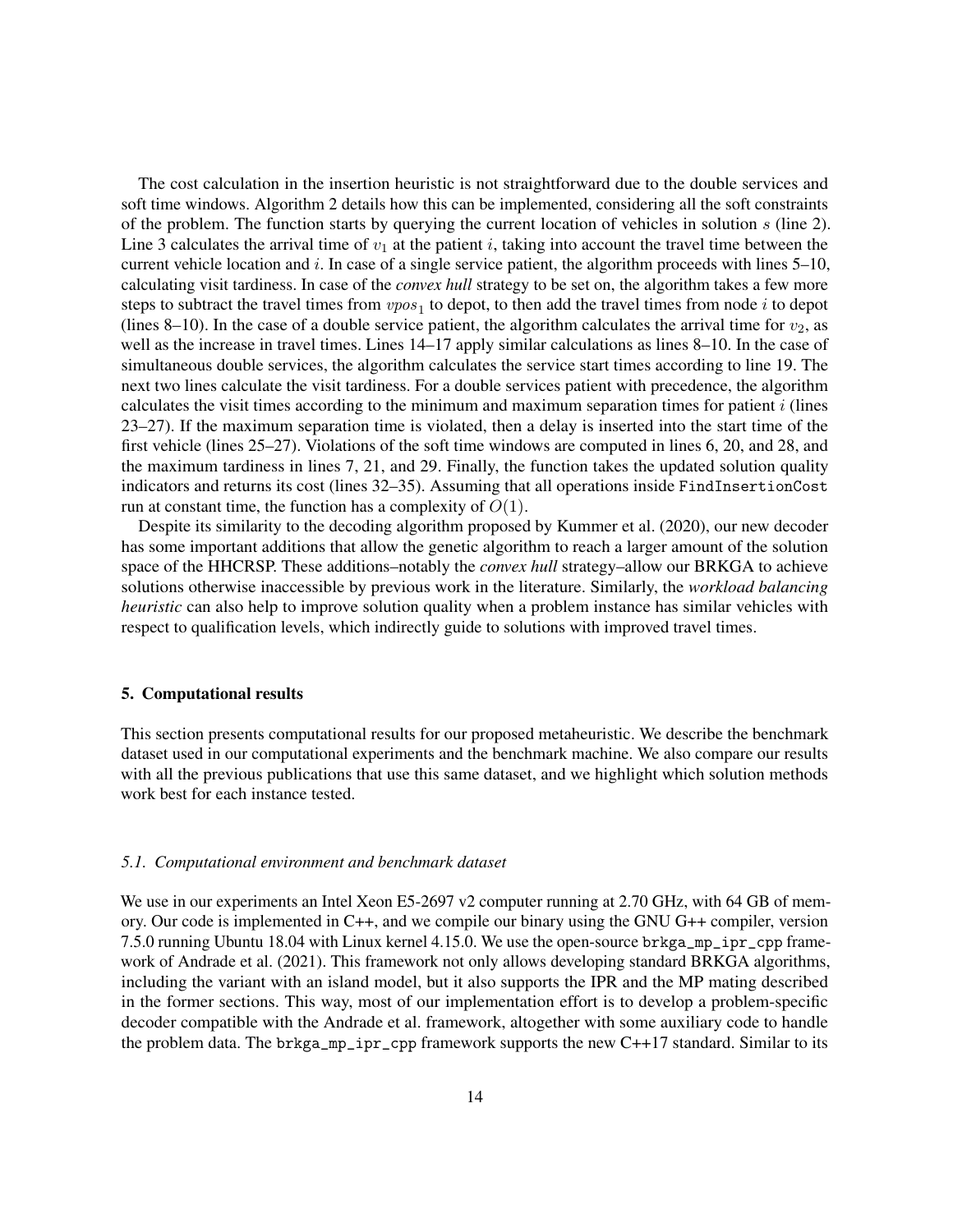Algorithm 2: Implementation of FindInsertionCost. Input:  $s, v_1, v_2,$  task, convHull. **Output:** Updated solution cost of appending task to the routes of  $v_1$  and  $v_2$ . 1 *i* ← GetNode( $task$ )  $2 \ (vpos_1, vpos_2)$ /\* Current location of  $v_1$  and  $v_2$ . \*/  $\texttt{3} \ \textit{arrival}_1 \leftarrow \texttt{max}\{e_i, \texttt{LeaveTime}(s, v_1) + \texttt{True} \texttt{allimes}(vpos_1, i)\}$  $4$   $dist \leftarrow$  TravelTimes $( vpos_1, i)$ 5 if  $i \in \mathcal{C}^s$  then /\* Processes a single service patient.  $*/$ 6 |  $tard \leftarrow max\{0, arrival_1 - l_i\}$  /\* Vehicle starts processing immediatelly at  $arrival_i$ . \*/ 7  $tmax \leftarrow tard$  $\textbf{s}$  if convHull = true then  $\begin{array}{|c|c|} \hline \texttt{0} & dist \leftarrow dist - \texttt{True} \texttt{I} \texttt{Times}(vpos_1, 0) + \texttt{True} \texttt{I} \texttt{Times}(i, 0) \hline \end{array}$ 10 end <sup>11</sup> else  $\begin{array}{ll} \texttt{12} & \; \; \textit{arrayal}_2 \leftarrow \texttt{max}\{e_i, \texttt{LeaveTime}(s, v_2) + \texttt{TravelTimes}(vpos_2, i)\} \end{array}$ 13  $dist \leftarrow dist + \text{TravelTimes}(vpos_2, i)$ 14 if  $convHull = \text{true}$  then  $\begin{array}{|c|c|} \hline \texttt{15} & \begin{array}{|c|c|} & \textit{dist} \leftarrow \textit{dist} - \texttt{TravelTimes}(vpos_1, 0) + \texttt{TravelTimes}(i, 0) \end{array}\right. \ \hline \end{array}$  $\begin{array}{|c|c|} \hline \text{16} & \text{dist} \leftarrow \text{dist} - \texttt{TravelTimes}(vpos_2, 0) + \texttt{TravelTimes}(i, 0) \hline \end{array}$  $17$  end 18 if  $\delta_i^{\min} = \delta_i^{\max}$  $/*$  Simultaneous double service.  $*/$ 19  $\vert$  svcStart  $\leftarrow$  max $(arrival_1, arrival_2)$ 20  $\left\{\n \begin{array}{c}\n \end{array}\n \right. \quad \text{and} \left. \leftarrow 2 \cdot \max\{0, \text{svcStart} - l_i\}\n \right.$ 21  $\vert$   $tmax \leftarrow max\{0, \textit{svcStart} - l_i\}$ 22 else else and the latter of  $\ell^*$  Double service with precedence. \*/ 23 |  $svcStart_1 \leftarrow arrival_1$ 24  $\vert$   $svcStart_2 \leftarrow max\{arrival_1 + \delta_i^{min}, arrival_2\}$ 25 if  $svcStart_2 - svcStart_1 > \delta_i^{\max}$ /\*  $v_2$  arrived too late at the patient. \*/ 26  $\vert$   $\vert$  svcStart<sub>1</sub> ← svcStart<sub>2</sub> –  $\delta_i^{\max}$ /\* Adds some waiting to  $v_1$ . \*/  $27$  end 28  $\left\{\n \begin{array}{c}\n \ \ \ \, \end{array}\n \right.$   $\left\{\n \begin{array}{c}\n \ \ \, \tan d \leftarrow \max\{0, \text{svcStart}_1 - l_i\} + \max\{0, \text{svcStart}_2 - l_i\}\n \end{array}\n \right.$ 29  $\vert$   $\vert$   $tmax \leftarrow max{\max{0, svcStart_1 - l_i}, max{0, svcStart_2 - l_i}}\}$ <sup>30</sup> end <sup>31</sup> end 32  $dist \leftarrow dist + \text{GetTravelTimes}(s)$ 33  $tard \leftarrow tard + \text{GetTotalTardiness}(s)$ 34  $tmax \leftarrow max{tmax, \text{GetTMax}(s)}$ 35 return  $\lambda_1 \cdot dist + \lambda_2 \cdot tard + \lambda_3 \cdot tmax$ 

<span id="page-14-0"></span>predecessor, the brkgaAPI of [Toso and Resende](#page-30-16) [\(2015\)](#page-30-16), it also supports multi-core processing through OpenMP directives. Thus, we take advantage of our benchmark machine's parallel capabilities to decode individuals in parallel using four *real* cores–we explicitly disabled the *hyperthreading* feature during our experiments.

We test out metaheuristic algorithm using the benchmark dataset proposed by [Mankowska et al.](#page-30-5) [\(2014\)](#page-30-5). This dataset is comprised of seven instance subsets, each one composed of ten synthetic instances. Table [2](#page-15-0) highlights the general properties of each subset. The columns identify the instance family, the total number of patients, and the number of single service and double service patients, respectively. The last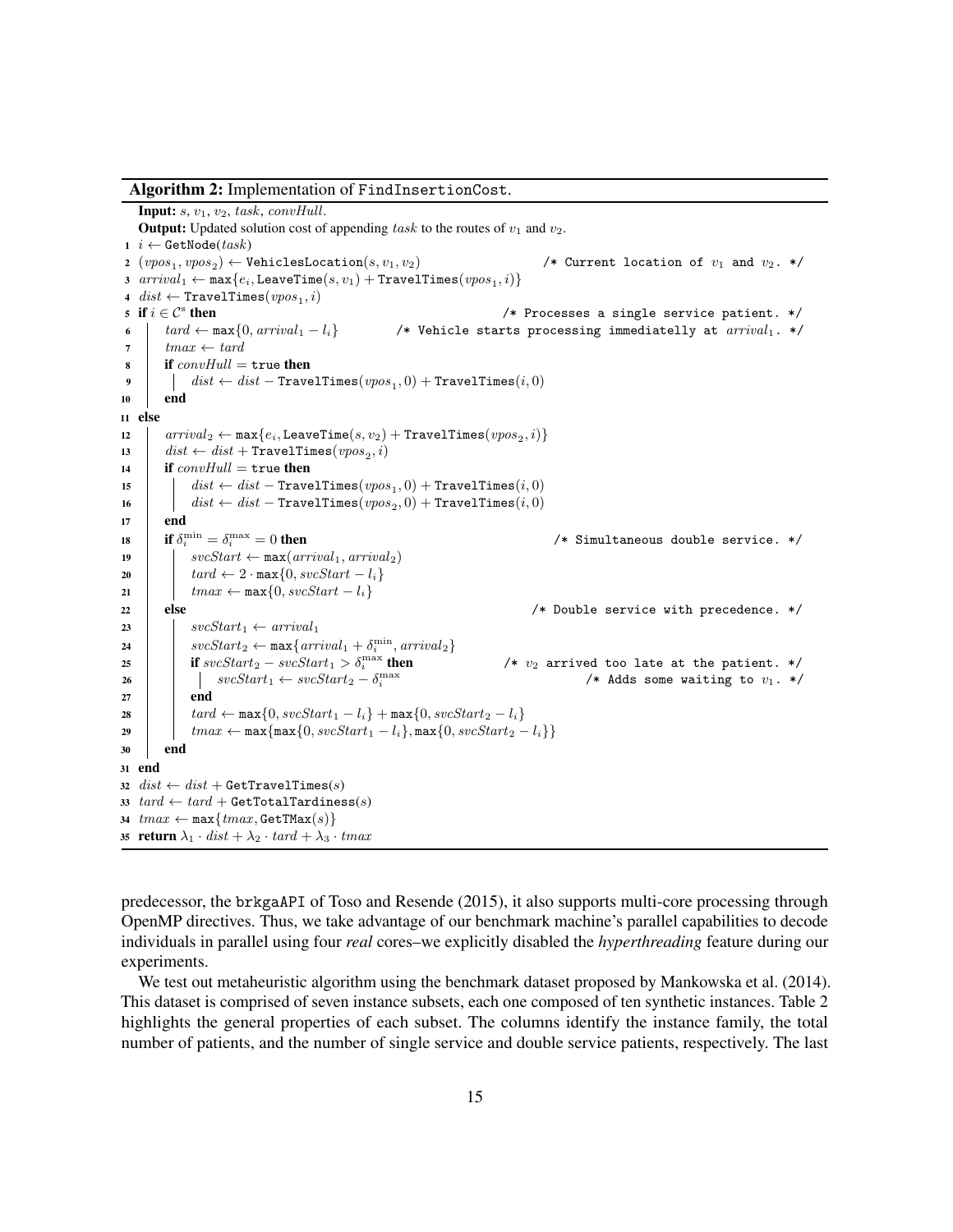column presents the number of caregivers. The set of service types  $S = \{1, 2, 3, 4, 5, 6\}$  is the same for all the 70 instances, and the selection of the requested service types per patient is at random. Each instance comprises 30% of double service patients, 15% requiring simultaneous double services, and 15% requiring double services with precedence constraints. The other 70% are single service patients. Note that single service patients require just one service type, and double service patients require exactly two. The caregiver skills are also set at random. Half of the caregivers can perform up to three service types from the set  $\{1, 2, 3\}$ . The same happens to the other half of V, considering the service types  $\{4, 5, 6\}$ . The authors guarantee at least one caregiver capable of performing each service type. All the points (the depot and patient homes) were generated within a  $100\times100$  grid, and the travel times are symmetric. Each patient has a two-hour time-windows drawn from a time horizon of ten hours.

<span id="page-15-0"></span>Table 2: Characteristics of the benchmarking dataset proposed by [Mankowska et al.](#page-30-5) [\(2014\)](#page-30-5). For each instance subset, we indicate the total number of patients  $|\mathcal{C}|$ , and the number of single  $|\mathcal{C}^s|$  and double service patients  $|C^d|$ , respectively. Column  $|V|$  indicates the number of caregivers considered.

| Instance subset | C   | $ \mathcal{C}^{\rm s} $ |     |    |
|-----------------|-----|-------------------------|-----|----|
| А               | 10  | 7                       | 3   | 3  |
| В               | 25  | 17                      | 8   | 5  |
| C               | 50  | 35                      | 15  | 10 |
| D               | 75  | 52                      | 23  | 15 |
| E               | 100 | 70                      | 30  | 20 |
| F               | 200 | 140                     | 60  | 30 |
| G               | 300 | 200                     | 100 | 40 |
| # of instances  |     | 70                      |     |    |

Lastly, we use the weights  $\lambda_1 = \lambda_2 = \lambda_3 = \frac{1}{3}$  in the objective function. These are the same weights used in all previous publications that use the [Mankowska et al.](#page-30-5) [\(2014\)](#page-30-5) dataset.

# <span id="page-15-1"></span>*5.2. Improved lower bounds with CPLEX 20.1.0.0*

During computational experiments with CPLEX 12.3, [Mankowska et al.](#page-30-5) [\(2014\)](#page-30-5) attempted to solve their instance dataset by applying the MIP model  $(1-15)$  $(1-15)$ . According to the authors, only instances with up to ten patients could be solved to optimality, and feasible solutions could only be found for other test cases with 25 patients. For these experiments with the MIP, the authors also report the best lower bound found within 10 hours of solver runtime. Thanks to the generation of additional cuts, its value improves during the branch-and-cut phase due. Thus, these best lower bounds are stronger than the simple lower bounds from the MIP linear relaxation. For the test cases with 200 and 300 patients, the authors simplify the experiments by relaxing the route inter-dependency constraints [\(11\)](#page-6-10) and [\(12\)](#page-6-11). This way, the best lower bound provided for these instances are (provably) weaker than the best lower bounds for the HHCRSP.

Prior to assessing the solution quality for our proposed metaheuristic algorithm, we first experiment with the [Mankowska et al.](#page-30-5) model to obtain stronger new best lower bounds  $(LB<sup>+</sup>)$ , using the most updated version available of the CPLEX solver. In our experiment, we consider all the constraints for the MIP [\(1–](#page-6-0) [15\)](#page-6-1). We also use constraints [\(13\)](#page-6-12) to skip generating decision variables that are trivially fixed to zero due to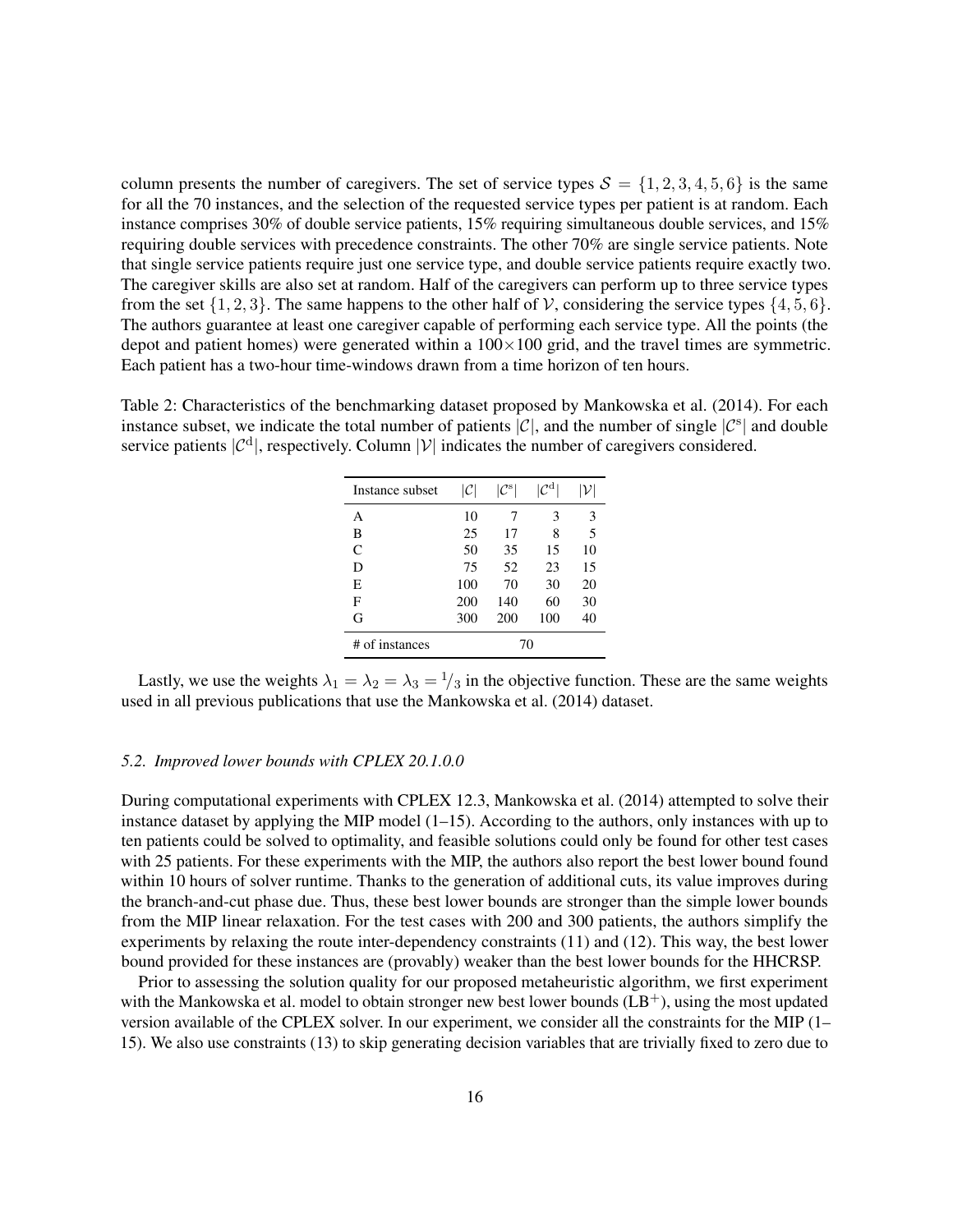either the lack of caregiver skills or missing patient request for some service types. Such preprocessing also allows us to skip generating empty flow constraints [\(6\)](#page-6-5). With these minor improvements, we significantly reduce the MIP memory consumption by a third for instances with 300 patients. We solve the MIP using CPLEX 20.1.0.0 and we applied three configurations to the solver, aiming to test the standard optimizer performance (Defaults), and to test the effectiveness of our strategies for reducing the growth in memory consumption as the search progresses (configurations #1 and #2). We achieve the following parameter setting presented in Table [3](#page-16-0) by inspecting the optimizer documentation [\(IBM, 2020\)](#page-30-22). Reducing the number of threads available to CPLEX reduces the growth in memory consumption as the branch-and-cut algorithm proceeds. The solver also has a "memory emphasis" flag that disables some memory-intensive pre-processing routines, at expanse of worsening the solver performance.

<span id="page-16-0"></span>Table 3: Parameter setting for CPLEX while obtaining strong best lower bounds.

| Parameter           | <b>Defaults</b> | Configuration $#1$ Configuration $#2$ |    |
|---------------------|-----------------|---------------------------------------|----|
| # threads           | (automatic) 1   |                                       |    |
| Memory emphasis off |                 | on                                    | on |
| MIP warmstart       | off             | off                                   | on |

In addition to the tweaked parameters, preliminary experiments indicate that CPLEX can greatly benefit from a *warm start* from a feasible solution to enhance further both memory usage and to produce better values of  $LB^+$ . This way, we use the genetic algorithm of [Kummer et al.](#page-30-11) [\(2020\)](#page-30-11) to produce such initial solutions. We use most of the parameter settings proposed in their paper, but we limit the number of evolved generations to 600 to reduce the time spent on the warm start. In these experiments, we use the same computer we describe in Section [5.1.](#page-13-1) We use CPLEX command line interface to run our tests, and we set a time limit of two hours for each run of the solver. To better represent a *standard personal computer*, we also limited CPLEX to use up to 8 GB of memory.

Table [4](#page-17-0) presents our new average best lower bounds for each instance subset. The first column presents the instance subset's name, followed by the computational time and the best lower bounds reported by [Mankowska et al.](#page-30-5) [\(2014\)](#page-30-5). Note that we adjusted the times reported by [Mankowska et al.,](#page-30-5) as explained in Subsection [5.4.](#page-19-0) The next columns present our average results for each instance subset, for the standard CPLEX configuration, and configurations #1 and #2. For each configuration, we report the average solver runtime in seconds, the average number of branch-and-cut nodes explored, and the average  $LB<sup>+</sup>$ . At the bottom of the table, we present the number of instances in which each experiment produced the best lower bound (# Best), the number of proved optimal solutions (# Opt), the number of instances that achieved a time limit of 2 hours (# TL), and the number of runs that were stopped due to out-of-memory (# OOM).

On average, the newer version of CPLEX can find better  $LB^+$  values than the previously reported in the literature, although the most remarkable difference is that we use only 20% of the processing time of [Mankowska et al.](#page-30-5) [\(2014\)](#page-30-5) to produce these new results. We also managed to prove the optimal solutions to 7 out of 10 instances of subset B, which justifies the average running time of 3169.94 seconds for this group of instances (using CPLEX defaults). These results are obtained at the expense of exploring gigantic branch-and-cut trees with more than  $10<sup>6</sup>$  nodes on average. Despite that, we observed no trees consuming more than 500 MB of memory for subset B. Naturally, the number of nodes explored drops as the problem size increases, as a consequence of the large time spent solving LP subproblems. The smaller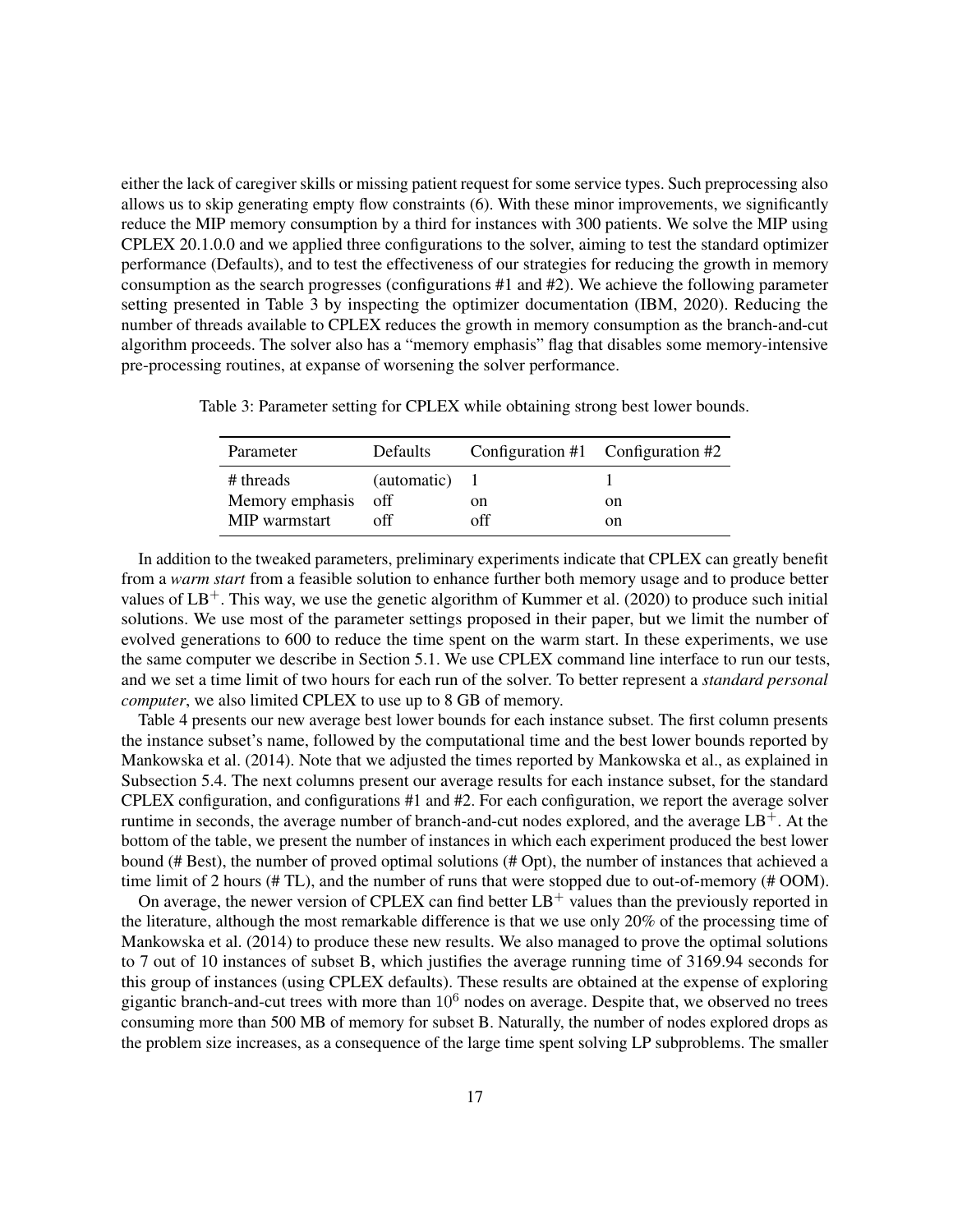| Inst.   |            | Literature |            | Defaults     |        |            | Configuration #1 |        | Configuration #2 |            |        |  |
|---------|------------|------------|------------|--------------|--------|------------|------------------|--------|------------------|------------|--------|--|
| subset  | $T$ (sec.) | $LB^+$     | $T$ (sec.) | # Nodes      | $LB^+$ | $T$ (sec.) | # Nodes          | $LB^+$ | $T$ (sec.)       | # Nodes    | $LB^+$ |  |
| A       | 5.47       | 225.18     | 0.26       | 2158.70      | 225.18 | 0.61       | 1038.20          | 225.18 | 0.27             | 656.70     | 225.18 |  |
| B       | 37,908     | 343.11     | 3169.94    | 2.445.294.20 | 387.14 | 7200.00    | 1.867.494.20     | 345.90 | 3250.88          | 705,862.00 | 391.29 |  |
| C       | 37,908     | 342.62     | 4640.88    | 357,600.10   | 384.24 | 7200.00    | 217,070.70       | 382.00 | 7200.01          | 222,574.10 | 393.75 |  |
| D       | 37,908     | 377.36     | 5595.87    | 123,144.00   | 399.73 | 7200.01    | 32, 363. 10      | 408.71 | 7200.02          | 38,002.30  | 412.71 |  |
| E       | 37,908     | 404.53     | 4952.80    | 58,249.20    | 402.10 | 7200.02    | 9.987.50         | 428.47 | 7200.06          | 12,679.80  | 425.55 |  |
| F       | 37,908     | 435.26     | 3210.13    | 2696.30      | 492.88 | 7200.37    | 1.682.90         | 530.97 | 7200.40          | 690.90     | 536.43 |  |
| G       | 37,908     | 462.12     |            |              | -      | 7200.84    | 358.00           | 620.76 | 7200.62          | 336.40     | 604.59 |  |
| # Best  | 9          |            |            | 31           |        | 29         |                  |        |                  | 46         |        |  |
| # Opt   | 10         |            | 17         |              |        | 10         |                  | 17     |                  |            |        |  |
| #TL     | 60         |            |            | 17           |        |            | 60               |        | 53               |            |        |  |
| $#$ OOM | $\theta$   |            |            | 36           |        |            | $\theta$         |        |                  | $\theta$   |        |  |

<span id="page-17-0"></span>Table 4: New best lower-bound found with CPLEX 20.1.0.0. Values in bold indicate the best lower-bound available.

improvement of  $LB^+$  on subsets D and E is related to some instances that are particularly difficult to solve, e.g., E3, for which the  $LB^+$  improvement is only 3.90% between the literature and configuration #1, and 3.27% between the literature and configuration #2. We believe this issue may be related to phase transition between easy and hard instances of the HHCRSP, which is often discussed in the literature of other optimization problems.

# <span id="page-17-1"></span>*5.3. Automatic algorithm configuration with irace*

As the reader may expect, the presence of several components makes our proposed genetic algorithm heavily parameterized. In such scenarios, a state-of-art approach to configure an algorithm is to apply an automatic algorithm configuration (AAC) tool to automate the finding of good set of parameters. The AAC approach has several inherent advantages over the manual configuration procedure. It reduces the human effort, allowing the practical evaluation of thousands of configurations automatically. It also helps prevent experimental errors or preconceptions in consequence of any human bias with respect to algorithm behavior [\(Eggensperger et al., 2019\)](#page-29-12). Tools like *irace* [\(López-Ibáñez et al., 2016\)](#page-30-23) require a very minimal effort to set up an AAC experiment. First, we need to specify the *range of values* for each parameter we want *irace* to configure. We also need to provide a set of *training instances* and a *budget* of maximum runs of the algorithm to tune. *Irace* then evaluates many configurations automatically by iteratively sampling new ones, evaluating them over the training dataset, and then refining the sampling model towards promising configurations generated so far.

To configure our metaheuristic algorithm, we employed *irace* version 3.4.1 (R 3.4.4), and we used the same machine we described in Section [5.1.](#page-13-1) Regarding metaheuristic components, we set three parameters for controlling the "traditional" BRKGA elements; three parameters for the multi-parent mating component; three parameters controlling the island model; and four parameters controlling the implicit path relinking. We consider a total of 13 parameters listed in Table [5.](#page-18-0) The first column presents the parameter description, and the second column presents the domain of each parameter.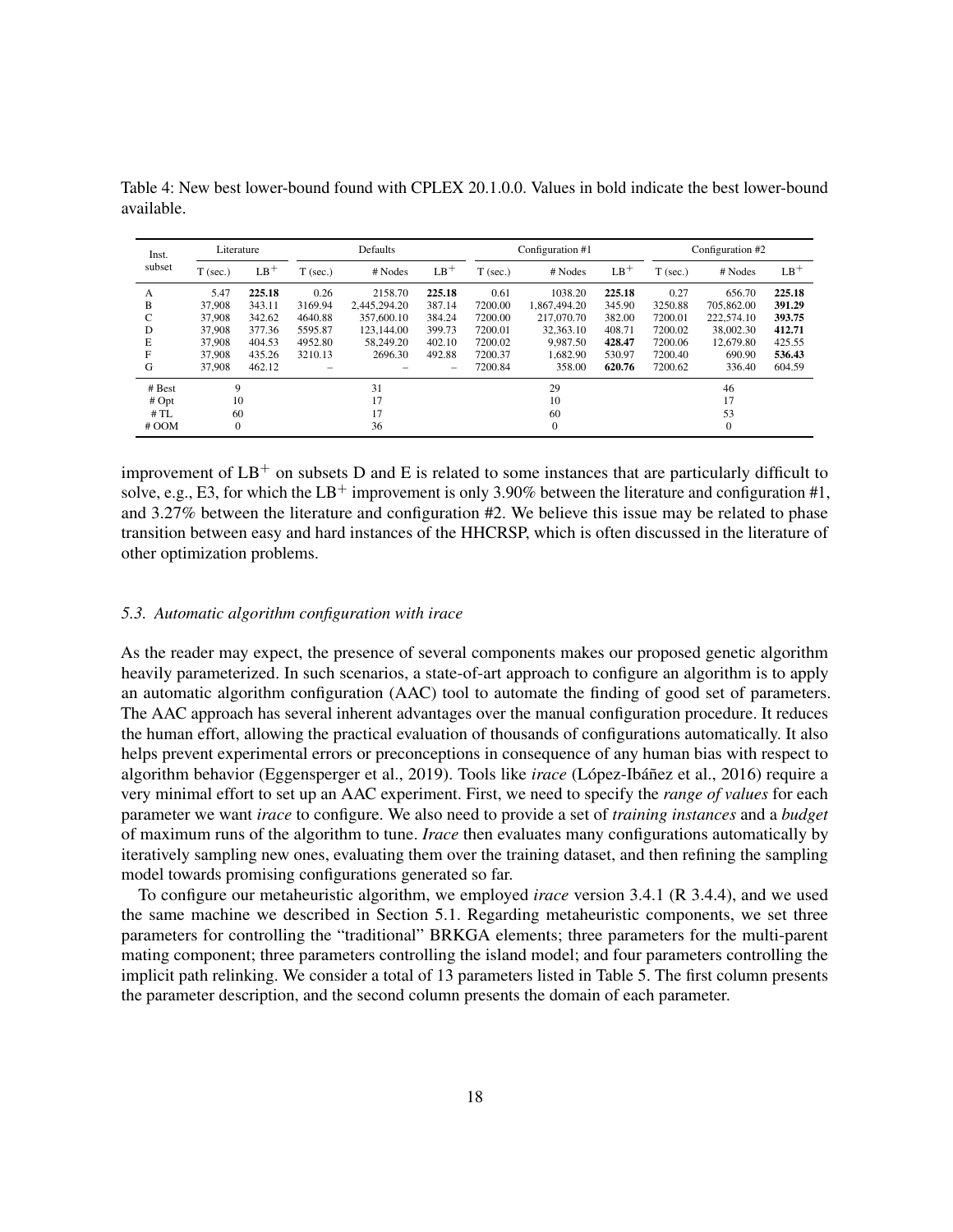The third column depicts the range of values we allow *irace* to evaluate. The last column presents the parameter setting set by *irace* as the best configuration found after a budget of 300 runs of our BRKGA-based algorithm. Additionally, we use the G instance subset as training instances during the AAC experiment.

| Parameter description      | Type        | Range of values       | Best config.  |
|----------------------------|-------------|-----------------------|---------------|
| Population size            | int         | [500, 1500]           | 1462          |
| Elite $(\% )$              | real        | [0.05, 0.4]           | 0.30678       |
| Mutant $(\%)$              | real        | [0.01, 0.3]           | 0.07575       |
| # of parents               | int         | [2,6]                 | 5             |
| # of elite parents         | int         | [1, 5]                | 4             |
|                            |             | constant, cubic,      |               |
| Bias function              | categorical | exponential, linear,  | constant      |
|                            |             | loginverse, quadatic} |               |
| Independent populations    | int         | [2,6]                 | $\mathcal{L}$ |
| Immigrants                 | int         | [3, 150]              | 73            |
| Exchange elite frequency   | int         | [30, 180]             | 167           |
| IPR pairs                  | int         | [1, 100]              | 95            |
| IPR selection criteria     | categorical | {best, random}        | random        |
| IPR path $(\%)$ to explore | real        | [0.01, 1.0]           | 0.33754       |
| <b>IPR</b> frequency       | int         | [5, 100]              | 40            |

<span id="page-18-0"></span>Table 5: Parameters and range of values configured by *irace*.

Some of the parameters required by our algorithm were excluded from the AAC experiment, and we set them to fixed values. For example, brkga\_mp\_ipr\_cpp supports both *direct* and *permutation* implicit path-relinking, but we fixed our implementation to always the permutation IPR due to the properties mentioned by [Andrade et al.](#page-29-8) [\(2021\)](#page-29-8). We also set the minimum distance threshold for IPR runs to zero, leaving to *irace* to decide the frequency which IPR should be applied, as well as how many pairs of individuals to try.

From our computational experiments, we observe the island model helps to cope with the typical issue diversity loss among the evolutionary process. Using the parameter setting from Table [5,](#page-18-0) 16% of the elite sets immigrate from one island to the others periodically after 167 generations, keeping some diversity as the search progresses. Additionally, the implicit path-relinking also improves the diversity by generating hybrid solution from individual of distinct islands. Typically these intermediate individuals improve the diversity of both elite sets over the time. Considering the standard deviation metric applied to individuals' fitness, we observe an increase in the diversity of the elite set each time a new solution is found, mainly by the mating process, by immigration, and by the IPR, in this order.

The stopping criterion of our genetic algorithm is calculated dynamically, and it is proportional to the number of patients of each test cases. This way, our algorithm stops the search after achieving  $\frac{|C|}{2}$ generations without improvement.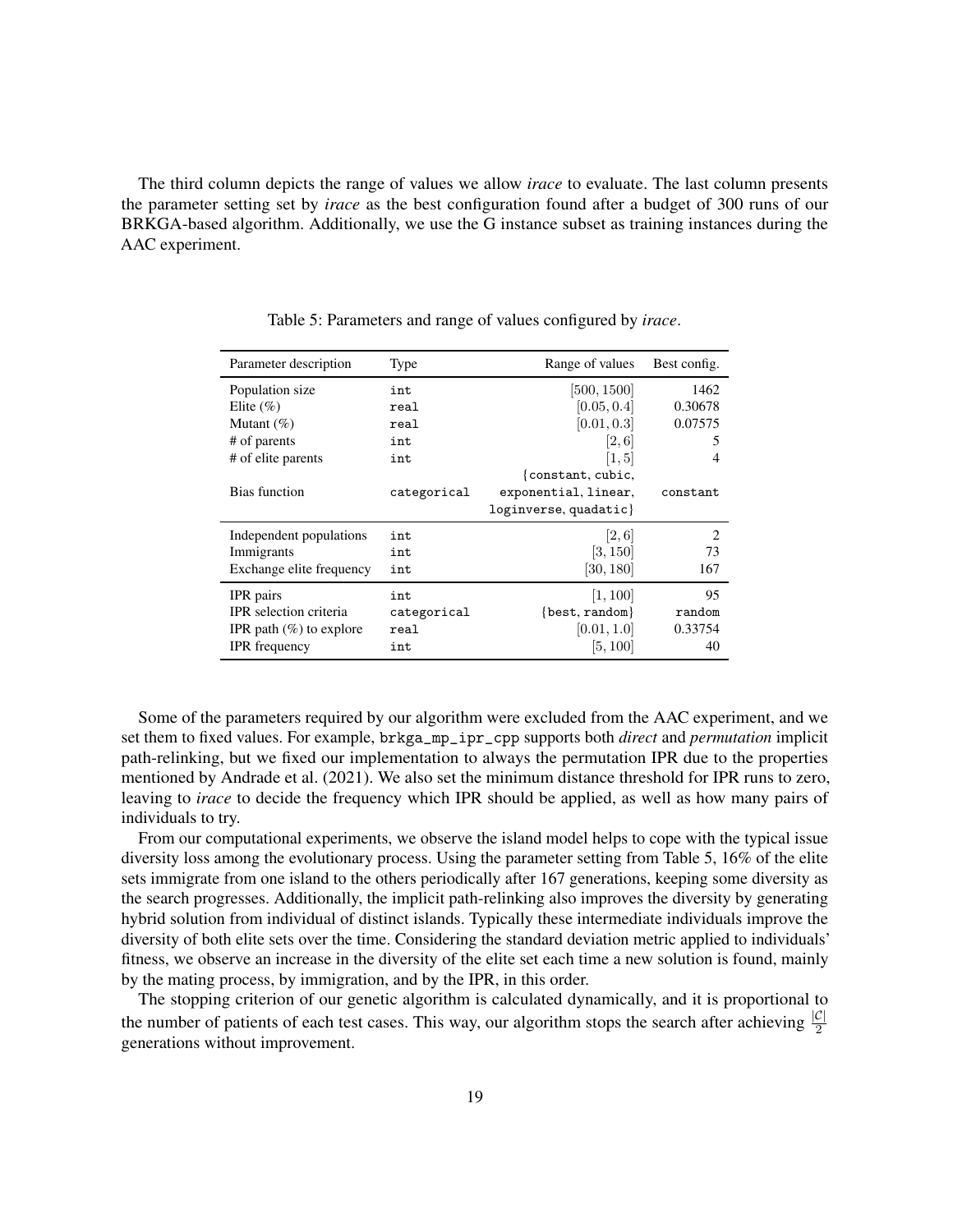## <span id="page-19-0"></span>*5.4. Comparison with local-search-based method from literature*

In this section, we compare our results with those of local-search-based methods from the literature. As we mention previously, several authors test their methods against the same dataset of [Mankowska](#page-30-5) [et al.](#page-30-5) [\(2014\)](#page-30-5), enabling us to compare distinct approaches with our proposal. Despite that, we did not replicated all the experiments from the literature. Instead, we compare against the results from their original publications. We then correct the published processing times to our benchmark machine using the *PassMark* scores as comparison criteria [\(PassMark, 2021\)](#page-30-24). Table [6](#page-19-1) present these factors for [Mankowska](#page-30-5) [et al.](#page-30-5) [\(2014\)](#page-30-5) and [Lasfargeas et al.](#page-30-9) [\(2019\)](#page-30-9). The first column presents the reference, and the second column presents the description of the machine used in their experiments. The third column presents the machine score according to *PassMark*. The last column presents a speed factor we use to correct their published processing times. As the table shows, our machine is actually *slower* than the ones used in all previous works, so we might expect to run our metaheuristic algorithm *faster* in their machines than ours. Furthermore, the source code of both [Kummer et al.](#page-30-10) [\(2019\)](#page-30-10) and [Kummer et al.](#page-30-11) [\(2020\)](#page-30-11) are available online, so we could re-run their experiments in our benchmark machine.

<span id="page-19-1"></span>Table 6: Comparison of computational environments. Neither [Mankowska et al.](#page-30-5) [\(2014\)](#page-30-5) nor [Lasfargeas](#page-30-9) [et al.](#page-30-9) [\(2019\)](#page-30-9) specify which machine they use in their experiments. Considering the date of the publications and the documentation available on the Intel website, we guess that [Mankowska et al.](#page-30-5) use an Intel i3-4130, and that [Lasfargeas et al.](#page-30-9) use an Intel i7-6700K as their benchmark machines.

| Publication              | Machine description                 | PassMark score | Factor |
|--------------------------|-------------------------------------|----------------|--------|
| Mankowska et al. (2014)  | Intel Core at 3.40 GHz              | 1887           | 1.0530 |
| Lasfargeas et al. (2019) | Intel i7 at 4.00 GHz                | 2523           | 1.4080 |
| This work                | Intel Xeon E5-2697 v2 at $2.70$ GHz | 1792           | 1.0000 |

Table [7](#page-20-0) presents the previous results from the literature, together with the results for the BRKGA of this paper. We solve each instance from [Mankowska et al.](#page-30-5) dataset 20 times, using the numbers between 1 to 20 as seeds. We also rerun the fix-and-optimize *matheuristic* of [Kummer et al.](#page-30-10) [\(2019\)](#page-30-10) 20 times, using the same seeds as to our algorithm. The first column presents the instance name. The second column presents the new best lower bounds we discussed in Section [5.2.](#page-15-1) The next two columns present the results from [Mankowska et al.](#page-30-5) [\(2014\)](#page-30-5), respectively, the solve times adjusted using the factors we discussed earlier, and the solution cost reported by the authors. Note that the algorithms proposed by [Mankowska et al.](#page-30-5) [\(2014\)](#page-30-5) are all deterministic, so the authors reported results for a single run on each instance. The next four columns present the results from [Lasfargeas et al.](#page-30-9) [\(2019\)](#page-30-9): their solve times–also corrected using the speed factors, the best solution value they produced, and the average and standard deviation of the solution cost. According to their report, each instance was solved 40 times. The next four columns present the data as to [Lasfargeas et al.](#page-30-9) [\(2019\)](#page-30-9), but these columns report the values for the fix-and-optimize *matheuristic* proposed by [Kummer et al.](#page-30-10) [\(2019\)](#page-30-10). Again, the last four columns present these same data, but for the BRKGA-based algorithm proposed in this work. At the bottom of the table, we present the average solve time for each approach (Avg time (sec.)), the number of instances which each method produced the best solution value (# Best), and the number of times which each method produced the best average solution value (# Best avg).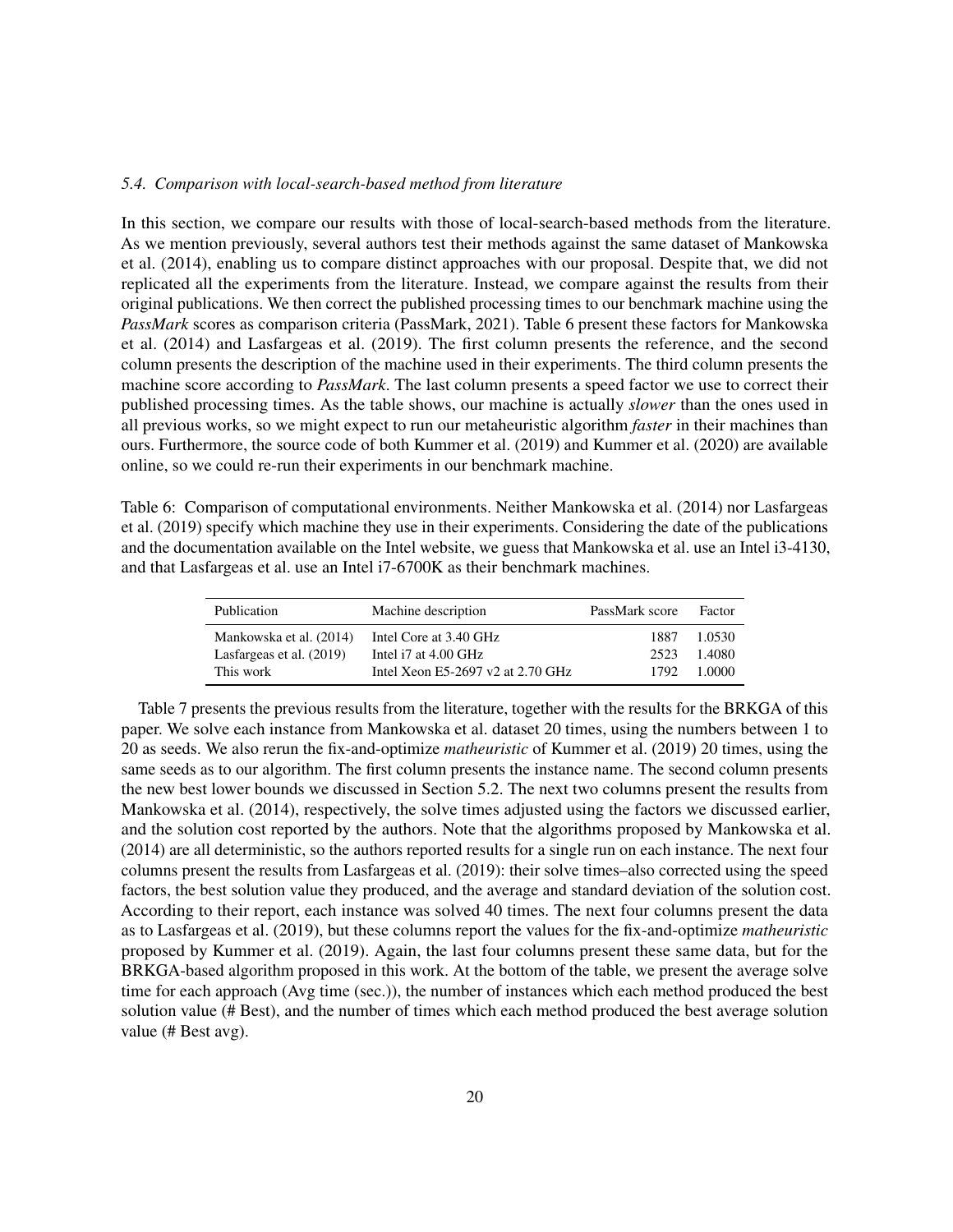To ease our writing, we refer to [Mankowska et al.](#page-30-5) [\(2014\)](#page-30-5), [Lasfargeas et al.](#page-30-9) [\(2019\)](#page-30-9), and [Kummer et al.](#page-30-10) [\(2019\)](#page-30-10) by MBB2014, LGS2019, and KBA2019, respectively.

<span id="page-20-0"></span>Table 7: Extensive computational results comparing the performance of local search-based method from the literature, and our proposed BRKGA.

|                |                  | MMB2014         |                  |                  | LGS2019          |                               |                 |                  | <b>KBA2019</b>   |                  |                |                  | <b>BRKGA</b>     |                  |              |
|----------------|------------------|-----------------|------------------|------------------|------------------|-------------------------------|-----------------|------------------|------------------|------------------|----------------|------------------|------------------|------------------|--------------|
| Inst.          | $LB^+$           | Time<br>(sec)   | Cost             | Time<br>(sec)    | <b>Best</b>      | Avg                           | SD              | Time<br>(sec)    | <b>Best</b>      | Avg              | <b>SD</b>      | Time<br>$(\sec)$ | <b>Best</b>      | Avg              | SD           |
| A1             | 218.20           | 2.11            | 218.20           | <1               | 218.20           | 224.30                        | 14.60           | 0.15             | 218.20           | 219.19           | 4.44           | 0.20             | 218.20           | 218.20           | 0.00         |
| A <sub>2</sub> | 246.63           | 5.27            | 246.60           | <1               | 246.60           | 258.10                        | 31.60           | 0.15             | 246.63           | 246.63           | 0.00           | 0.17             | 246.63           | 246.63           | 0.00         |
| A <sub>3</sub> | 305.86           | 7.37            | 305.90           | <1               | 305.90           | 358.80                        | 38.50           | 0.39             | 305.86           | 305.86           | 0.00           | 0.16             | 305.86           | 305.86           | 0.00         |
| A4             | 186.90           | 8.42            | 186.90           | <1               | 186.90           | 196.40                        | 11.10           | 1.10             | 186.90           | 189.25           | 7.24           | 0.16             | 186.90           | 186.90           | 0.00         |
| A5             | 189.54           | 2.11            | 189.50           | <1               | 189.50           | 216.50                        | 36.60           | 0.19             | 189.54           | 194.00           | 13.73          | 0.18             | 189.54           | 189.55           | 0.01         |
| A6             | 200.10           | 2.11            | 200.10           | <1               | 200.10           | 200.10                        | 0.00            | 0.15             | 200.10           | 200.11           | 0.03           | 0.15             | 200.13           | 200.13           | 0.01         |
| A7             | 225.40           | 1.05            | 225.40           | <1               | 225.40           | 232.40                        | 24.20           | 0.11             | 225.37           | 225.37           | 0.00           | 0.18             | 225.37           | 225.37           | 0.00         |
| A8             | 232.05           | 4.21            | 232.00           | $\leq$ 1         | 232.00           | 281.40                        | 47.60           | 0.16             | 232.05           | 232.05           | 0.00           | 0.16             | 232.05           | 232.05           | 0.00         |
| A <sub>9</sub> | 222.30           | 21.06           | 222.30           | $<$ l            | 222.30           | 225.40                        | 4.00            | 2.10             | 222.30           | 222.30           | 0.00           | 0.20             | 222.30           | 223.75           | 3.57         |
| A10            | 225.01           | 1.05            | 225.00           | $<$ l            | 225.00           | 225.00                        | 0.00            | 0.09             | 225.01           | 226.55           | 6.91           | 0.13             | 225.01           | 225.01           | 0.00         |
| Avg            | 225.20           | 5.48            | 225.19           | <1               | 225.19           | 241.84                        | 20.82           | 0.46             | 225.19           | 226.13           | 3.23           | 0.17             | 225.20           | 225.35           | 0.36         |
| B1             | 428.10           | $\leq$ 1        | 458.90           | 74.76            | 434.10           | 552.80                        | 93.40           | 36.17            | 428.10           | 434.79           | 8.06           | 0.78             | 428.10           | 428.53           | 0.15         |
| B <sub>2</sub> | 476.05           | 37,908.00       | 476.20           | 39.00            | 476.00           | 561.30                        | 61.40           | 10.85            | 476.05           | 483.03           | 17.71          | 0.87             | 476.05           | 476.92           | 2.34         |
| B <sub>3</sub> | 399.09           | 37,908.00       | 399.20           | 89.41            | 399.10           | 527.60                        | 72.50           | 177.66           | 399.09           | 419.51           | 12.07          | 0.99             | 402.80           | 409.29           | 4.78         |
| B4             | 411.30           | 37,908.00       | 576.00           | 94.05            | 414.00           | 509.70                        | 74.50           | 17.48            | 411.30           | 439.23           | 17.23          | 1.13             | 422.06           | 430.46           | 8.81         |
| B <sub>5</sub> | 366.34           | 25.76           | 391.10           | 19.29            | 385.60           | 496.90                        | 98.10           | 64.06            | 366.34           | 390.17           | 20.30          | 0.98             | 369.44           | 375.15           | 3.88         |
| B <sub>6</sub> | 405.58           | 99.09           | 534.70           | 61.53            | 447.80           | 611.80                        | 129.90          | 220.15           | 441.70           | 516.99           | 84.59          | 1.22             | 470.59           | 470.70           | 0.16         |
| B7             | 328.67           | 14.81           | 355.50           | 86.59            | 328.70           | 398.80                        | 64.80           | 35.97            | 328.67           | 334.33           | 9.72           | 0.93             | 328.67           | 328.67           | 0.00         |
| B <sub>8</sub> | 357.68           | 37,908.00       | 357.80           | 111.65           | 359.70           | 488.70                        | 116.20          | 30.71            | 357.68           | 373.95           | 16.85          | 0.70             | 357.68           | 359.40           | 0.66         |
| <b>B</b> 9     | 330.30           | 37,908.00       | 403.80           | 87.44            | 404.10           | 483.40                        | 60.30           | 185.51           | 402.67           | 410.59           | 18.52          | 0.91             | 404.11           | 404.29           | 0.23         |
| <b>B10</b>     | 420.99           | 31.34           | 500.40           | 12.25            | 462.70           | 616.80                        | 147.70          | 184.17           | 462.75           | 479.48           | 17.31          | 0.85             | 469.58           | 469.58           | 0.00         |
| Avg            | 392.41           | 21079.00        | 445.36           | 67.60            | 411.18           | 524.78                        | 91.88           | 96.27            | 407.43           | 428.21           | 22.24          | 0.93             | 412.91           | 415.30           | 2.10         |
| C1             | 459.25           | 180.13          | 1123.60          | 135.45           | 974.20           | 1350.40                       | 365.30          | 1058.09          | 957.05           | 1001.48          | 60.67          | 3.09             | 969.11           | 973.87           | 3.52         |
| C <sub>2</sub> | 373.94           | 114.99          | 673.80           | 149.81           | 605.10           | 685.50                        | 55.60           | 330.47           | 582.99           | 610.95           | 43.52          | 2.88             | 584.18           | 587.00           | 3.26         |
| C <sub>3</sub> | 390.48           | 98.58           | 642.40           | 154.60           | 562.90           | 698.20                        | 82.70           | 453.59           | 558.75           | 644.42           | 91.42          | 2.86             | 549.63           | 552.52           | 3.96         |
| C <sub>4</sub> | 371.99           | 76.20           | 580.40           | 158.26           | 521.90           | 630.40                        | 101.80          | 180.66           | 507.38           | 527.13           | 25.72          | 2.97             | 520.13           | 524.15           | 2.88         |
| C <sub>5</sub> | 464.97           | 86.69           | 754.60           | 161.78           | 683.10           | 822.60                        | 119.30          | 316.68           | 667.53           | 687.64           | 20.16          | 3.35             | 668.65           | 685.92           | 13.92        |
| C <sub>6</sub> | 360.73<br>354.15 | 208.76<br>82.90 | 951.60<br>577.40 | 163.19<br>154.04 | 854.60<br>529.20 | 1010.60                       | 146.40<br>29.70 | 989.14           | 822.85<br>521.89 | 900.74<br>540.31 | 82.23<br>10.63 | 2.92             | 841.48           | 846.83<br>541.88 | 2.40<br>5.94 |
| C7<br>C8       | 375.52           | 60.75           | 540.60           | 156.01           | 471.00           | 572.50<br>522.80              | 29.80           | 351.53<br>115.40 | 476.66           | 489.45           | 10.30          | 3.37<br>3.46     | 533.92<br>475.96 | 478.39           | 2.84         |
| C9             | 355.29           | 98.60           | 608.70           | 162.48           | 551.10           | 642.70                        | 77.60           | 346.79           | 535.87           | 572.36           | 29.68          | 3.44             | 545.18           | 558.54           | 15.13        |
| C10            | 431.18           | 75.80           |                  | 679.30 139.39    | 608.90           | 653.00                        | 35.60           | 341.12           | 590.26           | 617.35           | 26.91          | 2.73             | 611.03           | 614.59           | 3.74         |
| Avg            | 393.75           | 108.34          | 713.24           | 153.50           | 636.20           | 758.87                        | 104.38          | 448.35           | 622.12           | 659.18           | 40.12          | 3.10             | 629.93           | 636.37           | 5.76         |
| D1             | 492.09           | 5.27            | 1321.80          | 201.34           | 1278.20          | 1498.80                       | 199.00          | 2248.63          | 1149.70          | 1202.98          | 66.99          | 7.99             | 1193.21          | 1215.79          | 11.11        |
| D <sub>2</sub> | 384.68           | 4.21            | 892.70           | 237.53           | 746.90           | 914.30                        | 97.90           | 1017.40          | 690.21           | 761.25           | 50.31          | 7.24             | 679.58           | 695.99           | 11.49        |
| D <sub>3</sub> | 380.05           | 4.21            | 819.40           | 218.80           | 678.60           | 817.80                        | 80.90           | 1097.04          | 643.23           | 680.90           | 36.63          | 8.50             | 644.16           | 650.22           | 3.65         |
| D4             | 418.94           | 4.21            |                  | 877.40 209.09    | 809.70           | 1073.10                       | 197.50          | 1329.47          | 798.99           | 828.36           | 23.85          | 7.22             | 795.15           | 827.28           | 12.32        |
| D <sub>5</sub> | 415.81           | 5.27            |                  | 872.10 211.62    | 777.00           | 924.90                        | 120.80          | 1231.71          | 688.53           | 741.15           | 35.31          | 7.72             | 693.83           | 702.68           | 3.91         |
| D <sub>6</sub> | 392.08           | 5.27            |                  | 835.20 217.68    | 768.60           | 886.60                        | 97.40           | 1011.85          | 712.15           | 764.51           | 31.68          | 7.91             | 731.71           | 743.64           | 5.97         |
| D7             | 372.49           | 6.32            |                  | 706.30 236.68    | 600.10           | 680.40                        | 31.60           | 1121.08          | 595.22           | 619.66           | 20.47          | 7.83             | 586.10           | 597.25           | 5.68         |
| D <sub>8</sub> | 409.35           | 4.21            |                  | 811.40 210.92    | 715.50           | 775.80                        | 31.10           | 975.76           | 666.09           | 712.81           | 31.97          | 8.10             | 658.49           | 669.83           | 7.02         |
| D <sub>9</sub> | 385.89           | 6.32            |                  | 842.70 219.65    | 741.00           | 818.20                        | 46.50           | 661.42           | 671.23           | 726.78           | 28.43          | 9.15             | 689.83           | 710.32           | 10.95        |
| D10            | 485.63           | 3.16            | 1306.60 243.72   |                  | 1424.60          | 1867.70                       | 258.60          | 1733.73          | 1239.79          | 1329.02          | 88.15          | 6.87             | 1189.32          | 1280.92          | 62.72        |
| Avg            | 413.70           | 4.84            |                  | 928.56 220.70    |                  | 854.02 1025.76 116.13 1242.81 |                 |                  | 785.51           | 836.74           | 41.38          | 7.85             | 786.14           | 809.39           | 13.48        |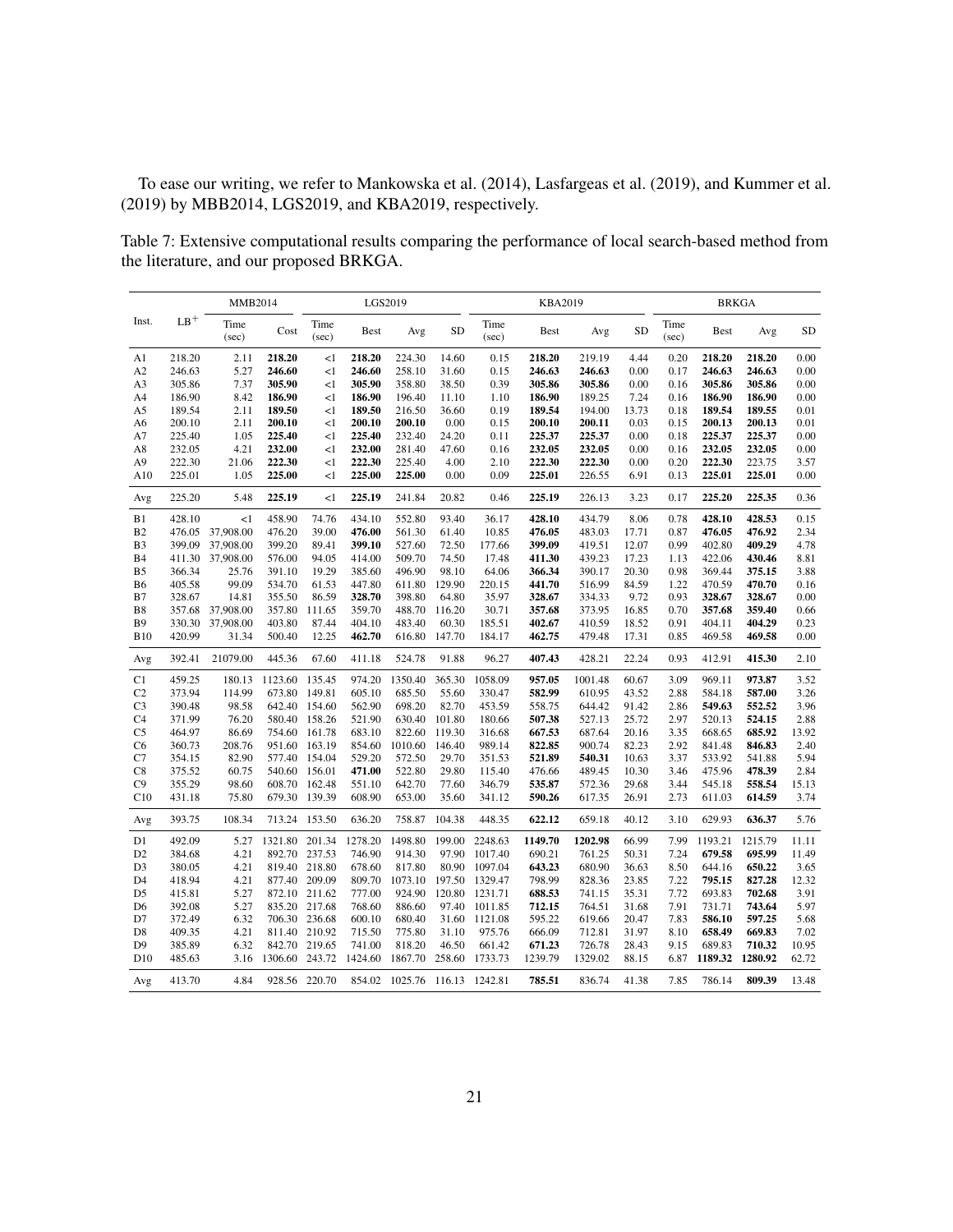|                |                 | MMB2014           |                 |                          | LGS2019                  |                          |                          |               | KBA2019     |          |           |               |                             | <b>BRKGA</b> |           |
|----------------|-----------------|-------------------|-----------------|--------------------------|--------------------------|--------------------------|--------------------------|---------------|-------------|----------|-----------|---------------|-----------------------------|--------------|-----------|
| Inst.          | $LB+$           | Time<br>(sec)     | Cost            | Time<br>(sec)            | <b>Best</b>              | Avg                      | <b>SD</b>                | Time<br>(sec) | <b>Best</b> | Avg      | <b>SD</b> | Time<br>(sec) | Best                        | Avg          | <b>SD</b> |
| E1             | 430.36          | 17.90             | 1604.90         | $\overline{\phantom{0}}$ | $\overline{\phantom{m}}$ | $\equiv$                 | $\qquad \qquad -$        | 4201.41       | 1337.87     | 1466.10  | 121.41    | 17.19         | 1327.72                     | 1340.36      | 8.44      |
| E2             | 444.88          | 10.53             | 1101.90         | ÷,                       | $\overline{\phantom{m}}$ | $\overline{\phantom{0}}$ |                          | 3860.38       | 858.38      | 924.91   | 51.62     | 17.14         | 829.79                      | 865.05       | 45.91     |
| E3             | 454.27          | 14.74             | 986.40          | $\overline{\phantom{0}}$ |                          | $\equiv$                 |                          | 3246.19       | 795.72      | 883.85   | 43.01     | 16.70         | 789.56                      | 806.53       | 17.56     |
| E4             | 412.08          | 20.01             | 871.00          | $\overline{\phantom{0}}$ | $\overline{\phantom{0}}$ | $\overline{\phantom{0}}$ |                          | 3710.59       | 732.28      | 791.98   | 40.14     | 14.77         | 723.87                      | 728.96       | 3.45      |
| E <sub>5</sub> | 416.62          | 20.01             | 1018.00         | $\overline{\phantom{0}}$ | $\overline{\phantom{m}}$ | $\overline{\phantom{0}}$ |                          | 4643.35       | 791.18      | 857.18   | 34.80     | 17.03         | 780.04                      | 817.13       | 34.10     |
| E <sub>6</sub> | 416.60          | 20.01             | 1003.00         | -                        | $\equiv$                 | $\equiv$                 |                          | 4216.42       | 831.76      | 881.96   | 39.75     | 18.28         | 779.82                      | 793.68       | 8.15      |
| E7             | 389.57          | 21.06             | 921.10          | $=$                      |                          | $\equiv$                 |                          | 3565.23       | 744.15      | 813.42   | 42.63     | 18.02         | 705.79                      | 715.46       | 7.89      |
| E8             | 433.89          | 20.01             | 884.60          | $\overline{\phantom{0}}$ | $\overline{\phantom{0}}$ | $\overline{\phantom{m}}$ |                          | 3889.80       | 745.18      | 808.44   | 30.05     | 17.20         | 733.90                      | 750.59       | 6.90      |
| E <sub>9</sub> | 446.49          | 18.95             | 1131.70         | $\overline{\phantom{0}}$ |                          |                          |                          | 3575.06       | 926.38      | 1011.13  | 49.52     | 16.38         | 893.35                      | 916.56       | 14.53     |
| E10            | 455.07          | 11.58             | 1053.60         |                          |                          |                          |                          | 4197.26       | 874.51      | 931.44   | 35.06     | 15.99         | 822.85                      | 841.57       | 9.28      |
| Avg            | 429.98          |                   | 17.48 1057.62   | $\overline{\phantom{0}}$ | $\overline{\phantom{0}}$ | $\qquad \qquad -$        |                          | 3910.57       | 863.74      | 937.04   | 48.80     | 16.87         | 838.67                      | 857.59       | 15.62     |
| F1             | 548.88          |                   | 936.12 1721.40  | $\overline{\phantom{0}}$ | $\overline{\phantom{m}}$ | $\qquad \qquad -$        | $\overline{\phantom{0}}$ | 6765.23       | 2557.06     | 2681.11  | 63.85     |               | 124.35 1311.10 1351.20      |              | 22.09     |
| F2             | 543.32          |                   | 957.18 1763.80  | $\overline{\phantom{0}}$ | $\overline{\phantom{m}}$ | $\overline{\phantom{m}}$ |                          | 4389.44       | 2544.32     | 2628.75  | 30.43     |               | 121.74 1298.31 1337.41      |              | 20.01     |
| F3             | 547.64          |                   | 914.00 1549.60  | -                        | $\overline{\phantom{0}}$ | $\equiv$                 |                          | 5325.04       | 2433.87     | 2473.77  | 16.10     |               | 116.49 1215.96 1272.23      |              | 56.87     |
| F <sub>4</sub> | 531.84          |                   | 1391.01 1420.40 | ÷,                       | $\overline{\phantom{0}}$ | $\overline{\phantom{0}}$ | $\overline{\phantom{0}}$ | 2650.15       | 2116.80     | 2125.39  | 3.77      |               | 135.95 1100.66 1134.66      |              | 35.94     |
| F <sub>5</sub> | 538.14          |                   | 1205.69 1701.90 | $\overline{\phantom{0}}$ | $\overline{\phantom{0}}$ | $\overline{\phantom{0}}$ | $\overline{\phantom{0}}$ | 2502.22       | 2669.68     | 2697.29  | 6.50      |               | 119.79 1298.55 1331.09      |              | 21.10     |
| F <sub>6</sub> | 518.47          |                   | 880.31 1639.70  | $\overline{\phantom{0}}$ |                          | $\overline{\phantom{0}}$ |                          | 9663.74       | 2455.95     | 2504.51  | 30.34     |               | 109.64 1292.52 1368.41      |              | 83.02     |
| F7             | 512.98          |                   | 1362.58 1384.30 | -                        | $\overline{\phantom{0}}$ | $\overline{\phantom{0}}$ |                          | 2337.04       | 2253.09     | 2253.09  | 0.00      |               | 120.48 1084.57 1125.37      |              | 17.55     |
| F8             | 536.15          |                   | 972.97 1544.60  | $\overline{\phantom{0}}$ | $\equiv$                 | $\overline{\phantom{0}}$ |                          | 5802.21       | 2321.96     | 2374.64  | 26.50     |               | 107.70 1123.22 1140.42      |              | 9.52      |
| F <sub>9</sub> | 543.16          |                   | 1729.03 1572.90 | $\overline{\phantom{0}}$ | $\overline{\phantom{0}}$ |                          |                          | 4297.17       | 2510.01     | 2529.09  | 8.81      |               | 125.42 1263.19 1344.62      |              | 84.05     |
| F10            | 546.84          |                   | 1396.28 1581.00 | $=$                      |                          |                          |                          | 2593.33       | 2686.98     | 2709.23  | 7.75      |               | 119.55 1383.08 1419.76      |              | 15.41     |
| Avg            | 536.74          |                   | 1174.52 1587.96 | $\overline{\phantom{0}}$ | $\qquad \qquad -$        | $\qquad \qquad -$        | $\overline{\phantom{0}}$ | 4632.56       | 2454.97     | 2497.69  | 19.40     |               | 120.11 1237.12 1282.52      |              | 36.56     |
| G1             | 612.37          |                   | 7581.60 2248.00 | $\overline{\phantom{0}}$ | $\overline{\phantom{0}}$ | $\qquad \qquad -$        | $\overline{\phantom{0}}$ | 3569.71       | 5089.92     | 5089.92  | 0.00      |               | 439.40 1744.14 1824.34      |              | 96.54     |
| G2             | 605.84          |                   | 7581.60 2316.10 | $\overline{\phantom{0}}$ | $\overline{\phantom{0}}$ | $\qquad \qquad -$        |                          | 3926.59       | 10299.50    | 10299.50 |           |               | 0.00 519.49 1709.70 1799.78 |              | 78.71     |
| G <sub>3</sub> | 614.20          |                   | 7525.79 1885.30 | -                        | $\overline{\phantom{0}}$ | $\overline{\phantom{0}}$ | $\overline{\phantom{0}}$ | 3477.90       | 3152.55     | 3152.55  | 0.00      |               | 461.61 1464.69 1511.86      |              | 50.36     |
| G <sub>4</sub> | 604.30          | 7581.60           | 2023.20         | $\overline{\phantom{0}}$ | $\overline{\phantom{0}}$ | $\qquad \qquad -$        |                          | 3858.37       | 3277.34     | 3277.34  | 0.00      |               | 529.01 1508.94 1569.01      |              | 76.22     |
| G <sub>5</sub> | 633.66          |                   | 7581.60 2247.60 | ÷,                       | $\overline{\phantom{m}}$ | $\overline{\phantom{0}}$ |                          | 3502.11       | 3584.11     | 3584.11  | 0.00      |               | 466.62 1652.88 1681.01      |              | 17.35     |
| G6             | 621.46          |                   | 7581.60 2144.40 | -                        | $\overline{\phantom{0}}$ | $\equiv$                 |                          | 3939.74       | 3498.75     | 3498.75  |           |               | 0.00 570.54 1681.64 1719.18 |              | 52.60     |
| G7             | 602.42          |                   | 7301.50 1971.50 | ÷,                       | $\equiv$                 | $\overline{\phantom{0}}$ | $\overline{\phantom{0}}$ | 3573.50       | 3214.17     | 3214.17  | 0.00      |               | 522.37 1536.00 1604.96      |              | 35.02     |
| G8             | 618.74          |                   | 7581.60 1987.40 | $\overline{\phantom{0}}$ | $\overline{\phantom{0}}$ | $\overline{\phantom{0}}$ |                          | 3459.40       | 3241.68     | 3241.68  |           |               | 0.00 531.73 1498.38 1535.90 |              | 53.54     |
| G9             | 662.70          |                   | 7395.22 2415.50 | $=$                      |                          |                          |                          | 3482.24       | 3673.47     | 3673.47  | 0.00      | 446.57        | 1850.07 1976.27             |              | 111.56    |
| G10            | 633.76          |                   | 7374.16 2373.40 | $\overline{\phantom{0}}$ | $\overline{\phantom{0}}$ |                          |                          | 3436.26       | 3751.71     | 3751.71  | 0.00      | 482.81        | 1785.37 1868.56             |              | 102.21    |
| Avg            | 620.94          |                   | 7508.63 2161.24 | $\overline{\phantom{0}}$ | $\overline{\phantom{0}}$ | $\overline{\phantom{0}}$ | $\qquad \qquad -$        | 3622.58       | 4278.32     | 4278.32  |           |               | 0.00 497.01 1643.18 1709.09 |              | 67.41     |
|                | Avg time (sec.) | 4027.59           |                 |                          | 147.27                   |                          |                          |               | 1993.37     |          |           |               |                             | 92.29        |           |
|                | # Best          | 11                |                 |                          | 19                       |                          |                          |               | 33          |          |           |               |                             | 62           |           |
|                | # Best avg      | $\qquad \qquad -$ |                 |                          | $\overline{2}$           |                          |                          |               | 8           |          |           |               |                             | 70           |           |

Table [7:](#page-20-0) (Continued) Extensive computational results comparing the performance of local search-based method from the literature, and our proposed BRKGA.

Observe that not all authors provide solutions to all the instances for the [Mankowska et al.](#page-30-5) [\(2014\)](#page-30-5) benchmark dataset. The missing results are marked with a dash. [Lasfargeas et al.](#page-30-9) [\(2019\)](#page-30-9) argued that their solution method could not produce results for instances larger than 75 patients unless some of the problem's constraints are relaxed. We conjecture that this issue is related to the failure of their initial solution heuristic to produce feasible solutions. [Kummer et al.](#page-30-10) [\(2019\)](#page-30-10) justified that instances with 200 and 300 patients cannot be solved with the fix-and-optimize matheuristic due to the memory required to keep the MIP model. For instances larger than 200 patients, we can expect only the AVNS of [Mankowska et al.](#page-30-5) [\(2014\)](#page-30-5) and our BRKGA-MP-IPR to produce feasible solutions, with an advantage for our metaheuristic algorithm both terms of solution value and processing time.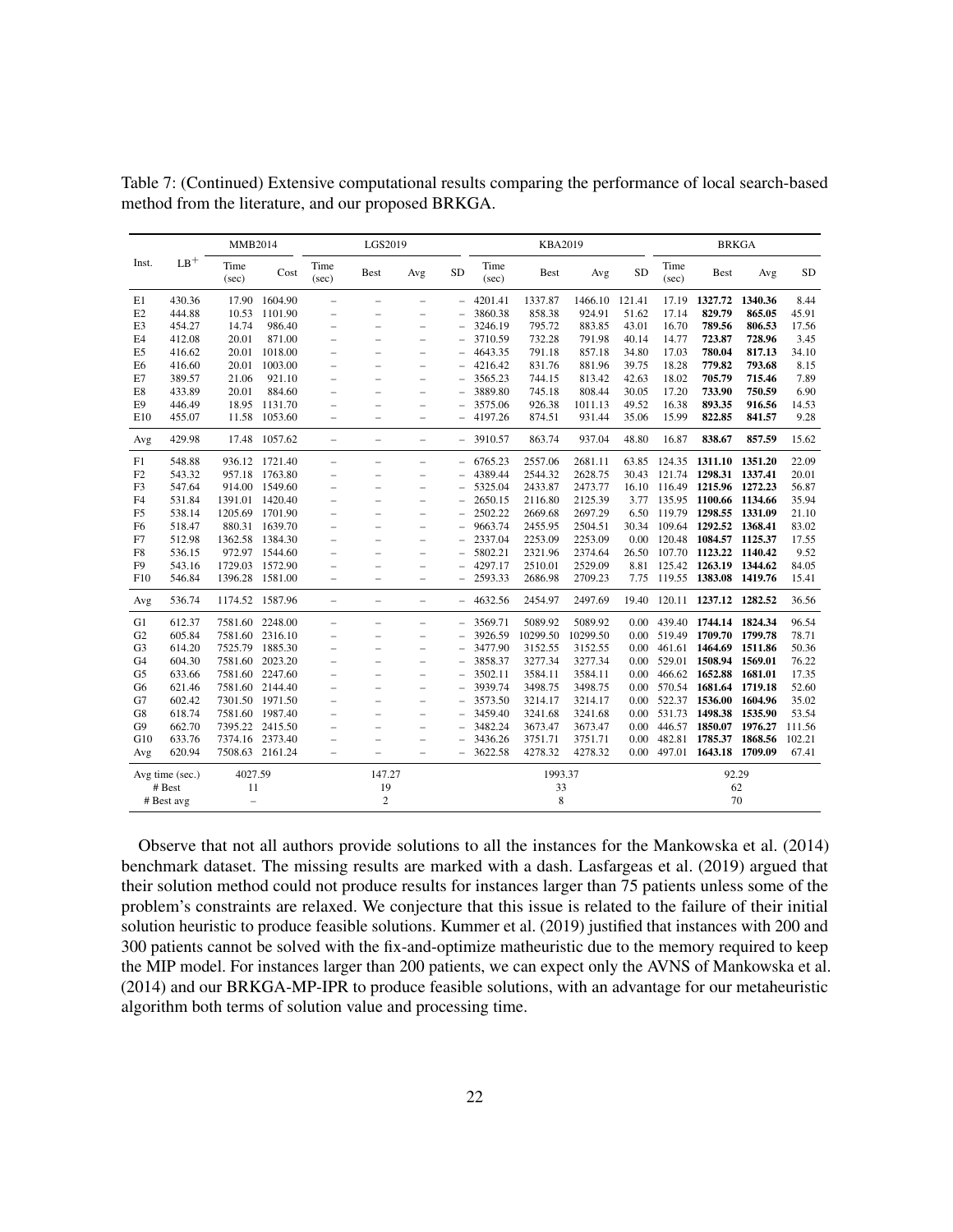[Mankowska et al.](#page-30-5) [\(2014\)](#page-30-5) provided optimal solutions for subset A, and all four approaches achieved these solutions. In subset B, [Lasfargeas et al.](#page-30-9) [\(2019\)](#page-30-9) individually produced 4 out of 10 best solutions, and [Kummer et al.](#page-30-10) [\(2019\)](#page-30-10) produced the best values for the entire instance subset. Our metaheuristic algorithm also provides the four best results for this subset. For the instances with 25 patients, our BRKGA is, on average, the fastest method. It is followed by the VNS from [Lasfargeas et al.](#page-30-9) [\(2019\)](#page-30-9) and by the *matheuristic* from [Kummer et al.](#page-30-10) [\(2019\)](#page-30-10). Our metaheuristic algorithm produces almost all the best results for subset D and greater. Additionally, the metaheuristic algorithm of [Mankowska et al.](#page-30-5) [\(2014\)](#page-30-5) was the fastest method for solving up to 75 patients, but the solutions produced are the worst among all the compared methods. For subsets F and G, the largest test cases, the BRKGA outperformed all the others in both solution quality and runtime.

## <span id="page-22-0"></span>*5.5. Comparison with the standard BRKGA*

As we mentioned in Section [4,](#page-7-0) [Kummer et al.](#page-30-11) [\(2020\)](#page-30-11) tested a very comparable but more limited version of our heuristic consisting of a single population variant with the standard two-parent mating with the explicit setting of bias weight towards the elite parent. Furthermore, their proposed decoder has no extra components, namely the *convex hull* strategy and the *workload balancing heuristic* we proposed in this paper. Their algorithm also only selects candidate vehicles that strictly improve the cost during the greedy construction phase of the decoder. Despite these differences, both have so many similarities that it makes sense to run a dedicated comparison between the two methods.

Table [8](#page-23-0) presents results for each instance from [Mankowska et al.](#page-30-5) [\(2014\)](#page-30-5) dataset (column "Instance"). Under "KBA2020", we present the average solve time in seconds, the value of the best solution, and the average and standard deviation of solution values produced by the algorithm of [Kummer et al.](#page-30-11) [\(2020\)](#page-30-11). We run their genetic algorithm 20 times, using the numbers between 1 and 20 as seeds. We present results for two variations of our BRKGA. The variation "BRKGA (SD)" uses the intensification components proposed by [Andrade et al.](#page-29-8) [\(2021\)](#page-29-8) but uses the simpler decoding (SD) algorithm proposed by [Kummer et al.](#page-30-11) [\(2020\)](#page-30-11). The variation "BRKGA (FD)" uses the full decoding (FD) scheme described in Subsection [4.4.](#page-11-1) For both variations, we report the average number of generations evolved by the algorithms (Gens (avg)), the average solve times (Time (sec)), the best solution value among the 20 runs of each instance (Best), and the average (Avg) and standard deviation (SD) of solution values per instance, respectively. At the bottom, we present the average solve time of each method (Avg time (sec)), the number of instances in which each method produced the best solution value (# Best), and the number of instances in which each method produced the best average solution value (# Best avg).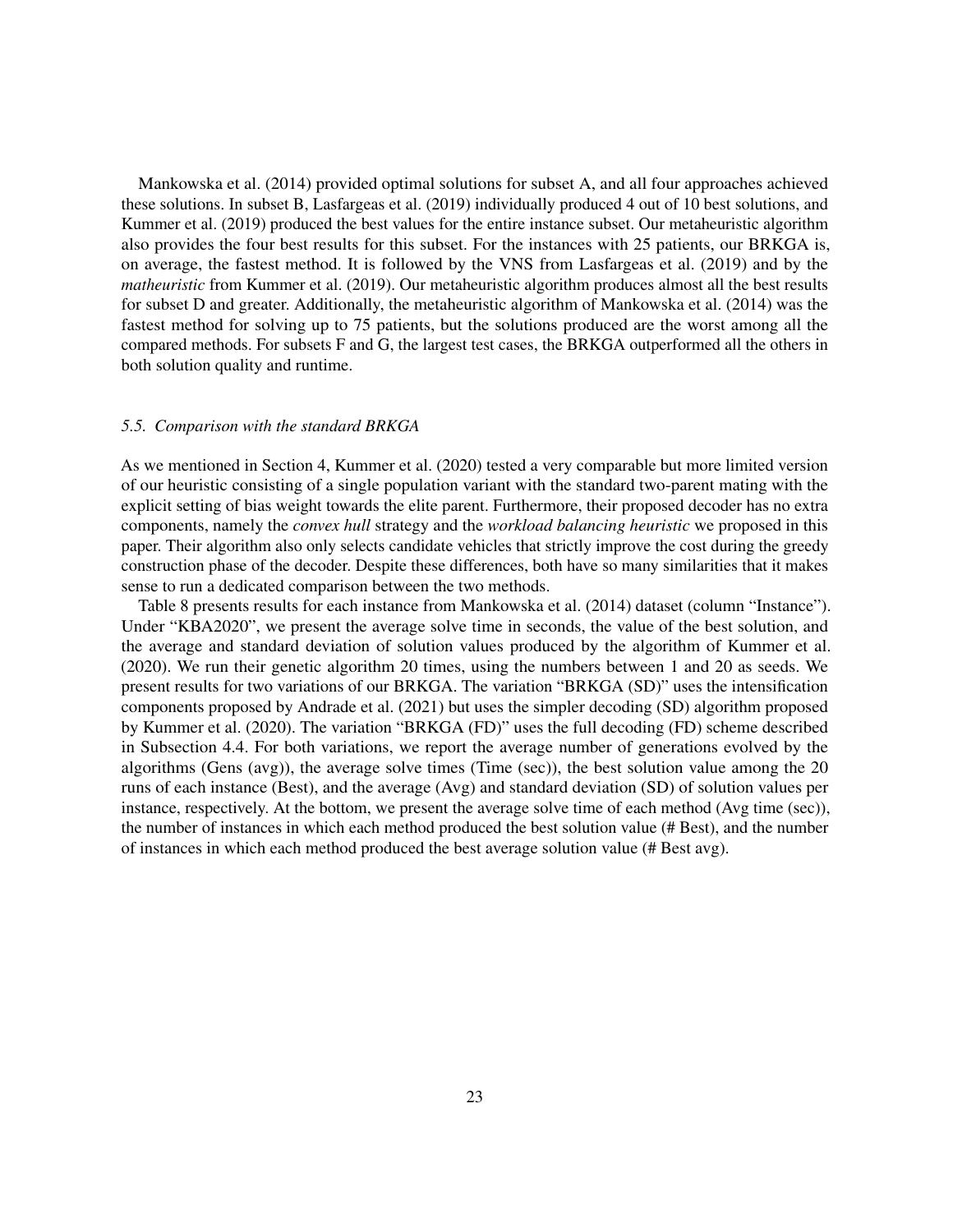|                       |                | <b>KBA2020</b>    |                   |                |                  |                | <b>BRKGA</b> (SD) |                   |                |                  |                | <b>BRKGA</b> (FD) |                   |                |
|-----------------------|----------------|-------------------|-------------------|----------------|------------------|----------------|-------------------|-------------------|----------------|------------------|----------------|-------------------|-------------------|----------------|
| Instance              | Time<br>(sec)  | <b>Best</b>       | Avg               | <b>SD</b>      | Gens<br>(avg)    | Time<br>(sec)  | <b>Best</b>       | Avg               | SD             | Gens<br>(avg)    | Time<br>(sec)  | <b>Best</b>       | Avg               | SD             |
| A1                    | 0.77           | 226.98            | 226.98            | 0.00           | 11.05            | 0.20           | 226.98            | 226.98            | 0.00           | 11.25            | 0.20           | 218.20            | 218.20            | 0.00           |
| A <sub>2</sub>        | 0.77           | 246.63            | 246.63            | 0.00           | 9.00             | 0.15           | 246.63            | 246.63            | 0.00           | 10.40            | 0.17           | 246.63            | 246.63            | 0.00           |
| A3                    | 0.77           | 305.86            | 305.86            | 0.00           | 9.05             | 0.18           | 305.86            | 305.86            | 0.00           | 9.40             | 0.16           | 305.86            | 305.86            | 0.00           |
| A4                    | 0.75           | 186.90            | 186.90            | 0.00           | 9.75             | 0.17           | 186.90            | 186.90            | 0.00           | 9.75             | 0.16           | 186.90            | 186.90            | 0.00           |
| A5                    | 0.82           | 191.97            | 191.97            | 0.00           | 8.45             | 0.14           | 191.97            | 191.98            | 0.01           | 10.10            | 0.18           | 189.54            | 189.55            | 0.01           |
| A6                    | 0.79           | 200.13            | 200.13            | 0.00           | 8.30             | 0.12           | 200.13            | 200.15            | 0.01           | 8.70             | 0.15           | 200.13            | 200.13            | 0.01           |
| A7<br>A8              | 0.73<br>0.73   | 225.37<br>232.05  | 225.37<br>232.05  | 0.00<br>0.00   | 10.90<br>10.05   | 0.19<br>0.17   | 225.37<br>232.05  | 225.37<br>232.05  | 0.00<br>0.00   | 10.65<br>10.00   | 0.18<br>0.16   | 225.37<br>232.05  | 225.37<br>232.05  | 0.00<br>0.00   |
| A9                    | 0.83           | 234.21            | 234.21            | 0.00           | 10.60            | 0.17           | 234.21            | 234.37            | 0.70           | 12.20            | 0.20           | 222.30            | 223.75            | 3.57           |
| A10                   | 0.73           | 225.01            | 225.01            | 0.00           | 7.35             | 0.12           | 225.01            | 225.01            | 0.00           | 7.55             | 0.13           | 225.01            | 225.01            | 0.00           |
| Avg                   | 0.77           | 227.51            | 227.51            | 0.00           | 9.45             | 0.16           | 227.51            | 227.53            | 0.07           | 10.00            | 0.17           | 225.20            | 225.35            | 0.36           |
| B1                    | 2.18           | 428.10            | 428.32            | 0.25           | 42.65            | 0.74           | 428.10            | 428.97            | 1.30           | 42.80            | 0.78           | 428.10            | 428.53            | 0.15           |
| B2                    | 1.99           | 483.63            | 485.31            | 1.54           | 47.30            | 0.82           | 483.63            | 484.26            | 1.04           | 48.35            | 0.87           | 476.05            | 476.92            | 2.34           |
| B <sub>3</sub>        | 2.23           | 402.80            | 402.80            | 0.00           | 51.55            | 0.87           | 402.80            | 408.21            | 4.41           | 55.05            | 0.99           | 402.80            | 409.29            | 4.78           |
| <b>B4</b>             | 2.09<br>1.94   | 420.29            | 432.55            | 3.37           | 60.00            | 1.02           | 432.16            | 439.93            | 5.85           | 62.35            | 1.13           | 422.06            | 430.46            | 8.81           |
| B5<br>B6              | 2.29           | 372.16<br>471.00  | 374.65<br>471.95  | 3.09<br>1.43   | 51.30<br>55.45   | 0.89<br>0.98   | 372.16<br>471.17  | 378.57<br>474.22  | 2.45<br>1.99   | 54.95<br>66.40   | 0.98<br>1.22   | 369.44<br>470.59  | 375.15<br>470.70  | 3.88<br>0.16   |
| B7                    | 2.36           | 328.67            | 328.67            | 0.00           | 49.00            | 0.86           | 328.67            | 328.71            | 0.19           | 51.85            | 0.93           | 328.67            | 328.67            | 0.00           |
| B8                    | 2.35           | 359.70            | 359.70            | 0.00           | 34.15            | 0.59           | 359.70            | 359.70            | 0.00           | 38.00            | 0.70           | 357.68            | 359.40            | 0.66           |
| B9                    | 2.49           | 402.67            | 404.25            | 1.06           | 50.15            | 0.88           | 402.67            | 404.10            | 0.54           | 48.65            | 0.91           | 404.11            | 404.29            | 0.23           |
| <b>B10</b>            | 2.21           | 469.58            | 469.58            | 0.00           | 45.15            | 0.79           | 469.58            | 469.58            | 0.00           | 46.40            | 0.85           | 469.58            | 469.58            | 0.00           |
| Avg                   | 2.21           | 413.86            | 415.78            | 1.07           | 48.67            | 0.84           | 415.06            | 417.63            | 1.78           | 51.48            | 0.93           | 412.91            | 415.30            | 2.10           |
| C1                    | 7.08           | 965.15            | 977.56            | 14.39          | 129.80           | 2.96           | 966.96            | 972.56            | 6.03           | 131.00           | 3.09           | 969.11            | 973.87            | 3.52           |
| C <sub>2</sub>        | 7.39           | 583.39            | 590.45            | 8.53           | 121.20           | 2.84           | 582.22            | 588.15            | 3.04           | 120.20           | 2.88           | 584.18            | 587.00            | 3.26           |
| C <sub>3</sub>        | 7.14           | 548.79            | 559.53            | 6.44           | 117.30           | 2.72           | 553.05            | 559.33            | 5.60           | 121.15           | 2.86           | 549.63            | 552.52            | 3.96           |
| C <sub>4</sub>        | 6.74           | 519.91            | 531.91            | 7.38           | 112.45           | 2.57           | 520.97            | 528.59            | 5.25           | 126.55           | 2.97           | 520.13            | 524.15            | 2.88           |
| C5                    | 6.01           | 678.49            | 698.14            | 19.54          | 137.80           | 3.02           | 678.49            | 698.34            | 14.10          | 148.90           | 3.35           | 668.65            | 685.92            | 13.92          |
| C <sub>6</sub>        | 6.99           | 840.69<br>534.01  | 845.30<br>540.42  | 4.30           | 121.90<br>133.30 | 2.81<br>3.17   | 842.99<br>528.56  | 846.66<br>537.72  | 1.97<br>3.14   | 123.30<br>136.55 | 2.92<br>3.37   | 841.48<br>533.92  | 846.83<br>541.88  | 2.40<br>5.94   |
| C7<br>C8              | 8.28<br>6.82   | 474.55            | 479.75            | 5.33<br>3.60   | 127.75           | 2.87           | 473.82            | 480.68            | 2.66           | 148.60           | 3.46           | 475.96            | 478.39            | 2.84           |
| C9                    | 8.40           | 534.30            | 551.72            | 9.25           | 143.60           | 3.44           | 536.99            | 548.04            | 6.42           | 139.25           | 3.44           | 545.18            | 558.54            | 15.13          |
| C10                   | 6.61           | 611.25            | 618.83            | 4.36           | 115.20           | 2.63           | 611.67            | 617.06            | 3.36           | 116.85           | 2.73           | 611.03            | 614.59            | 3.74           |
| Avg                   | 7.14           | 629.05            | 639.36            | 8.31           | 126.03           | 2.90           | 629.57            | 637.71            | 5.16           | 131.24           | 3.10           | 629.93            | 636.37            | 5.76           |
| D1                    | 17.67          | 1186.20           | 1208.19           | 13.98          | 187.25           | 6.03           | 1199.65           | 1206.88           | 4.90           | 235.60           | 7.99           | 1193.21           | 1215.79           | 11.11          |
| D <sub>2</sub>        | 14.38          | 693.28            | 719.52            | 15.00          | 222.25           | 6.74           | 695.81            | 713.60            | 12.03          | 231.85           | 7.24           | 679.58            | 695.99            | 11.49          |
| D <sub>3</sub>        | 18.48          | 635.67            | 650.29            | 7.63           | 211.60           | 7.14           | 638.82            | 644.33            | 3.07           | 238.20           | 8.50           | 644.16            | 650.22            | 3.65           |
| D4                    | 14.46          | 809.45            | 840.61            | 13.72          | 187.95           | 5.74           | 811.33            | 841.19            | 10.31          | 227.25           | 7.22           | 795.15            | 827.28            | 12.32          |
| D <sub>5</sub>        | 17.81          | 691.50            | 703.23            | 12.10          | 211.90           | 6.90           | 692.54            | 699.64            | 5.36           | 228.20           | 7.72           | 693.83            | 702.68            | 3.91           |
| D <sub>6</sub>        | 19.30          | 733.67            | 744.99            | 7.32           | 195.75           | 6.75           | 728.94            | 743.78            | 6.16           | 221.30           | 7.91           | 731.71            | 743.64            | 5.97           |
| D7                    | 20.51          | 590.64            | 603.65            | 6.42           | 209.70           | 7.44           | 588.73            | 606.52            | 14.61          | 211.50           | 7.83           | 586.10            | 597.25            | 5.68           |
| D8                    | 18.66          | 661.78            | 681.10            | 12.47          | 196.65           | 6.61           | 660.33            | 670.59            | 6.85           | 230.85           | 8.10           | 658.49            | 669.83            | 7.02           |
| D <sub>9</sub><br>D10 | 17.71<br>13.37 | 704.63<br>1208.71 | 722.09<br>1294.66 | 10.35<br>66.45 | 238.30<br>200.80 | 7.78<br>5.97   | 706.44<br>1236.76 | 719.93<br>1289.61 | 7.67<br>54.11  | 271.60<br>222.05 | 9.15<br>6.87   | 689.83<br>1189.32 | 710.32<br>1280.92 | 10.95<br>62.72 |
| Avg                   | 17.23          | 791.55            | 816.83            | 16.54          | 206.22           | 6.71           | 795.94            | 813.61            | 12.51          | 231.84           | 7.85           | 786.14            | 809.39            | 13.48          |
| E1                    | 33.89          | 1331.49           | 1352.33           | 10.75          | 277.00           | 12.91          | 1317.90           | 1337.99           | 13.61          | 347.55           | 17.19          | 1327.72           | 1340.36           | 8.44           |
| E <sub>2</sub>        | 33.01          | 848.08            | 869.45            | 15.00          | 327.80           | 15.08          | 837.54            | 857.31            | 11.91          | 357.25           | 17.14          | 829.79            | 865.05            | 45.91          |
| E3                    | 32.17          | 788.03            | 815.31            | 15.16          | 307.55           | 13.85          | 787.94            | 805.38            | 10.37          | 351.10           | 16.70          | 789.56            | 806.53            | 17.56          |
| E4                    | 34.99          | 711.19            | 731.24            | 11.75          | 276.55           | 13.03          | 713.78            | 725.05            | 5.99           | 292.25           | 14.77          | 723.87            | 728.96            | 3.45           |
| E5                    | 32.18          | 781.50            | 806.81            | 13.73          | 319.35           | 14.51          | 782.54            | 799.66            | 11.26          | 354.15           | 17.03          | 780.04            | 817.13            | 34.10          |
| E6                    | 34.38          | 788.08            | 803.28            | 7.86           | 328.20           | 15.40          | 790.51            | 799.31            | 6.18           | 371.35           | 18.28          | 779.82            | 793.68            | 8.15           |
| E7                    | 37.90          | 711.11            | 731.83            | 9.38           | 285.95           | 14.40          | 712.56            | 728.04            | 7.11           | 343.10           | 18.02          | 705.79            | 715.46            | 7.89           |
| E8<br>E <sub>9</sub>  | 31.83<br>30.96 | 748.48<br>921.78  | 761.06<br>950.89  | 7.40<br>13.90  | 284.55<br>324.55 | 12.80<br>14.47 | 737.01<br>901.83  | 762.65<br>939.67  | 16.46<br>17.90 | 366.10<br>352.20 | 17.20<br>16.38 | 733.90<br>893.35  | 750.59<br>916.56  | 6.90<br>14.53  |
| E10                   | 33.61          | 825.24            | 847.64            | 14.48          | 294.65           | 13.65          | 822.24            | 840.13            | 8.25           | 327.45           | 15.99          | 822.85            | 841.57            | 9.28           |
| Avg                   | 33.49          | 845.50            | 866.98            | 11.94          | 302.62           | 14.01          | 840.39            | 859.52            | 10.90          | 346.25           | 16.87          | 838.67            | 857.59            | 15.62          |

<span id="page-23-0"></span>Table 8: Comparison of [Kummer et al.](#page-30-11) [\(2020\)](#page-30-11) genetic algorithm and our proposed BRKGA.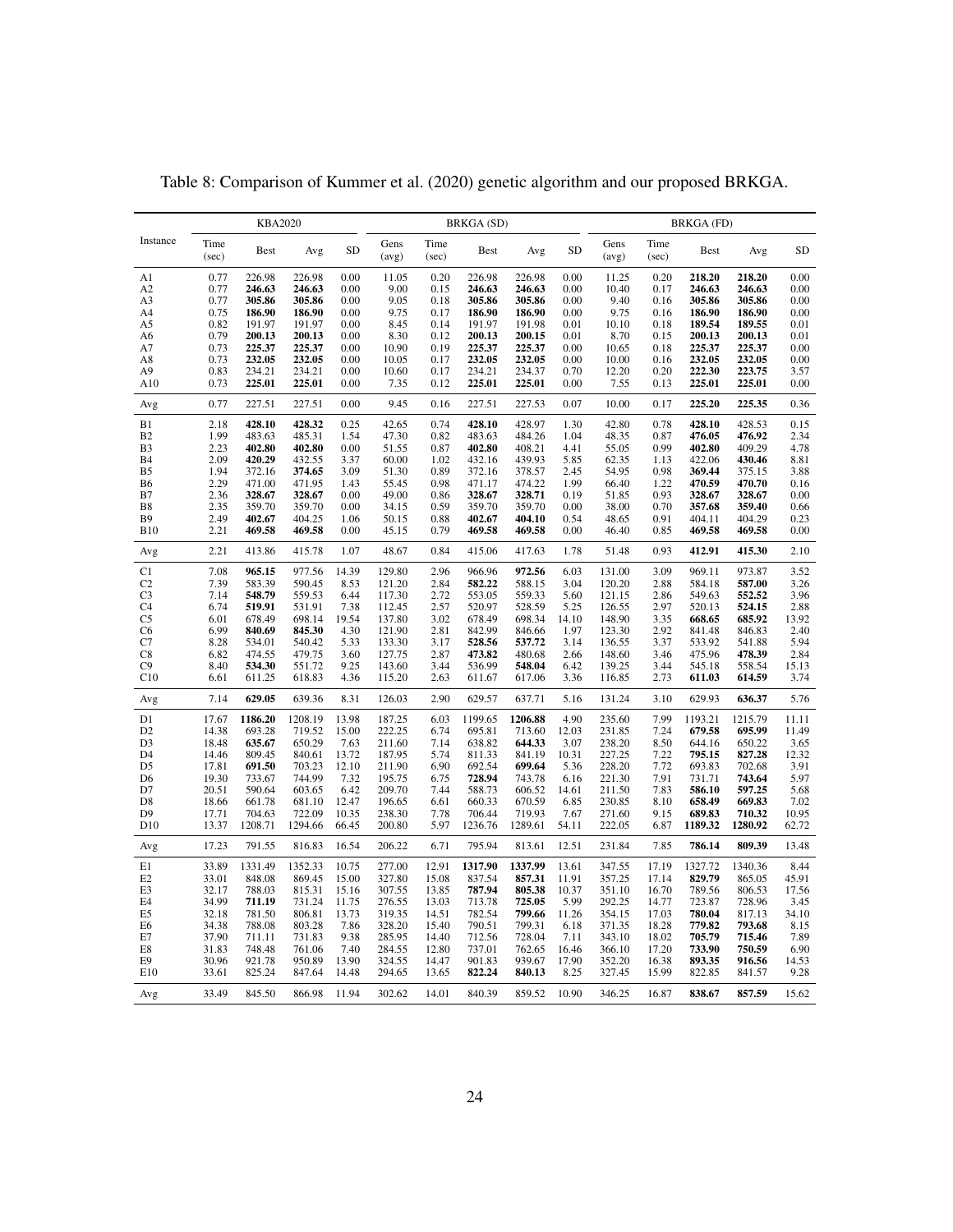|                   |               | <b>KBA2020</b> |         |           |               |               | BRKGA (SD)  |         |           |               |               | <b>BRKGA</b> (FD) |         |        |
|-------------------|---------------|----------------|---------|-----------|---------------|---------------|-------------|---------|-----------|---------------|---------------|-------------------|---------|--------|
| Instance          | Time<br>(sec) | <b>Best</b>    | Avg     | <b>SD</b> | Gens<br>(avg) | Time<br>(sec) | <b>Best</b> | Avg     | <b>SD</b> | Gens<br>(avg) | Time<br>(sec) | <b>Best</b>       | Avg     | SD     |
| F1                | 133.86        | 1372.69        | 1421.76 | 17.34     | 686.70        | 91.38         | 1369.44     | 1395.91 | 16.45     | 886.80        | 124.35        | 1311.10           | 1351.20 | 22.09  |
| F2                | 143.70        | 1336.33        | 1383.55 | 23.01     | 855.10        | 117.93        | 1301.28     | 1347.48 | 22.79     | 833.60        | 121.74        | 1298.31           | 1337.41 | 20.01  |
| F <sub>3</sub>    | 137.42        | 1263.39        | 1288.66 | 14.08     | 668.75        | 90.42         | 1230.40     | 1248.36 | 10.22     | 814.70        | 116.49        | 1215.96           | 1272.23 | 56.87  |
| F <sub>4</sub>    | 169.13        | 1124.24        | 1145.53 | 10.23     | 653.15        | 103.74        | 1111.23     | 1127.86 | 10.44     | 811.45        | 135.95        | 1100.66           | 1134.66 | 35.94  |
| F <sub>5</sub>    | 153.59        | 1316.54        | 1361.64 | 20.75     | 720.25        | 105.20        | 1298.00     | 1323.14 | 16.49     | 770.95        | 119.79        | 1298.55           | 1331.09 | 21.10  |
| F <sub>6</sub>    | 128.41        | 1322.89        | 1369.38 | 25.66     | 755.45        | 96.41         | 1307.26     | 1346.67 | 38.96     | 807.15        | 109.64        | 1292.52           | 1368.41 | 83.02  |
| F7                | 164.91        | 1131.27        | 1163.97 | 17.53     | 645.15        | 99.49         | 1110.86     | 1133.37 | 14.68     | 736.90        | 120.48        | 1084.57           | 1125.37 | 17.55  |
| F8                | 145.91        | 1132.77        | 1165.67 | 16.72     | 695.65        | 96.86         | 1118.15     | 1139.21 | 10.36     | 726.10        | 107.70        | 1123.22           | 1140.42 | 9.52   |
| F <sub>9</sub>    | 155.50        | 1293.78        | 1347.78 | 22.91     | 657.55        | 97.43         | 1264.42     | 1305.77 | 21.42     | 802.15        | 125.42        | 1263.19           | 1344.62 | 84.05  |
| F10               | 149.67        | 1418.53        | 1446.56 | 15.68     | 737.80        | 105.59        | 1392.71     | 1421.59 | 14.29     | 787.05        | 119.55        | 1383.08           | 1419.76 | 15.41  |
| Avg               | 148.21        | 1271.24        | 1309.45 | 18.39     | 707.56        | 100.44        | 1250.38     | 1278.94 | 17.61     | 797.69        | 120.11        | 1237.12           | 1282.52 | 36.56  |
| G1                | 348.03        | 1778.54        | 1851.25 | 32.13     | 1224.20       | 413.30        | 1758.18     | 1787.46 | 16.29     | 1211.20       | 439.40        | 1744.14           | 1824.34 | 96.54  |
| G <sub>2</sub>    | 388.24        | 1824.74        | 1899.33 | 34.71     | 1404.65       | 508.39        | 1708.75     | 1780.34 | 28.55     | 1316.45       | 519.49        | 1709.70           | 1799.78 | 78.71  |
| G <sub>3</sub>    | 340.51        | 1514.23        | 1546.44 | 13.92     | 1131.70       | 381.37        | 1453.53     | 1485.42 | 19.77     | 1294.70       | 461.61        | 1464.69           | 1511.86 | 50.36  |
| G <sub>4</sub>    | 397.61        | 1564.42        | 1599.35 | 23.92     | 1113.75       | 417.95        | 1491.44     | 1541.94 | 24.76     | 1313.95       | 529.01        | 1508.94           | 1569.01 | 76.22  |
| G <sub>5</sub>    | 328.49        | 1694.50        | 1750.03 | 28.07     | 1092.55       | 354.84        | 1630.25     | 1671.12 | 23.07     | 1358.10       | 466.62        | 1652.88           | 1681.01 | 17.35  |
| G <sub>6</sub>    | 420.99        | 1714.38        | 1779.29 | 21.68     | 1161.00       | 454.69        | 1671.76     | 1704.90 | 15.71     | 1353.85       | 570.54        | 1681.64           | 1719.18 | 52.60  |
| G7                | 354.21        | 1640.07        | 1677.66 | 22.99     | 1203.90       | 411.84        | 1568.52     | 1614.15 | 19.17     | 1430.45       | 522.37        | 1536.00           | 1604.96 | 35.02  |
| G8                | 348.98        | 1547.63        | 1582.71 | 20.05     | 1244.15       | 418.63        | 1499.45     | 1522.14 | 15.26     | 1486.25       | 531.73        | 1498.38           | 1535.90 | 53.54  |
| G <sub>9</sub>    | 357.05        | 1942.21        | 1974.16 | 19.69     | 1366.90       | 472.92        | 1836.61     | 1895.25 | 62.12     | 1190.35       | 446.57        | 1850.07           | 1976.27 | 111.56 |
| G10               | 317.27        | 1872.08        | 1931.99 | 25.31     | 1283.50       | 403.33        | 1821.23     | 1863.12 | 55.45     | 1437.50       | 482.81        | 1785.37           | 1868.56 | 102.21 |
| Avg               | 360.14        | 1709.28        | 1759.22 | 24.25     | 1222.63       | 423.72        | 1643.97     | 1686.59 | 28.02     | 1339.28       | 497.01        | 1643.18           | 1709.09 | 67.41  |
| Avg<br>time (sec) |               | 81.31          |         |           |               |               | 78.40       |         |           |               |               | 92.29             |         |        |
| # Best            |               | 22             |         |           |               |               | 27          |         |           |               |               | 44                |         |        |
|                   |               | 13             |         |           |               |               | 37          |         |           |               |               | 38                |         |        |
| # Best avg        |               |                |         |           |               |               |             |         |           |               |               |                   |         |        |

Table [8:](#page-23-0) (Continued) Comparison of [Kummer et al.](#page-30-11) [\(2020\)](#page-30-11) genetic algorithm and our proposed BRKGA.

The results indicate a mixed performance among BRKGA (SD) and BRKGA (FD). Very few instances presented better solution via the genetic algorithm of [Kummer et al.](#page-30-11) [\(2020\)](#page-30-11) (B4, C1, C6, D1, D3, D5, and E4), although the largest difference was 1.36% between the best solution our algorithm produced to the test case D3 and KBA2020. Furthermore, we credit this difference to the stopping criteria of the solution methods. While KBA2020 used a fixed number of generations on their tests, our algorithm calculates its stopping criterion according to the instance sizes. For instance D1, KBA2020 evolved a solution by 1823 generations, while our BRKGA (FD) achieved, on average, 235.60 generations.

In general, our BRKGA produced the best solution up to 44 out of 70 instances from the [Mankowska](#page-30-5) [et al.](#page-30-5) [\(2014\)](#page-30-5) dataset, compared to the best 22 results from [Kummer et al.](#page-30-11) [\(2020\)](#page-30-11). (# Best at the bottom of the table). Furthermore, the BRKGA (SD) was the fastest among the three approaches, which indicates that a clever stopping criterion can leverage short computational times, even in the presence of potentially expensive components such as the multi-population and the IPR heuristic. Note also that BRKGA (FD) is, on average, slightly slower than the other two algorithms. This result comes from the larger effort by BRKGA (FD) to converge the solution, mainly due to the increased number of possible solutions that it can achieve. This increased effort can be further verified in the average number of generations evolved by BRKGA (FD) for subset G (1339.28 versus 1222.63 generations by BRKGA (SD)).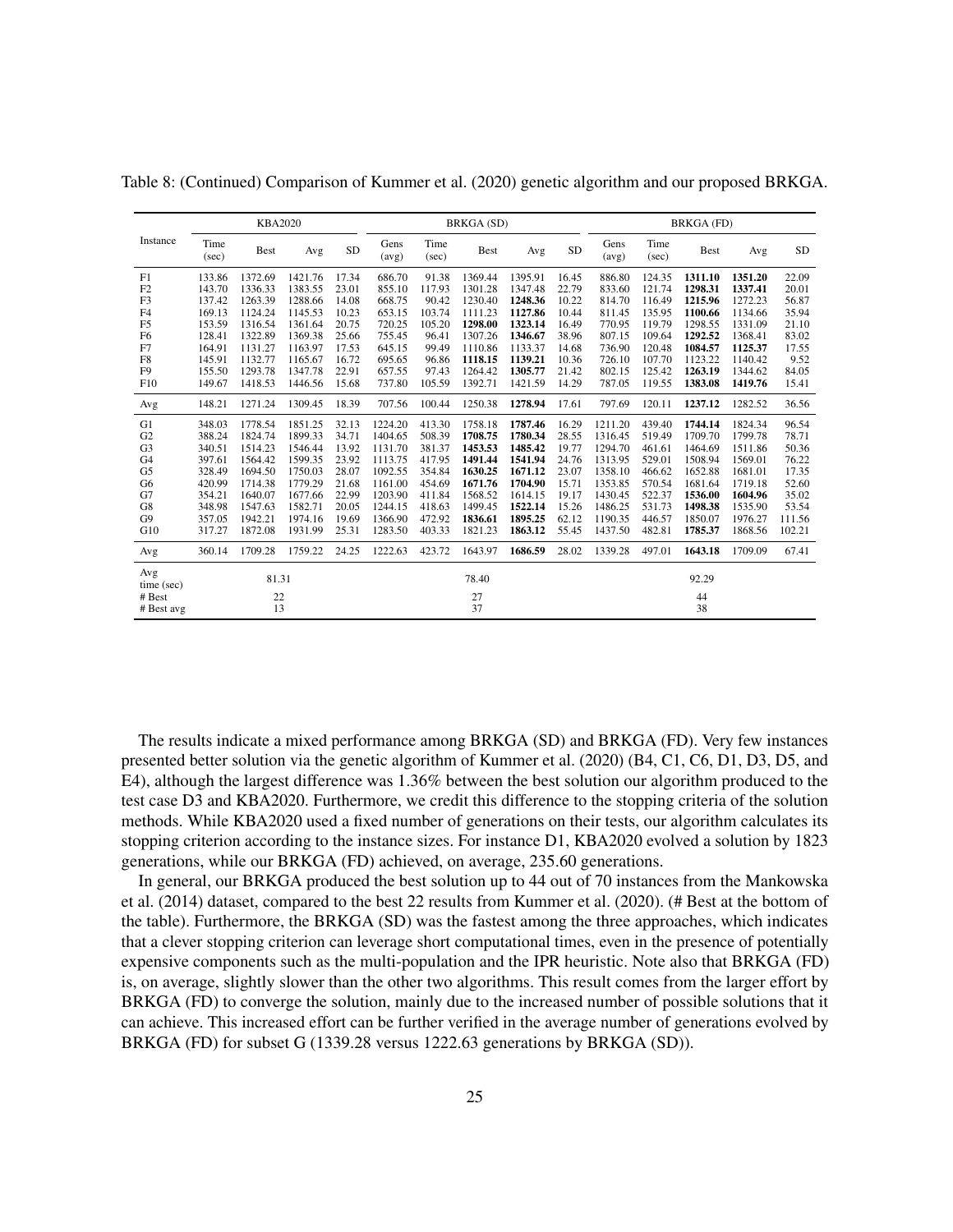# *5.6. Component analysis for the new genetic algorithm*

Although we already verified the superiority of our new BRKGA in producing better solution values to the HHCRSP, it is still interesting to further analyze by how much each of the additional intensification components proposed by [Andrade et al.](#page-29-8) [\(2021\)](#page-29-8) effectively contributes in producing new solution values. With that in mind, we dissected our algorithm BRKGA (FD) in four variants as follows. Note that we used the best configuration of *irace* from Subsection [5.3](#page-17-1) among all these four algorithms. Thus some parameters were just ignored when their relative components were explicit turned off.

- BRKGA-MP (FD). Uses the decoding algorithm from Subsection [4.4,](#page-11-1) but only the multi-parent mating component of [Andrade et al.](#page-29-8) [\(2021\)](#page-29-8);
- BRKGA-MP-MI (FD). Similar to BRKGA-MP (FD), but also uses the multiple islands to evolve independent populations;
- BRKGA-MP-IPR (FD). Similar to BRKGA-MP (FD), but also uses the *implicit path-relinking* of [Andrade et al.](#page-29-8) [\(2021\)](#page-29-8);
- BRKGA-MP-MI-IPR (FD). Uses all the intensification components proposed by [Andrade et al.](#page-29-8) [\(2021\)](#page-29-8), plus the *full decoding* scheme of Subsection [4.4.](#page-11-1) This is the same as "BRKGA (FD)" we mention in Subsections [5.4](#page-19-0) and [5.5.](#page-22-0)

Table [9](#page-25-0) lists the extensive computational results for all the four combinations of the intensification components tested. For each approach, the table indicates the average solve time in seconds (Time (sec)), the best solution produced per instance (Best), and the average solution value (Avg). We used the same testing protocol as our other experiments, so we solved each instance 20 times by each approach, using the numbers 1 to 20 as seeds. At the bottom of the table, we summarize some data regarding the whole experiment. We present the average solve times in second (Avg time (sec)), the number of instances in which each approach produced the best solution values (# Best), and the number of times which each algorithm produced the best average solution values (# Best avg).

<span id="page-25-0"></span>

|                |            | BRKGA-MP (FD) |        |            | BRKGA-MP-MI (FD) |        |            | BRKGA-MP-IPR (FD) |        | BRKGA-MP-MI-IPR (FD) |             |        |  |
|----------------|------------|---------------|--------|------------|------------------|--------|------------|-------------------|--------|----------------------|-------------|--------|--|
| Instance       | Time (sec) | <b>Best</b>   | Avg    | Time (sec) | <b>Best</b>      | Avg    | Time (sec) | <b>Best</b>       | Avg    | Time (sec)           | <b>Best</b> | Avg    |  |
| A <sub>1</sub> | 0.11       | 218.20        | 218.33 | 0.20       | 218.20           | 218.20 | 0.10       | 218.20            | 218.33 | 0.20                 | 218.20      | 218.20 |  |
| A2             | 0.10       | 246.63        | 246.63 | 0.18       | 246.63           | 246.63 | 0.10       | 246.63            | 246.63 | 0.17                 | 246.63      | 246.63 |  |
| A <sub>3</sub> | 0.10       | 305.86        | 305.86 | 0.15       | 305.86           | 305.86 | 0.10       | 305.86            | 305.86 | 0.16                 | 305.86      | 305.86 |  |
| A <sub>4</sub> | 0.10       | 186.90        | 186.90 | 0.16       | 186.90           | 186.90 | 0.10       | 186.90            | 186.90 | 0.16                 | 186.90      | 186.90 |  |
| A <sub>5</sub> | 0.10       | 189.54        | 189.55 | 0.17       | 189.54           | 189.55 | 0.10       | 189.54            | 189.55 | 0.18                 | 189.54      | 189.55 |  |
| A6             | 0.10       | 200.13        | 200.14 | 0.15       | 200.13           | 200.13 | 0.10       | 200.13            | 200.14 | 0.15                 | 200.13      | 200.13 |  |
| A7             | 0.10       | 225.37        | 225.37 | 0.18       | 225.37           | 225.37 | 0.10       | 225.37            | 225.37 | 0.18                 | 225.37      | 225.37 |  |
| A8             | 0.10       | 232.05        | 232.05 | 0.17       | 232.05           | 232.05 | 0.10       | 232.05            | 232.05 | 0.16                 | 232.05      | 232.05 |  |
| A <sub>9</sub> | 0.14       | 222.30        | 223.13 | 0.21       | 222.30           | 223.75 | 0.13       | 222.30            | 223.13 | 0.20                 | 222.30      | 223.75 |  |
| A10            | 0.09       | 225.01        | 225.01 | 0.12       | 225.01           | 225.01 | 0.10       | 225.01            | 225.01 | 0.13                 | 225.01      | 225.01 |  |
| Avg            | 0.10       | 225.20        | 225.30 | 0.17       | 225.20           | 225.35 | 0.10       | 225.20            | 225.30 | 0.17                 | 225.20      | 225.35 |  |

Table 9: Results of combined intensification components from the literature.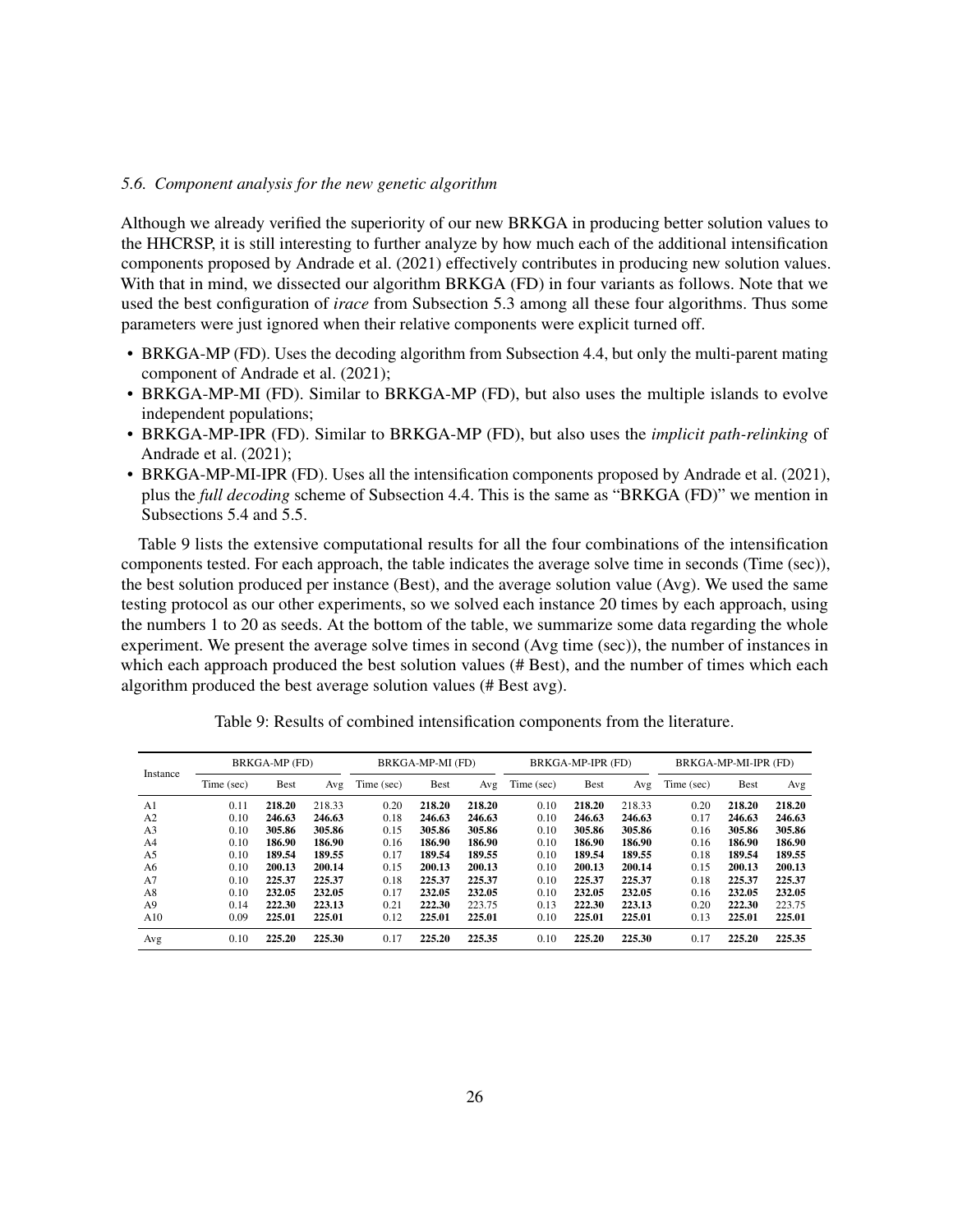| Instance        | BRKGA-MP (FD)  |                    |                    | BRKGA-MP-MI (FD) |                    |                    | BRKGA-MP-IPR (FD) |                    |                    | BRKGA-MP-MI-IPR (FD) |                    |                    |  |
|-----------------|----------------|--------------------|--------------------|------------------|--------------------|--------------------|-------------------|--------------------|--------------------|----------------------|--------------------|--------------------|--|
|                 | Time (sec)     | <b>Best</b>        | Avg                | Time (sec)       | <b>Best</b>        | Avg                | Time (sec)        | <b>Best</b>        | Avg                | Time (sec)           | Best               | Avg                |  |
| B1              | 0.40           | 428.10             | 429.03             | 0.76             | 428.10             | 428.53             | 0.40              | 428.10             | 429.03             | 0.78                 | 428.10             | 428.53             |  |
| <b>B2</b>       | 0.45           | 476.05             | 478.53             | 0.86             | 476.05             | 477.24             | 0.45              | 476.05             | 478.34             | 0.87                 | 476.05             | 476.92             |  |
| B <sub>3</sub>  | 0.47           | 402.80             | 412.30             | 0.95             | 402.80             | 410.15             | 0.49              | 402.80             | 412.49             | 0.99                 | 402.80             | 409.29             |  |
| <b>B</b> 4      | 0.54           | 422.06             | 434.86             | 1.12             | 422.06             | 429.54             | 0.54              | 422.06             | 434.06             | 1.13                 | 422.06             | 430.46             |  |
| B5              | 0.51           | 370.49             | 376.17             | 0.98             | 370.49             | 374.63             | 0.50              | 369.44             | 376.43             | 0.98                 | 369.44             | 375.15             |  |
| <b>B6</b>       | 0.59           | 470.59             | 472.26             | 1.19             | 470.59             | 470.80             | 0.59              | 470.59             | 472.25             | 1.22                 | 470.59             | 470.70             |  |
| B7              | 0.48           | 328.67             | 328.86             | 0.96             | 328.67             | 328.67             | 0.48              | 328.67             | 328.88             | 0.93                 | 328.67             | 328.67             |  |
| B8              | 0.32           | 358.69             | 359.60             | 0.69             | 358.69             | 359.35             | 0.33              | 358.69             | 359.60             | 0.70                 | 357.68             | 359.40             |  |
| B9              | 0.46           | 404.11<br>469.58   | 404.76             | 0.89             | 404.11<br>469.58   | 404.29<br>469.58   | 0.48              | 404.11<br>469.58   | 404.74<br>469.61   | 0.91                 | 404.11<br>469.58   | 404.29<br>469.58   |  |
| <b>B10</b>      | 0.46           |                    | 469.61             | 0.83             |                    |                    | 0.47              |                    |                    | 0.85                 |                    |                    |  |
| Avg             | 0.47           | 413.11             | 416.60             | 0.92             | 413.11             | 415.28             | 0.47              | 413.01             | 416.54             | 0.93                 | 412.91             | 415.30             |  |
| C1              | 1.45           | 970.36             | 980.74             | 3.24             | 970.36             | 972.34             | 1.42              | 969.01             | 980.20             | 3.09                 | 969.11             | 973.87             |  |
| C <sub>2</sub>  | 1.48           | 584.25             | 589.52             | 2.83             | 584.25             | 587.42             | 1.49              | 584.25             | 589.73             | 2.88                 | 584.18             | 587.00             |  |
| C <sub>3</sub>  | 1.48           | 549.35             | 554.66             | 2.90             | 549.35             | 552.26             | 1.46              | 549.63             | 555.08             | 2.86                 | 549.63             | 552.52             |  |
| C4              | 1.46           | 519.91             | 527.11             | 2.96             | 519.91             | 524.83             | 1.54              | 519.91             | 526.49             | 2.97                 | 520.13             | 524.15             |  |
| C5<br>C6        | 1.60<br>1.44   | 674.69<br>843.73   | 705.11<br>851.38   | 3.09<br>2.72     | 674.69<br>843.73   | 688.88<br>847.77   | 1.61<br>1.53      | 679.88<br>845.82   | 703.80<br>851.77   | 3.35<br>2.92         | 668.65<br>841.48   | 685.92<br>846.83   |  |
| C7              | 1.66           | 533.74             | 544.14             | 3.49             | 533.74             | 539.72             | 1.69              | 538.03             | 544.46             | 3.37                 | 533.92             | 541.88             |  |
| C8              | 1.69           | 475.81             | 478.77             | 3.42             | 475.81             | 478.44             | 1.63              | 476.20             | 480.19             | 3.46                 | 475.96             | 478.39             |  |
| C9              | 1.91           | 538.04             | 558.05             | 3.33             | 538.04             | 562.49             | 1.75              | 536.88             | 561.61             | 3.44                 | 545.18             | 558.54             |  |
| C10             | 1.41           | 611.03             | 617.76             | 2.77             | 611.03             | 615.05             | 1.50              | 611.03             | 617.49             | 2.73                 | 611.03             | 614.59             |  |
| Avg             | 1.56           | 630.09             | 640.72             | 3.07             | 630.09             | 636.92             | 1.56              | 631.06             | 641.08             | 3.10                 | 629.93             | 636.37             |  |
| D1              | 3.94           | 1198.16            | 1218.58            | 8.18             | 1198.16            | 1210.86            | 3.96              | 1199.55            | 1219.44            | 7.99                 | 1193.21            | 1215.79            |  |
| D <sub>2</sub>  | 3.34           | 685.75             | 705.39             | 6.96             | 685.75             | 697.31             | 3.66              | 686.24             | 709.32             | 7.24                 | 679.58             | 695.99             |  |
| D <sub>3</sub>  | 3.87           | 638.32             | 652.23             | 8.03             | 638.32             | 650.10             | 4.07              | 643.77             | 651.88             | 8.50                 | 644.16             | 650.22             |  |
| D4              | 3.55           | 802.84             | 834.41             | 6.62             | 802.84             | 829.25             | 3.39              | 805.58             | 836.03             | 7.22                 | 795.15             | 827.28             |  |
| D5              | 3.76           | 693.17             | 708.35             | 7.34             | 693.17             | 702.23             | 3.70              | 692.58             | 707.27             | 7.72                 | 693.83             | 702.68             |  |
| D <sub>6</sub>  | 4.04           | 735.43             | 748.01             | 7.87             | 735.43             | 743.51             | 3.85              | 737.07             | 749.53             | 7.91                 | 731.71             | 743.64             |  |
| D7              | 3.83           | 590.19             | 602.78             | 8.42             | 590.19             | 596.59             | 3.76              | 591.90             | 604.78             | 7.83                 | 586.10             | 597.25             |  |
| D8              | 3.94           | 663.69             | 677.42             | 7.53             | 663.69             | 670.61             | 3.93              | 666.12             | 681.46             | 8.10                 | 658.49             | 669.83             |  |
| D <sub>9</sub>  | 4.56           | 700.52             | 720.21             | 8.83             | 700.52             | 715.10             | 4.25              | 693.62             | 722.10             | 9.15                 | 689.83             | 710.32             |  |
| D <sub>10</sub> | 3.45           | 1231.59            | 1324.11            | 6.47             | 1231.59            | 1287.24            | 3.10              | 1236.28            | 1330.68            | 6.87                 | 1189.32            | 1280.92            |  |
| Avg             | 3.83           | 793.97             | 819.15             | 7.62             | 793.97             | 810.28             | 3.76              | 795.27             | 821.25             | 7.85                 | 786.14             | 809.39             |  |
| E1              | 7.54           | 1336.46            | 1351.90            | 16.90            | 1336.46            | 1338.61            | 8.58              | 1330.70            | 1348.62            | 17.19                | 1327.72            | 1340.36            |  |
| E2              | 8.92           | 818.69             | 853.75             | 18.22            | 818.69             | 853.93             | 8.66              | 833.48             | 866.48             | 17.14                | 829.79             | 865.05             |  |
| E3              | 8.55           | 784.89             | 808.47             | 18.08            | 784.89             | 803.01             | 8.28              | 793.33             | 815.41             | 16.70                | 789.56             | 806.53             |  |
| E4              | 7.11           | 719.89             | 729.39             | 13.71            | 719.89             | 729.28             | 7.51              | 713.59             | 728.82             | 14.77                | 723.87             | 728.96             |  |
| E5              | 8.83           | 787.01<br>784.54   | 810.93<br>800.74   | 17.26<br>17.67   | 787.01<br>784.54   | 799.44<br>800.21   | 8.95<br>9.02      | 781.20<br>786.32   | 809.80<br>802.22   | 17.03<br>18.28       | 780.04<br>779.82   | 817.13<br>793.68   |  |
| E6<br>E7        | 8.66<br>8.10   | 706.81             | 725.04             | 16.28            | 706.81             | 716.00             | 8.73              | 704.42             | 720.59             | 18.02                | 705.79             | 715.46             |  |
| E8              | 7.94           | 737.83             | 750.62             | 14.25            | 737.83             | 751.94             | 7.73              | 746.26             | 755.86             | 17.20                | 733.90             | 750.59             |  |
| E9              | 8.27           | 907.58             | 937.97             | 16.42            | 907.58             | 921.63             | 9.53              | 916.17             | 935.03             | 16.38                | 893.35             | 916.56             |  |
| E10             | 7.77           | 824.25             | 845.67             | 15.28            | 824.25             | 843.52             | 8.12              | 831.13             | 846.80             | 15.99                | 822.85             | 841.57             |  |
| Avg             | 8.17           | 840.80             | 861.45             | 16.40            | 840.80             | 855.76             | 8.51              | 843.66             | 862.97             | 16.87                | 838.67             | 857.59             |  |
| F1              | 56.36          | 1333.99            | 1367.22            | 121.40           | 1333.99            | 1357.88            | 63.80             | 1331.25            | 1372.64            | 124.35               | 1311.10            | 1351.20            |  |
| F <sub>2</sub>  | 55.02          | 1323.80            | 1345.16            | 117.58           | 1323.80            | 1337.45            | 67.65             | 1308.09            | 1352.35            | 121.74               | 1298.31            | 1337.41            |  |
| F3              | 54.04          | 1226.14            | 1260.75            | 113.02           | 1226.14            | 1252.67            | 61.93             | 1227.43            | 1258.71            | 116.49               | 1215.96            | 1272.23            |  |
| F4              | 57.77          | 1108.51            | 1131.85            | 131.34           | 1108.51            | 1129.72            | 68.72             | 1094.77            | 1133.73            | 135.95               | 1100.66            | 1134.66            |  |
| F5              | 53.86          | 1314.89            | 1343.67            | 121.37           | 1314.89            | 1332.29            | 60.71             | 1326.11            | 1345.59            | 119.79               | 1298.55            | 1331.09            |  |
| F6              | 48.34          | 1311.24            | 1348.44            | 102.82           | 1311.24            | 1356.85            | 51.12             | 1310.66            | 1366.06            | 109.64               | 1292.52            | 1368.41<br>1125.37 |  |
| F7<br>F8        | 54.66<br>46.82 | 1110.95<br>1127.27 | 1137.43<br>1148.04 | 113.36<br>95.26  | 1110.95<br>1127.27 | 1133.37<br>1140.94 | 65.54<br>55.61    | 1104.15<br>1120.09 | 1134.54<br>1150.68 | 120.48<br>107.70     | 1084.57<br>1123.22 | 1140.42            |  |
| F9              | 55.43          | 1279.43            | 1315.39            | 120.59           | 1279.43            | 1313.67            | 66.08             | 1293.61            | 1320.42            | 125.42               | 1263.19            | 1344.62            |  |
| F10             | 51.70          | 1374.92            | 1429.27            | 102.23           | 1374.92            | 1425.94            | 60.60             | 1386.55            | 1424.99            | 119.55               | 1383.08            | 1419.76            |  |
| Avg             | 53.40          | 1251.11            | 1282.72            | 113.89           | 1251.11            | 1278.08            | 62.17             | 1250.27            | 1285.97            | 120.11               | 1237.12            | 1282.52            |  |

Table [9:](#page-25-0) (Continued) Results of combined intensification components from the literature.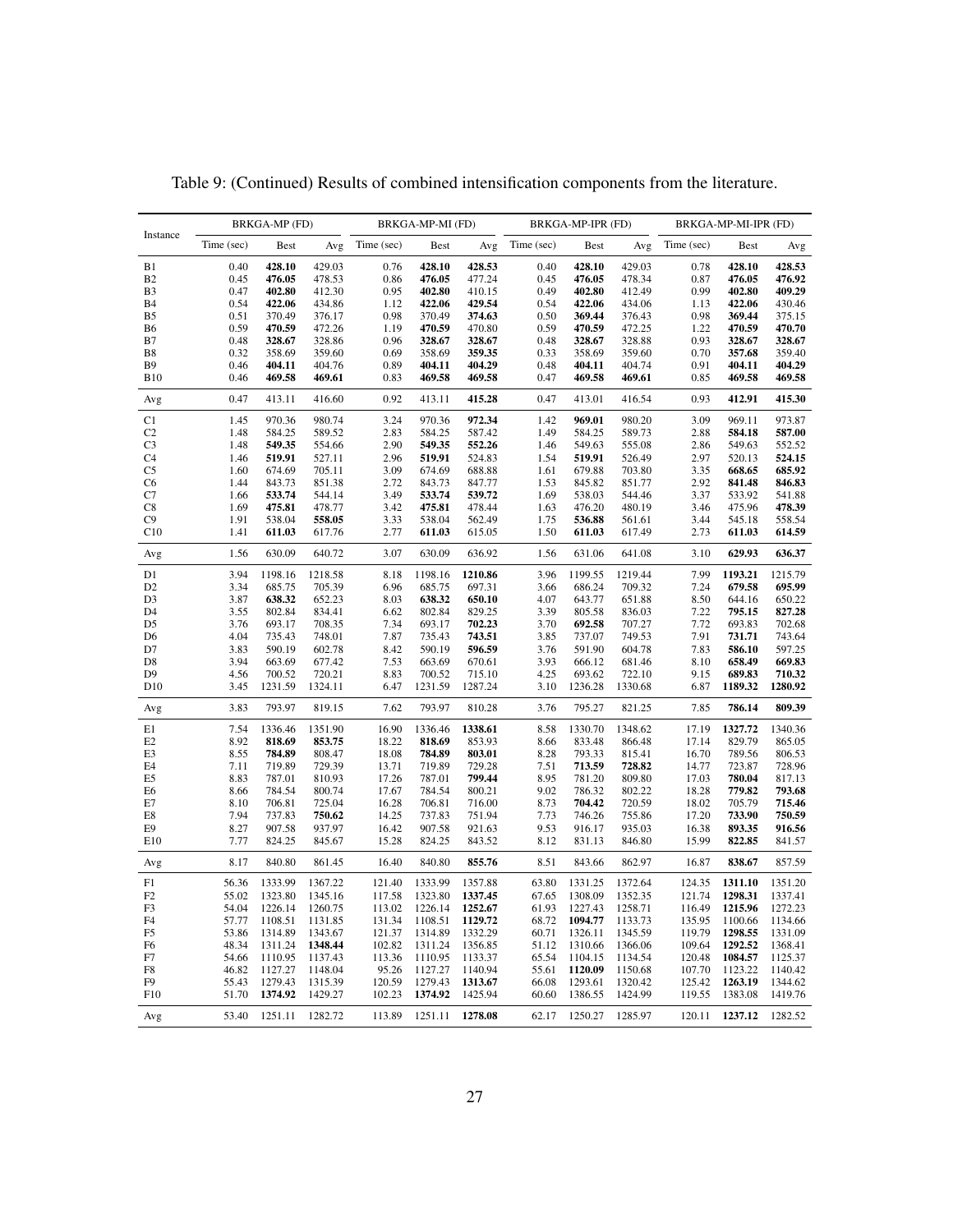| Instance          | BRKGA-MP (FD) |             |         | BRKGA-MP-MI (FD) |             |         | BRKGA-MP-IPR (FD) |         |         | BRKGA-MP-MI-IPR (FD) |         |         |
|-------------------|---------------|-------------|---------|------------------|-------------|---------|-------------------|---------|---------|----------------------|---------|---------|
|                   | Time (sec)    | <b>Best</b> | Avg     | Time (sec)       | <b>Best</b> | Avg     | Time (sec)        | Best    | Avg     | Time (sec)           | Best    | Avg     |
| G1                | 215.48        | 1759.49     | 1797.37 | 465.45           | 1759.49     | 1771.01 | 265.46            | 1760.69 | 1813.14 | 439.40               | 1744.14 | 1824.34 |
| G2                | 250.01        | 1736.98     | 1787.91 | 499.88           | 1736.98     | 1773.96 | 319.97            | 1738.21 | 1799.39 | 519.49               | 1709.70 | 1799.78 |
| G <sub>3</sub>    | 189.77        | 1480.51     | 1510.20 | 457.79           | 1480.51     | 1487.32 | 253.78            | 1474.21 | 1510.04 | 461.61               | 1464.69 | 1511.86 |
| G4                | 221.62        | 1513.00     | 1553.84 | 496.57           | 1513.00     | 1548.89 | 321.27            | 1511.15 | 1549.92 | 529.01               | 1508.94 | 1569.01 |
| G5                | 199.71        | 1671.42     | 1701.86 | 423.41           | 1671.42     | 1680.65 | 252.90            | 1658.72 | 1710.80 | 466.62               | 1652.88 | 1681.01 |
| G6                | 224.13        | 1700.53     | 1728.20 | 501.02           | 1700.53     | 1716.80 | 308.38            | 1698.21 | 1738.29 | 570.54               | 1681.64 | 1719.18 |
| G7                | 207.47        | 1584.82     | 1612.97 | 451.29           | 1584.82     | 1591.85 | 302.10            | 1591.10 | 1606.23 | 522.37               | 1536.00 | 1604.96 |
| G8                | 206.47        | 1515.08     | 1548.83 | 431.53           | 1515.08     | 1530.88 | 291.82            | 1508.53 | 1538.69 | 531.73               | 1498.38 | 1535.90 |
| G9                | 258.00        | 1844.29     | 1890.54 | 552.71           | 1844.29     | 1883.73 | 272.46            | 1862.58 | 1943.51 | 446.57               | 1850.07 | 1976.27 |
| G10               | 214.86        | 1828.34     | 1865.95 | 469.80           | 1828.34     | 1850.58 | 263.73            | 1790.54 | 1892.33 | 482.81               | 1785.37 | 1868.56 |
| Avg               | 218.75        | 1663.45     | 1699.77 | 474.94           | 1663.45     | 1683.57 | 285.18            | 1659.39 | 1710.23 | 497.01               | 1643.18 | 1709.09 |
| Avg<br>time (sec) | 40.89         |             |         | 88.15            |             |         | 51.68             |         |         | 92.29                |         |         |
| # Best            | 28            |             |         | 28               |             |         | 28                |         |         | 54                   |         |         |
| # Best avg        | 14            |             |         | 41               |             |         | 11                |         |         | 38                   |         |         |

Table [9:](#page-25-0) (Continued) Results of combined intensification components from the literature.

The first thing to notice is that we can sort the algorithms by their average solve times. The BRKGA-MP (FD) was the fastest approach, requiring on average 218.75 seconds to finish on the largest test cases with 300 patients (subset G). This algorithm is 60.7% faster compared to KBA2020 (c.f. Table [8\)](#page-23-0). BRKGA-MP-IPR was the next fastest algorithm, which indicates a relatively small overhead associated with the IPR heuristic, even though the configuration used with the algorithms triggered the IPR quite frequently, between a large number of guide and base solutions (c.f. Subsection [5.3\)](#page-17-1). It is easy to see that multi-population is the most expensive feature within all four intensification components. Compared to BRKGA-MP (FD), the BRKGA-MP-MI (FD) consumed 2.17 more time to finish, mostly because this algorithm had to evolve two isolated populations in parallel; thus, we expect an increase in algorithm runtime by a factor of two, plus some overhead due to the immigration process.

All the three algorithms discussed so far have similar performance, producing the best solution values for 28 out of 70 instances of the [Mankowska et al.](#page-30-5) [\(2014\)](#page-30-5) dataset–although the best solution by each algorithm refers to distinct instances. Compared to the other algorithms, the slowest yet best-performing BRKGA-MP-MI-IPR (FD) produced the best solutions to 54 out of 70 test cases, which is almost twice the number of best solutions provided by any other algorithm. We can credit its best performance to the IPR heuristic, which seems to perform much better in the presence of the multi-population component; thus, it allows the heuristic to trigger the *implicit path-relinking* between elite individuals from distinct islands. Again, it also has similar solve times to BRKGA-MP-MI (FD), mainly due to the additional overhead of evolving two isolated populations. Both BRKGA-MP-MI (FD) and BRKGA-MP-MI-IPR (FD) have a similar performance regarding # Best avg, but the first algorithm showed a better performance in producing the best average solution values for the subset G, which indicates better stability of results for BRKGA-MP-MI (FD). We think this can be related to the IPR because it is an intensification mechanism that could cause an early loss in population diversity, especially in larger test cases. Still, this would require additional testing and probably new AAC experiments to produce a tailed configuration for each of the four combinations of the intensification components.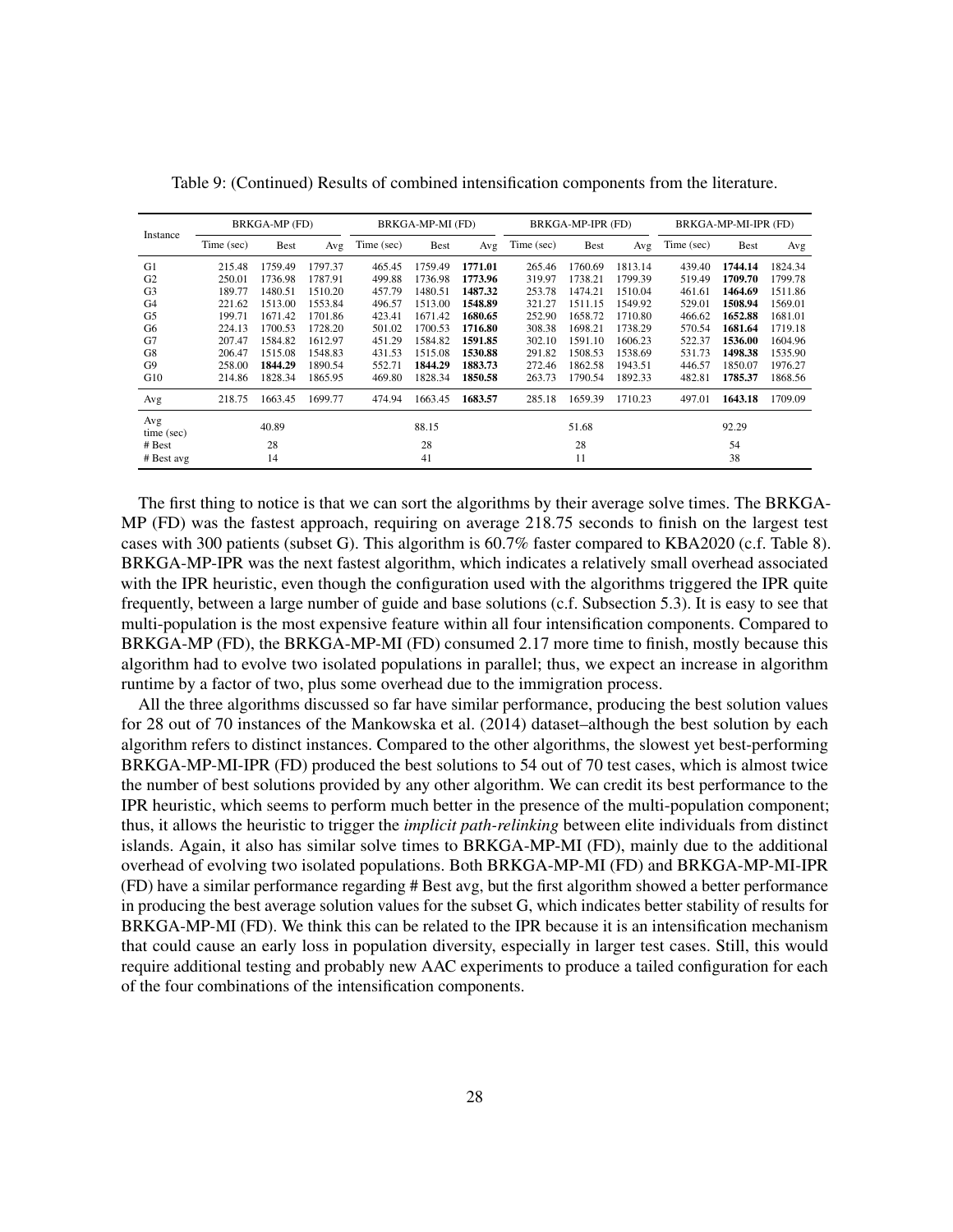As we have a substantial number of experiments, we applied a pairwise Wilcoxon signed-rank test to identify which of the proposed variations of our metaheuristic algorithm are statistically different. According to Figure [5,](#page-28-1) almost all pairs of algorithm variations behave differently, with two notable exceptions. First, the statistical test identified no difference between BRKGA-MP (FD) and BRKGA-MP-IPR (FD), which indicates that the IPR heuristic has a negligible impact in such a variant without the multiple populations. Secondly, the test indicated no statistical difference between BRKGA (FD) and BRKGA-MP-MI (FD). The statistical test used a confidence level o 5%, and the Bonferroni correction was applied. Roughly speaking, a Wilcoxon test works by comparing the distribution of the solution values by each algorithm, so counting which method produces most of the best solutions per instance has no importance. Nevertheless, the BRKGA (FD) variant still produced the largest number of "best solution" over all the studied variations, as presented in Table [9.](#page-25-0)

> with(AllResults, pairwise.wilcox.test(x=cost, g=algorithm, p.adj="bonf", paired=T)) Pairwise comparisons using Wilcoxon signed rank test data: cost and algorithm BRKGA (FD) BRKGA (SD) BRKGA-MP (FD) BRKGA-MP-IPR (FD) BRKGA-MP-MI (FD) BRKGA (SD) 1.8e-06 - - - -  $BRKGA-MP (FD)$  <  $2e-16$   $2.9e-08$ BRKGA-MP-IPR (FD) < 2e-16 2.1e-06 1 - - BRKGA-MP-MI (FD) 1 1.4e-07 < 2e-16 < 2e-16 KBA2020 < 2e-16 < 2e-16 < 2e-16 < 2e-16 < 2e-16

<span id="page-28-1"></span>Fig. 5: Output of pairwise Wilcoxon signed rank test for paired samples.

## <span id="page-28-0"></span>6. Conclusion

In this paper, we propose a new multi-population multi-parent biased random-key genetic algorithm for solving the daily home health care problem. This problem consists of a vehicle routing problem with time-windows, in which the vehicles represent skilled caregivers, and the nodes represent patients requiring one or more service types. To enable such attendance, a matching of skilled caregivers to patient service type requests is required. Additional route inter-dependency constraints are imposed for patients requiring more than one service type. Our implementation, and the benchmark dataset are publicly available at <https://github.com/afkummer/brkga-mp-ipr-hhcrsp-2021>. This repository also contains additional logfiles regarding our automatic parameter configuration experiment, as well as supplementary material regarding our experiments.

We present a heuristic-powered decoder for the problem, and we use a state-of-art tool to perform the automatic parameter configuration of our proposed metaheuristic algorithm. We use a benchmark dataset from the literature to both configure and benchmark our algorithm. We run an extensive experiment where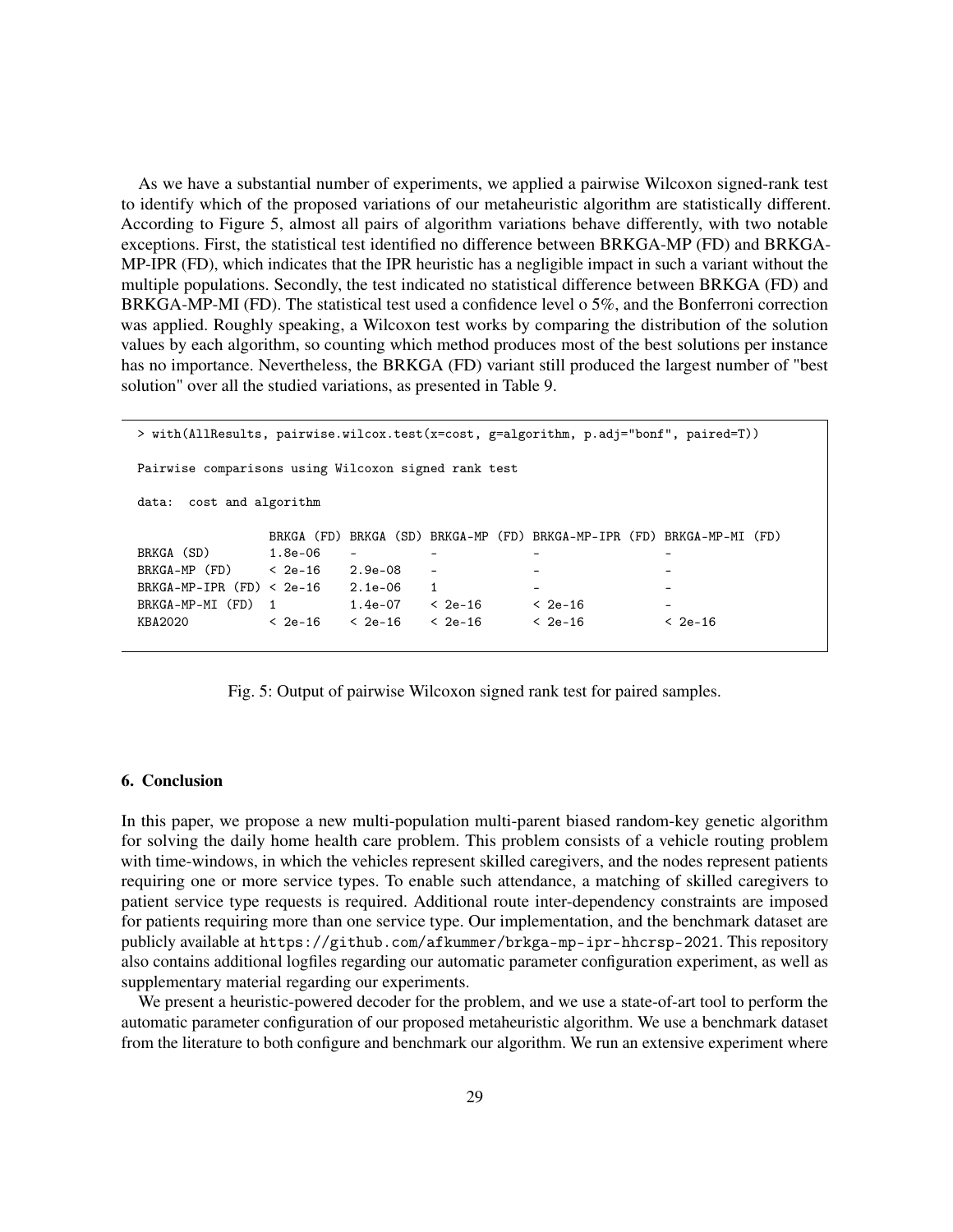we compare our algorithm with previously proposed methods. With respect to previous local search-based methods, we consistently find improvements up to 26.1% from previously published results. Compared to the similar work of [Kummer et al.](#page-30-11) [\(2020\)](#page-30-11), our algorithm finds improvements from around 0.4% up to 6.36% in the largest test cases.

There are a few possible directions for improvement of our algorithms. We would like to improve the heuristic decoder further improve its capability of exploring the problem's solution space. We also plan to run a more in-depth study of the benchmark dataset characteristics to automatically provide more accurate parameter settings for the metaheuristic through a combined algorithm configuration and selection framework. We are currently in contact with a manager that coordinates a pilot project to implement this type of service in a large Brazilian city. Our goal is to adapt our solution technique to solve a real problem the manager currently deals with every week. As a result of the longer planning period, we also target re-planning the problem due to uncertainties.

### Acknowledgements

We would like to thank the reviewers for their valuable considerations. This research has the support of FAPERGS, project PqG 17/2551-0001201-1. The first author would like to thank the Coordination for the Improvement of Higher Education Personnel (CAPES) for his doctoral scholarship. The contributions of Luciana S. Buriol and Mauricio G.C. Resende to this paper are not related to their roles at Amazon.

#### References

- <span id="page-29-7"></span>Ait Haddadene, S.R., Labadie, N., Prodhon, C., 2016. A GRASP  $\times$  ILS for the vehicle routing problem with time windows, synchronization and precedence constraints. *Expert Systems with Applications* 66, 274–294.
- <span id="page-29-8"></span>Andrade, C.E., Toso, R.F., Gonçalves, J.F., Resende, M.G., 2021. The multi-parent biased random-key genetic algorithm with implicit path-relinking and its real-world applications. *European Journal of Operational Research* 289, 1, 17–30.
- <span id="page-29-3"></span>Bredström, D., Rönnqvist, M., 2008. Combined vehicle routing and scheduling with temporal precedence and synchronization constraints. *European Journal of Operational Research* 191, 1, 19–31.
- <span id="page-29-11"></span>Bresina, J.L., 1996. Heuristic-biased stochastic sampling. In *AAAI/IAAI, Vol. 1*, pp. 271–278.
- <span id="page-29-9"></span>Chaves, A.A., Lorena, L.A.N., Senne, E.L.F., Resende, M.G., 2016. Hybrid method with CS and BRKGA applied to the minimization of tool switches problem. *Computers & Operations Research* 67, 174–183.
- <span id="page-29-2"></span>Cissé, M., Yalçındag, S., Kergosien, Y., ¸Sahin, E., Lenté, C., Matta, A., 2017. Or problems related to home health care: A review ˘ of relevant routing and scheduling problems. *Operations Research for Health Care* 13, 1–22.
- <span id="page-29-4"></span>Decerle, J., Grunder, O., Hajjam El Hassani, A., Barakat, O., 2018. A memetic algorithm for a home health care routing and scheduling problem. *Operations Research for Health Care* 16, 59–71.
- <span id="page-29-5"></span>Desaulniers, G., Desrosiers, J., Solomon, M.M., 2006. *Column generation*, Vol. 5. Springer Science & Business Media.
- <span id="page-29-6"></span>Drexl, M., 2012. Synchronization in vehicle routing—a survey of VRPs with multiple synchronization constraints. *Transportation Science* 46, 3, 297–316.
- <span id="page-29-12"></span>Eggensperger, K., Lindauer, M., Hutter, F., 2019. Pitfalls and best practices in algorithm configuration. *arXiv.* Available at [https://arxiv.org/abs/1705.06058v3.](https://arxiv.org/abs/1705.06058v3)
- <span id="page-29-10"></span>Eiben, A.E., Smith, J.E., et al., 2003. *Introduction to evolutionary computing*, Vol. 53. Springer.
- <span id="page-29-0"></span>Eveborn, P., Flisberg, P., Rönnqvist, M., 2006. L A P S C A R E–an operational system for staff planning of home care. *European Journal of Operational Research* 171, 3, 962–976.
- <span id="page-29-1"></span>Fernandez, A., Gregory, G., Hindle, A., Lee, A., 1974. A model for community nursing in a rural county. *Journal of the Operational Research Society* 25, 2, 231–239.